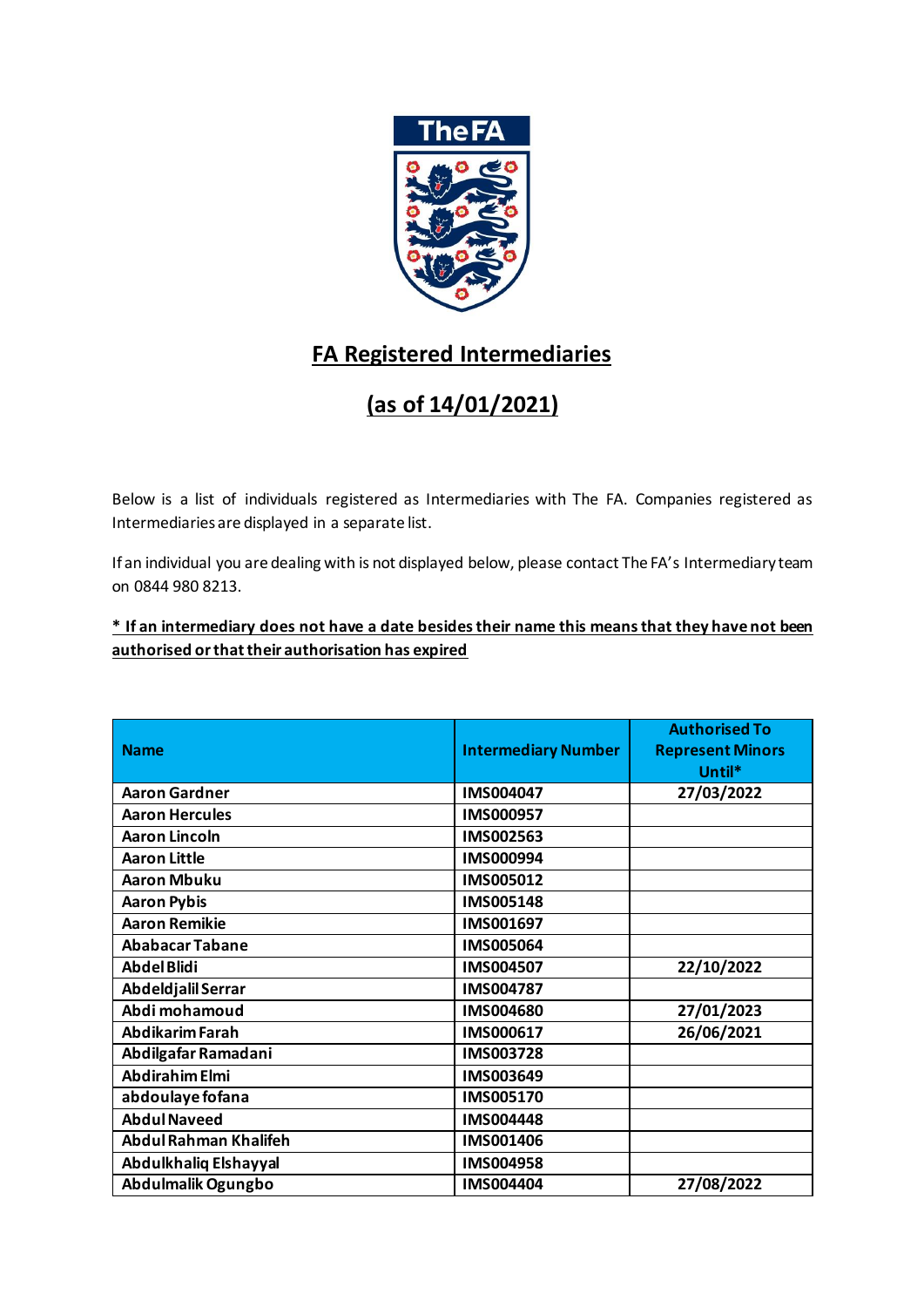|                            |                            | <b>Authorised To</b>    |
|----------------------------|----------------------------|-------------------------|
| <b>Name</b>                | <b>Intermediary Number</b> | <b>Represent Minors</b> |
|                            |                            | Until*                  |
| Abdulrahman Bihi           | <b>IMS003148</b>           |                         |
| Abouzar Noghani            | IMS005264                  | 17/11/2023              |
| Abraham Alabi              | IMS004228                  | 03/06/2022              |
| <b>Abu Nasir</b>           | IMS005320                  |                         |
| <b>ADALBERTO MACHADO</b>   | <b>IMS005080</b>           |                         |
| <b>Adam Bouskouchi</b>     | IMS000294                  |                         |
| <b>Adam Brown</b>          | IMS000572                  |                         |
| <b>Adam Capal</b>          | IMS000973                  |                         |
| <b>Adam Dousie</b>         | IMS004993                  |                         |
| <b>Adam Dugdale</b>        | IMS003883                  | 10/05/2021              |
| <b>ADAM EL SAYED</b>       | IMS003819                  |                         |
| <b>Adam Foyster</b>        | IMS003286                  |                         |
| <b>Adam Ghani</b>          | IMS004845                  | 08/12/2023              |
| <b>Adam Horner</b>         | IMS003457                  |                         |
| <b>Adam Kent</b>           | IMS005174                  |                         |
| <b>Adam Sells</b>          | IMS003269                  |                         |
| <b>Adam Yilmaz</b>         | <b>IMS005308</b>           | 02/12/2023              |
| Adebayo Adigun             | IMS003609                  |                         |
| Adedamola Agunbiade        | IMS004354                  | 18/11/2022              |
| Adedamola Lasaki           | IMS005340                  |                         |
| Adedamola Oshi-Ojuri       | IMS003284                  | 22/10/2021              |
| <b>ADEDOYIN LAYADE</b>     | <b>IMS003776</b>           |                         |
| Adekoye Sowemimo           | IMS002877                  | 13/01/2024              |
| Ademola Abimbola           | IMS004836                  | 12/12/2022              |
| Ademola Olufunso Banwo     | IMS005003                  | 29/07/2023              |
| Adeoluwa Adelugba          | IMS004480                  |                         |
| <b>Admire Ncube</b>        | IMS004863                  |                         |
| <b>Adnan Ahmed</b>         | IMS002674                  |                         |
| <b>Adrian Faija</b>        | IMS002806                  |                         |
| <b>Adrian Stores</b>       | IMS004531                  | 30/10/2022              |
| <b>Adrian Ward</b>         | IMS000627                  | 15/02/2022              |
| <b>Adriano DI VITTORIO</b> | IMS003972                  |                         |
| <b>Adrien Poujade</b>      | IMS003903                  | 22/07/2022              |
| Afolabi Obafemi            | IMS005143                  |                         |
| <b>Ahmed Cheraft</b>       | IMS003094                  | 11/09/2023              |
| <b>Ahmed Lamptey</b>       | IMS004248                  |                         |
| <b>Ahmed Ouidy</b>         | IMS001591                  |                         |
| <b>Ahmed Yousef</b>        | IMS004697                  |                         |
| <b>Aisling O'Neill</b>     | IMS002723                  |                         |
| Ajay Mahan                 | IMS000842                  | 09/01/2022              |
| Ajibola Kukoyi             | IMS003443                  | 25/05/2021              |
| Akorede Huthman            | IMS003890                  |                         |
| Akpojaro O Otite           | <b>IMS004808</b>           |                         |
| Alaa Nazmy                 | IMS005246                  |                         |
| <b>ALAGI SARR</b>          | IMS004988                  |                         |
| alain goma                 | IMS005146                  | 10/08/2023              |
|                            |                            |                         |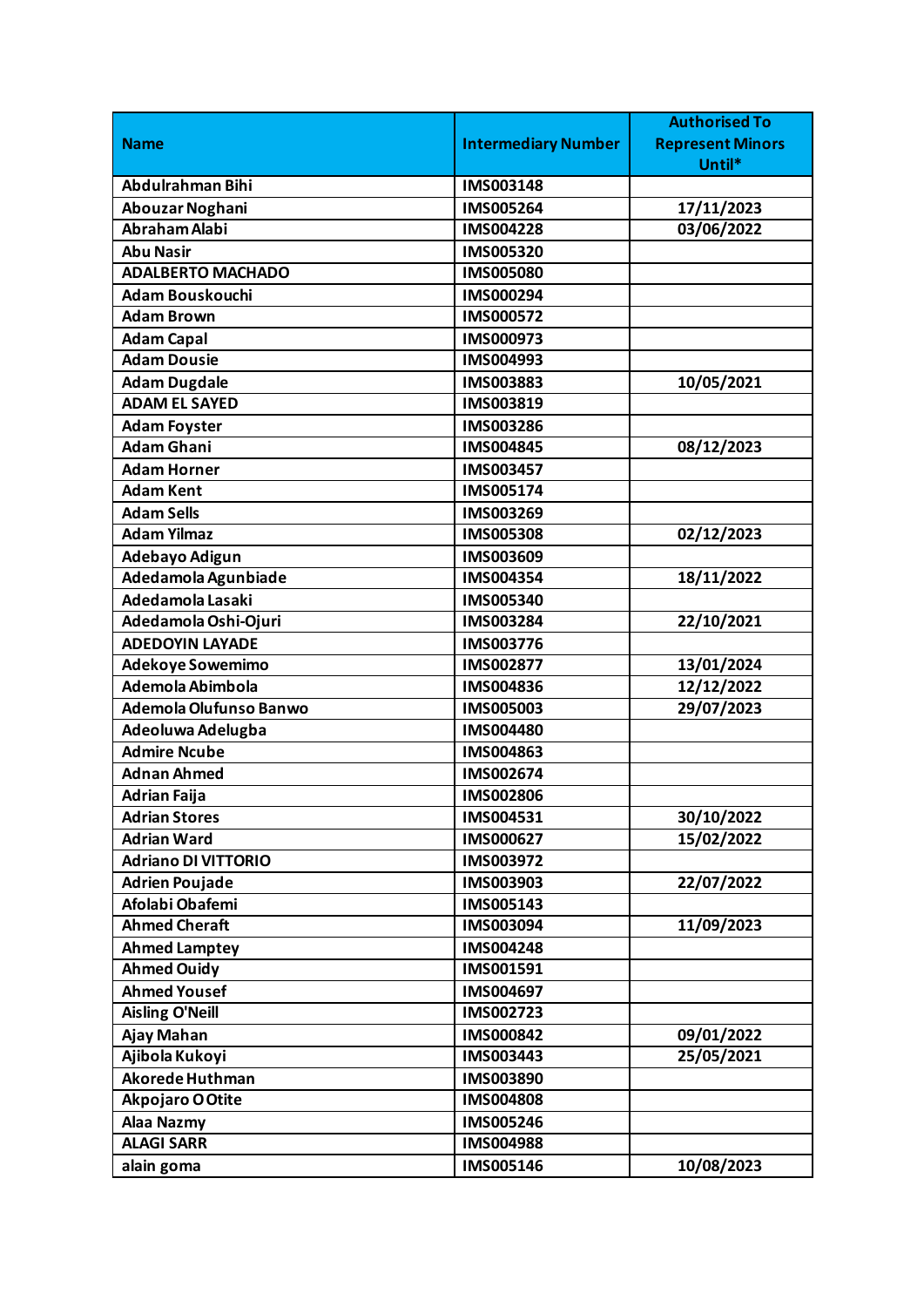|                             |                            | <b>Authorised To</b>    |
|-----------------------------|----------------------------|-------------------------|
| <b>Name</b>                 | <b>Intermediary Number</b> | <b>Represent Minors</b> |
|                             |                            | Until*                  |
| <b>Alan Barrett</b>         | IMS003309                  | 26/10/2021              |
| <b>Alan Houldsworth</b>     | IMS000825                  |                         |
| <b>Alan Hudson</b>          | IMS002347                  | 28/08/2022              |
| <b>Alan Middleton</b>       | <b>IMS000778</b>           |                         |
| <b>Alan Naigeon</b>         | IMS003377                  |                         |
| <b>Alan Redmond</b>         | IMS000110                  | 11/04/2021              |
| <b>Alan Steele</b>          | IMS003125                  |                         |
| <b>Alan Watson</b>          | IMS004864                  |                         |
| <b>Albert Botines</b>       | IMS000999                  | 29/03/2021              |
| albert teoro                | IMS004625                  |                         |
| Alberto Quadri              | IMS004146                  |                         |
| <b>Alberto Toldra Arias</b> | IMS002227                  |                         |
| <b>Alberto Verme</b>        | <b>IMS002800</b>           | 09/06/2023              |
| <b>Alejandro Boesch</b>     | IMS005051                  |                         |
| Aleksandar Radosavljevic    | IMS001974                  |                         |
| alessandro beltrami         | IMS001804                  |                         |
| Alessandro Grigoletto       | IMS004475                  |                         |
| <b>Alessandro Lucci</b>     | IMS003020                  |                         |
| Alessandro Magni            | IMS001874                  |                         |
| <b>ALESSANDRO MESSINA</b>   | IMS003910                  | 22/01/2022              |
| <b>Alessandro Minini</b>    | IMS004696                  |                         |
| Alessandro Orlandi          | IMS002847                  |                         |
| Alessandro Ruggeri          | IMS004758                  |                         |
| <b>Alessandro Vainella</b>  | IMS003470                  | 10/05/2021              |
| <b>Alessio Ceccarelli</b>   | <b>IMS003306</b>           | 26/05/2023              |
| <b>Alessio Secco</b>        | IMS004075                  |                         |
| <b>Alex Clark</b>           | <b>IMS004858</b>           |                         |
| <b>ALEX DESBONS</b>         | IMS004682                  |                         |
| <b>Alex Hughes</b>          | IMS001565                  | 20/08/2023              |
| <b>Alex Othol</b>           | IMS004939                  |                         |
| alex pederzoli              | IMS004185                  |                         |
| <b>Alex Pierre</b>          | IMS004966                  | 16/07/2023              |
| <b>Alex Pycock</b>          | <b>IMS004658</b>           |                         |
| <b>Alex Simmonds</b>        | IMS004039                  |                         |
| <b>Alexander Bell</b>       | IMS000348                  | 06/06/2021              |
| <b>Alexander Black</b>      | IMS001096                  | 27/11/2021              |
| Alexander Chrysanthou       | IMS005225                  | 22/09/2023              |
| <b>Alexander Court</b>      | IMS002351                  | 21/10/2022              |
| <b>Alexander Grosart</b>    | IMS004972                  | 21/07/2023              |
| <b>Alexander Levack</b>     | IMS001586                  | 11/09/2021              |
| <b>Alexander Neasham</b>    | IMS004909                  | 29/06/2023              |
| <b>Alexander Schuett</b>    | IMS001814                  |                         |
| <b>Alexander Smart</b>      | <b>IMS005056</b>           |                         |
| <b>Alexandra Boulbin</b>    | IMS004816                  |                         |
| Alexandra Vuová             | IMS005125                  |                         |
| <b>ALEXANDRE DEBIAGI</b>    | IMS001319                  | 28/01/2022              |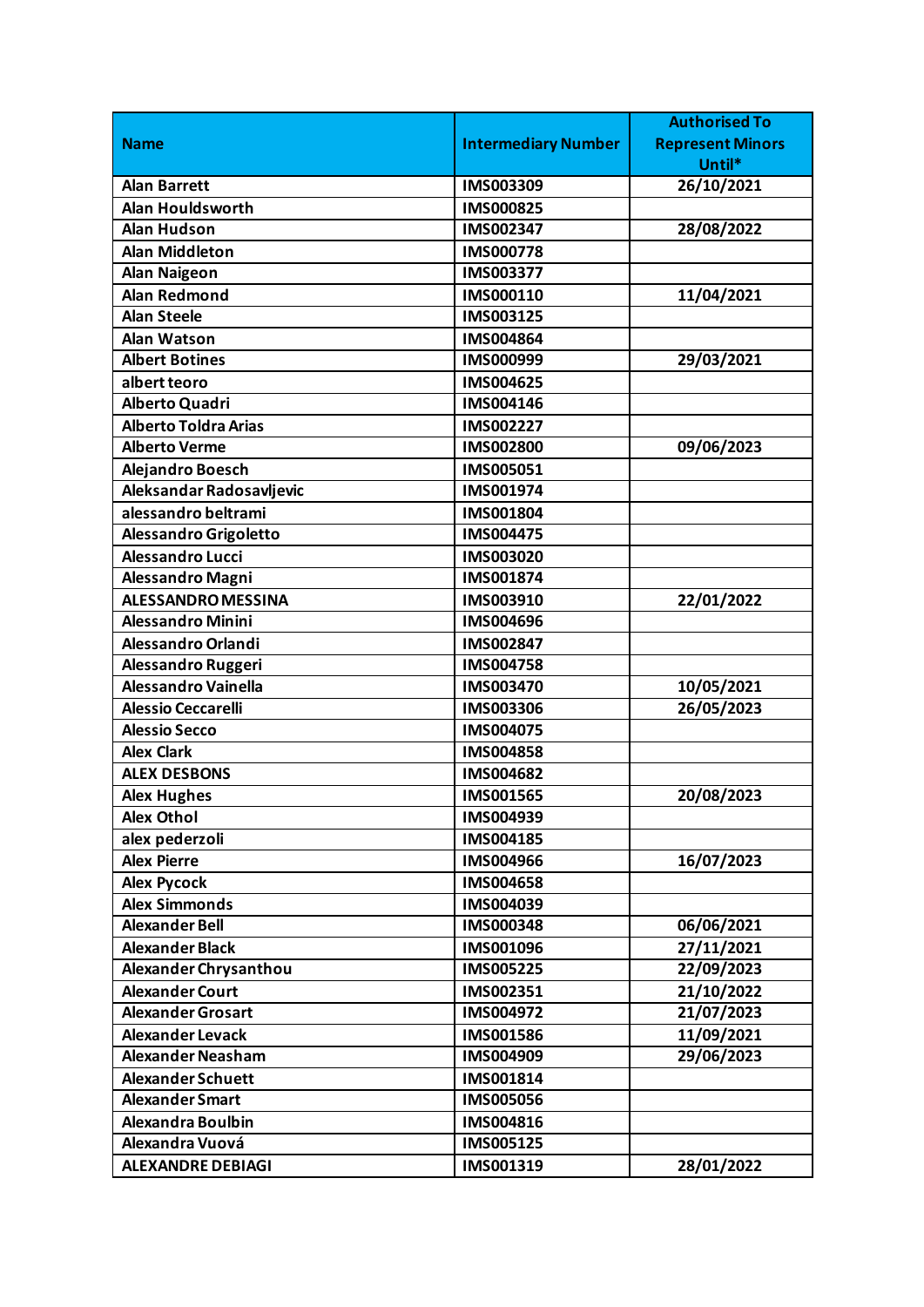|                                |                            | <b>Authorised To</b>    |
|--------------------------------|----------------------------|-------------------------|
| <b>Name</b>                    | <b>Intermediary Number</b> | <b>Represent Minors</b> |
|                                |                            | Until*                  |
| <b>Alexandre Ferro</b>         | IMS003339                  | 21/10/2022              |
| <b>Alexandre Lemos Soares</b>  | <b>IMS000650</b>           | 23/04/2021              |
| Alexandre Touré                | <b>IMS004908</b>           | 29/06/2023              |
| <b>Alexandros Balaskas</b>     | IMS000936                  |                         |
| <b>Alexandru Ursu</b>          | IMS004209                  |                         |
| <b>Alexis Nguefack Vofo</b>    | IMS003796                  |                         |
| <b>Alfons Fosu-mensah</b>      | IMS004729                  |                         |
| Alfred Aferdi Aniagyei         | IMS001088                  | 02/09/2023              |
| <b>Ali Barat</b>               | IMS002208                  |                         |
| Ali Kermani                    | IMS002363                  | 13/08/2023              |
| Ali Shaaban                    | IMS004096                  | 30/04/2022              |
| <b>Alioune Seck</b>            | IMS002776                  | 31/07/2021              |
| AliReza Rahnama                | IMS005022                  |                         |
| <b>Alistair Soyode</b>         | IMS005110                  |                         |
| <b>Allan Heron</b>             | IMS005087                  |                         |
| <b>Allan MacLean</b>           | IMS002280                  | 05/03/2023              |
| <b>Allan Preston</b>           | IMS000929                  | 04/04/2021              |
| <b>Allan Wilson</b>            | <b>IMS000548</b>           |                         |
| <b>Ally Mellor</b>             | <b>IMS004760</b>           |                         |
| <b>Ally Traore</b>             | <b>IMS000746</b>           |                         |
| <b>Alphanso Sinclair</b>       | IMS003280                  |                         |
| <b>Alphonse Daudot Tchodou</b> | IMS002296                  |                         |
| <b>Alrick Newby</b>            | IMS001467                  | 07/02/2022              |
| <b>Alseny CAMARA</b>           | IMS003357                  |                         |
| <b>Altin Lala</b>              | IMS005151                  |                         |
| <b>Alvaro Torres Calderon</b>  | IMS000914                  |                         |
| Alvin Rajaram                  | IMS002920                  |                         |
| <b>Aly SAMBE</b>               | IMS004761                  |                         |
| <b>Amadeo Rengel</b>           | IMS002057                  |                         |
| <b>Amadeu Paixao</b>           | <b>IMS000860</b>           |                         |
| Amadu Camara                   | IMS005260                  | 13/11/2023              |
| Amir Ali Kohansal              | IMS000101                  | 23/04/2021              |
| Amir Aouadi                    | IMS005317                  |                         |
| Amir Hashemi                   | IMS003562                  |                         |
| <b>AMIR SIDDIQI</b>            | IMS005150                  |                         |
| <b>Amro Hassan</b>             | IMS004946                  |                         |
| <b>Anders Carlsson</b>         | IMS001226                  | 10/08/2023              |
| <b>Anderson Doh</b>            | IMS004085                  | 13/03/2022              |
| <b>Anderson Luis Souza</b>     | IMS002633                  |                         |
| <b>Andre Baka</b>              | IMS004179                  |                         |
| <b>Andre Gross</b>             | IMS001911                  |                         |
| <b>Andre Rankine</b>           | IMS000536                  |                         |
| Andrea Abeni                   | IMS004677                  |                         |
| Andrea Boscolo                 | IMS002081                  | 29/05/2022              |
| <b>ANDREA CATTOLI</b>          | IMS002315                  |                         |
| <b>Andrea Modora</b>           | IMS004683                  |                         |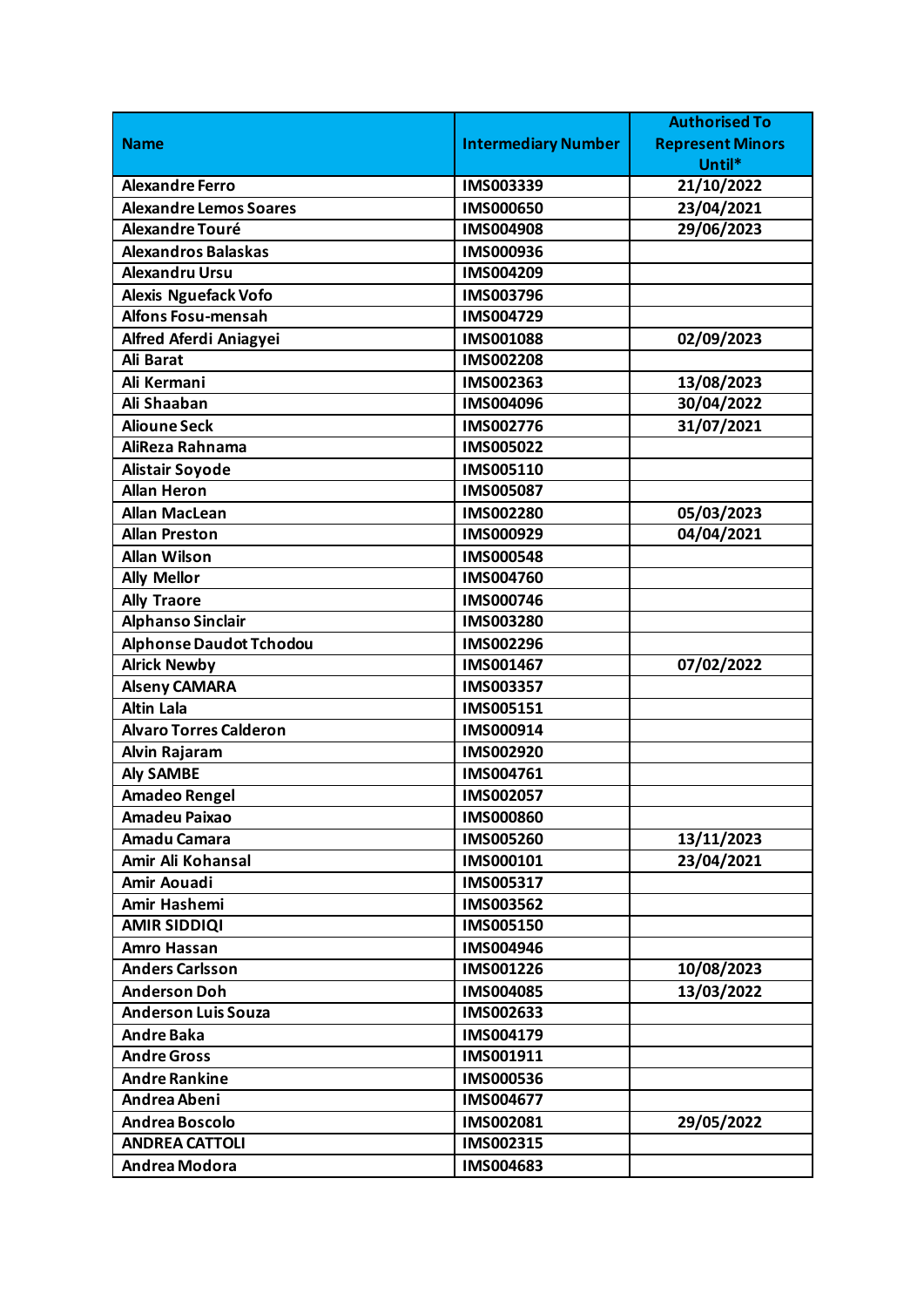|                                |                            | <b>Authorised To</b>    |
|--------------------------------|----------------------------|-------------------------|
| <b>Name</b>                    | <b>Intermediary Number</b> | <b>Represent Minors</b> |
|                                |                            | Until*                  |
| Andrea Santopietro             | IMS004813                  |                         |
| <b>Andrea Williams</b>         | IMS005220                  | 13/10/2023              |
| <b>Andreas Govas</b>           | IMS004710                  |                         |
| <b>Andrei Balmos</b>           | IMS003661                  |                         |
| Andrei Kanchelskis             | IMS004537                  | 16/09/2023              |
| <b>Andrei Martinez</b>         | IMS004706                  |                         |
| <b>Andres Dendoncker</b>       | IMS004189                  |                         |
| <b>Andrew Anderson</b>         | IMS004722                  |                         |
| <b>Andrew Antonio</b>          | IMS002571                  |                         |
| <b>Andrew Carter</b>           | IMS004705                  |                         |
| <b>Andrew Dart</b>             | IMS004494                  |                         |
| <b>Andrew Douglas</b>          | IMS001552                  | 01/10/2021              |
| <b>Andrew Evans</b>            | IMS002109                  |                         |
| <b>Andrew Greenwood</b>        | IMS003320                  | 01/03/2021              |
| <b>Andrew Greenwood</b>        | IMS005191                  |                         |
| <b>Andrew Haralambous</b>      | IMS001254                  |                         |
| <b>Andrew Hockenhull</b>       | IMS004747                  |                         |
| <b>Andrew Iniabere</b>         | IMS004917                  |                         |
| <b>Andrew Kinsey</b>           | IMS004246                  | 07/05/2022              |
| <b>Andrew Mashiter</b>         | <b>IMS003508</b>           |                         |
| <b>Andrew McGregor</b>         | IMS000943                  | 15/11/2021              |
| andrew niedzwiecki             | IMS000919                  | 03/05/2021              |
| <b>Andrew Powell</b>           | IMS001141                  |                         |
| <b>Andrew Quinn</b>            | IMS002001                  | 25/09/2023              |
| <b>Andrew Reed</b>             | IMS002642                  | 15/06/2021              |
| <b>Andrew Shutes</b>           | IMS004143                  | 13/05/2022              |
| <b>Andrew Souley</b>           | IMS005230                  | 13/10/2023              |
| <b>Andy Ball</b>               | IMS000418                  |                         |
| <b>Andy Ford</b>               | IMS000362                  |                         |
| <b>Andy Gray</b>               | IMS004734                  | 08/04/2023              |
| <b>Angad Gambhir</b>           | IMS003991                  |                         |
| <b>Angel Rodriguez Alvarez</b> | IMS002166                  |                         |
| <b>Angela Rullo</b>            | IMS004639                  |                         |
| <b>Angela Verdoes</b>          | IMS002470                  |                         |
| Angelo Lanzilotti              | IMS000076                  |                         |
| Anna Giacchetti                | IMS005015                  | 05/08/2023              |
| Annika Gudmestad               | IMS003393                  | 06/04/2021              |
| anoir faouzi                   | IMS004597                  |                         |
| <b>Anthony Anderson</b>        | <b>IMS002512</b>           |                         |
| <b>Anthony Chimara</b>         | IMS004253                  | 06/08/2022              |
| anthony fedon                  | IMS004750                  |                         |
| <b>Anthony Finnigan</b>        | IMS000615                  | 29/10/2021              |
| <b>Anthony Gribbin</b>         | IMS004118                  |                         |
| <b>Anthony Jones</b>           | IMS004629                  |                         |
| <b>Anthony Lymn</b>            | IMS002244                  |                         |
| <b>Anthony Mcfarlane</b>       | IMS000846                  | 19/07/2021              |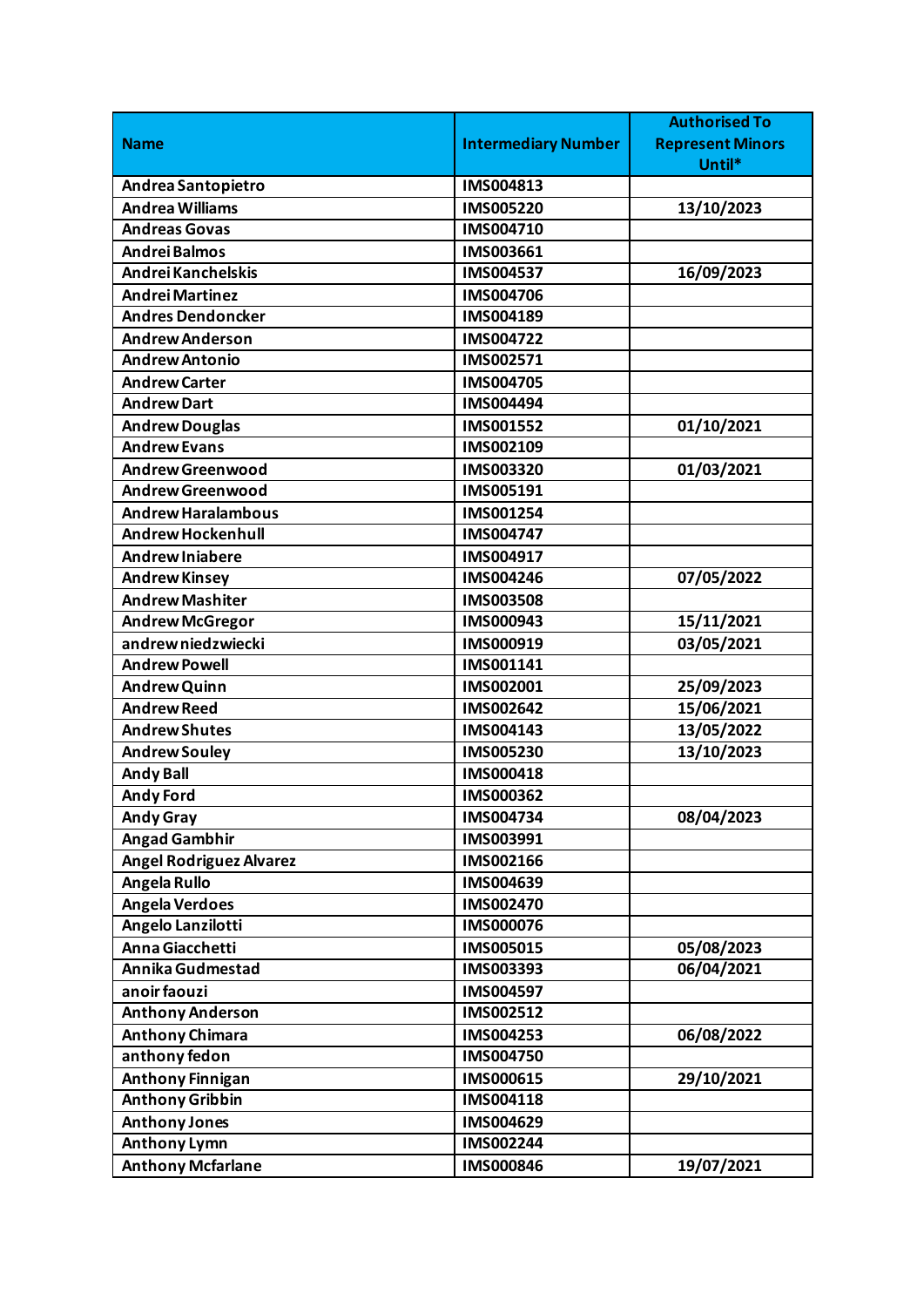|                               |                            | <b>Authorised To</b>    |
|-------------------------------|----------------------------|-------------------------|
| <b>Name</b>                   | <b>Intermediary Number</b> | <b>Represent Minors</b> |
|                               |                            | Until*                  |
| <b>Anthony Nnodi</b>          | IMS005019                  |                         |
| <b>Anthony Norris</b>         | IMS002454                  |                         |
| <b>Anthony Razak Bey</b>      | IMS001074                  |                         |
| <b>ANTON ROBINSON</b>         | IMS004653                  | 26/05/2023              |
| <b>Anton Williams</b>         | IMS004357                  | 06/08/2022              |
| <b>ANTONINO IMBORGIA</b>      | IMS005201                  |                         |
| <b>Antonio Jimenez</b>        | IMS005185                  |                         |
| <b>Antonio Konsa</b>          | IMS005312                  |                         |
| <b>Antonio Ortega Suarez</b>  | IMS005166                  |                         |
| <b>Antonis Rikka</b>          | IMS002815                  |                         |
| <b>Antony Ryan</b>            | IMS001737                  | 01/04/2022              |
| <b>Antony Verinder</b>        | IMS001040                  |                         |
| <b>Arfan Rehman</b>           | IMS003124                  | 13/01/2024              |
| <b>Arlette van der Meulen</b> | IMS000522                  |                         |
| Armando Magalhaes da Silva    | IMS003563                  | 03/07/2021              |
| <b>Arnaud Bayat</b>           | IMS001476                  |                         |
| <b>Arron Davies</b>           | IMS003047                  |                         |
| <b>Arthur POUPEL</b>          | IMS003529                  | 28/06/2021              |
| <b>Arturo Canales Camps</b>   | IMS002273                  |                         |
| <b>Ashley Brown</b>           | IMS002889                  |                         |
| <b>Ashley Conrad Kelly</b>    | IMS004893                  |                         |
| <b>Ashley Lauder</b>          | IMS004046                  | 01/04/2022              |
| <b>Ashley Rubin</b>           | IMS002615                  | 08/04/2022              |
| <b>Ashley Skellington</b>     | IMS005177                  |                         |
| <b>Ashur Caynes</b>           | <b>IMS002545</b>           | 06/04/2021              |
| <b>Athole Still</b>           | IMS001435                  |                         |
| <b>Atta Aneke</b>             | <b>IMS000866</b>           | 26/06/2023              |
| auguste massengo              | IMS004496                  |                         |
| <b>Augusto Carpeggiani</b>    | IMS002544                  |                         |
| avenel thibault               | IMS000691                  |                         |
| Awa Bana Diallo               | IMS004640                  | 26/06/2023              |
| Ayodeji Olakolu               | IMS004821                  | 26/05/2023              |
| Ayodele Adeyemo               | <b>IMS005033</b>           | 30/07/2023              |
| <b>Ayodele Thomas</b>         | IMS004989                  |                         |
| <b>Ayrton Wassall</b>         | IMS004935                  | 06/07/2023              |
| <b>Azhar Hussain</b>          | IMS003428                  | 21/03/2022              |
| <b>Aziz Yelken</b>            | IMS003056                  |                         |
| <b>Babajide Awe</b>           | IMS005198                  | 07/09/2023              |
| <b>Babajide Ladipo</b>        | IMS004679                  | 17/02/2023              |
| <b>Babatunde Adewale</b>      | IMS004021                  | 20/03/2022              |
| <b>Babatunde Modupe-Ojo</b>   | IMS004499                  | 10/10/2022              |
| <b>Bader Merhebi</b>          | IMS005231                  |                         |
| <b>Bafode Carvalho</b>        | IMS004727                  | 11/03/2023              |
| <b>Bafounta Aimé</b>          | IMS005243                  | 05/10/2023              |
| <b>BakariSanogo</b>           | IMS002328                  |                         |
| <b>Baljinder Shekhon</b>      | IMS004041                  |                         |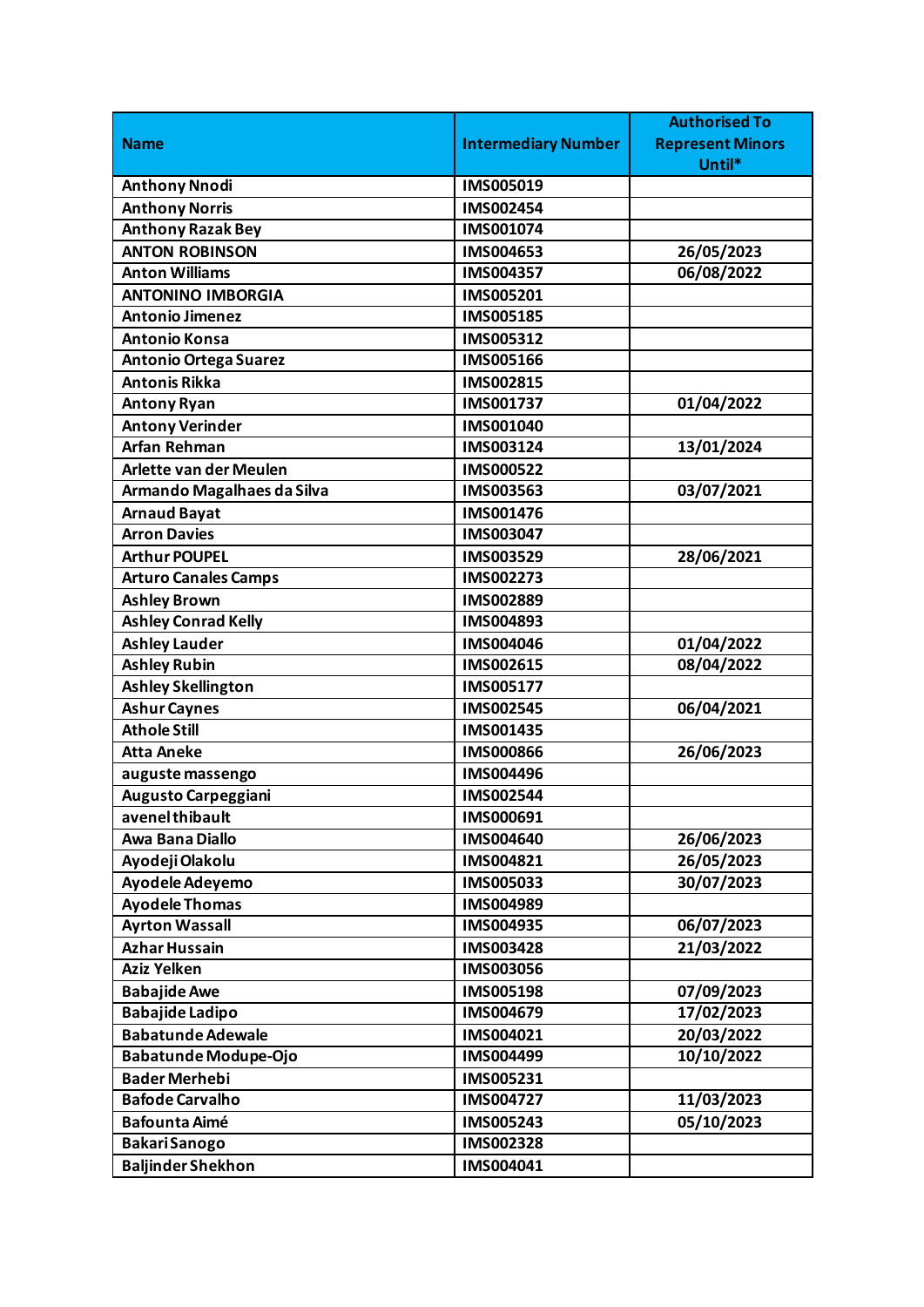| <b>Intermediary Number</b><br><b>Represent Minors</b><br><b>Name</b><br>Until*<br><b>Baljit Rihal</b><br>IMS000130<br><b>Barney Crockford</b><br>IMS001197<br>28/08/2022 |                   |           | <b>Authorised To</b> |
|--------------------------------------------------------------------------------------------------------------------------------------------------------------------------|-------------------|-----------|----------------------|
|                                                                                                                                                                          |                   |           |                      |
|                                                                                                                                                                          |                   |           |                      |
|                                                                                                                                                                          |                   |           |                      |
|                                                                                                                                                                          |                   |           |                      |
|                                                                                                                                                                          | <b>Barry Gold</b> | IMS000112 |                      |
| <b>Barry Smith</b><br>IMS005329                                                                                                                                          |                   |           |                      |
| <b>Barry Thomas</b><br>07/09/2023<br>IMS001461                                                                                                                           |                   |           |                      |
| <b>Barry Whelan</b><br>28/09/2023<br>IMS000084                                                                                                                           |                   |           |                      |
| 05/08/2023<br><b>Barry Wilson</b><br>IMS004973                                                                                                                           |                   |           |                      |
| <b>Bart Baving</b><br>IMS004187                                                                                                                                          |                   |           |                      |
| <b>Bartlomiej Bolek</b><br>IMS001833                                                                                                                                     |                   |           |                      |
| <b>Baser Akoodie</b><br>IMS000674                                                                                                                                        |                   |           |                      |
| <b>Basil Kabbani</b><br>18/06/2021<br>IMS003164                                                                                                                          |                   |           |                      |
| <b>Bassey-Steven Ekpenyong</b><br>IMS004899                                                                                                                              |                   |           |                      |
| <b>Bassirou Sakho</b><br><b>IMS003808</b>                                                                                                                                |                   |           |                      |
| <b>Beatriz Moreira</b><br>IMS004637                                                                                                                                      |                   |           |                      |
| Begarin Yann-hérick<br>IMS004712                                                                                                                                         |                   |           |                      |
| <b>Ben Gosalbez</b><br>IMS005073<br>25/11/2023                                                                                                                           |                   |           |                      |
| 28/11/2021<br><b>BEN HARDING</b><br>IMS003150                                                                                                                            |                   |           |                      |
| 06/07/2023<br><b>Ben Harris</b><br>IMS004951                                                                                                                             |                   |           |                      |
| <b>Ben Jones</b><br>IMS004171                                                                                                                                            |                   |           |                      |
| <b>Ben Trueman</b><br>IMS005214                                                                                                                                          |                   |           |                      |
| 06/07/2023<br><b>Ben Vanlint</b><br>IMS004953                                                                                                                            |                   |           |                      |
| <b>BENALI AKIM</b><br>IMS005127                                                                                                                                          |                   |           |                      |
| 22/03/2022<br>IMS004115<br>Beng'yela Ngwa                                                                                                                                |                   |           |                      |
| 11/02/2023<br><b>Benjamas Kwan</b><br>IMS004665                                                                                                                          |                   |           |                      |
| <b>Benjamin Abbey</b><br><b>IMS003366</b>                                                                                                                                |                   |           |                      |
| <b>Benjamin Barratt</b><br>19/02/2022<br>IMS003966                                                                                                                       |                   |           |                      |
| 01/05/2021<br><b>Benjamin Dawson</b><br>IMS000202                                                                                                                        |                   |           |                      |
| <b>Benjamin Edu</b><br>IMS005337                                                                                                                                         |                   |           |                      |
| <b>Benjamin Lohwasser</b><br><b>IMS004960</b>                                                                                                                            |                   |           |                      |
| <b>BENJAMIN Staab</b><br>IMS001492                                                                                                                                       |                   |           |                      |
| <b>Benjamin Thatcher</b><br><b>IMS000948</b>                                                                                                                             |                   |           |                      |
| <b>Benny Kasiala</b><br>17/02/2023<br>IMS004561                                                                                                                          |                   |           |                      |
| <b>Benoit Biancheri</b><br>IMS001195                                                                                                                                     |                   |           |                      |
| <b>Benoit Theisen</b><br>IMS005034                                                                                                                                       |                   |           |                      |
| <b>Berno Trapani</b><br>IMS000118<br>29/10/2022                                                                                                                          |                   |           |                      |
| <b>Bi Irié Kevin TRA</b><br>IMS003081                                                                                                                                    |                   |           |                      |
| <b>Bila Aurelien Kanza</b><br>21/07/2023<br>IMS003472                                                                                                                    |                   |           |                      |
| <b>Bilal Ahmed</b><br>IMS000230                                                                                                                                          |                   |           |                      |
| <b>Bill Mcmurdo</b><br>IMS003891                                                                                                                                         |                   |           |                      |
| <b>Billy Adjei</b><br>IMS003418<br>24/10/2021                                                                                                                            |                   |           |                      |
| <b>Billy Issac Nicholson</b><br>IMS004912                                                                                                                                |                   |           |                      |
| <b>Billy Jenks</b><br>29/10/2021<br><b>IMS003757</b>                                                                                                                     |                   |           |                      |
| bin zhang<br>IMS001838                                                                                                                                                   |                   |           |                      |
| <b>Bismarck Odoi</b><br>IMS002954                                                                                                                                        |                   |           |                      |
| <b>Bjorn Bezemer</b><br>IMS001444                                                                                                                                        |                   |           |                      |
| <b>Blanchard Bikuila Nteba</b><br>IMS004214                                                                                                                              |                   |           |                      |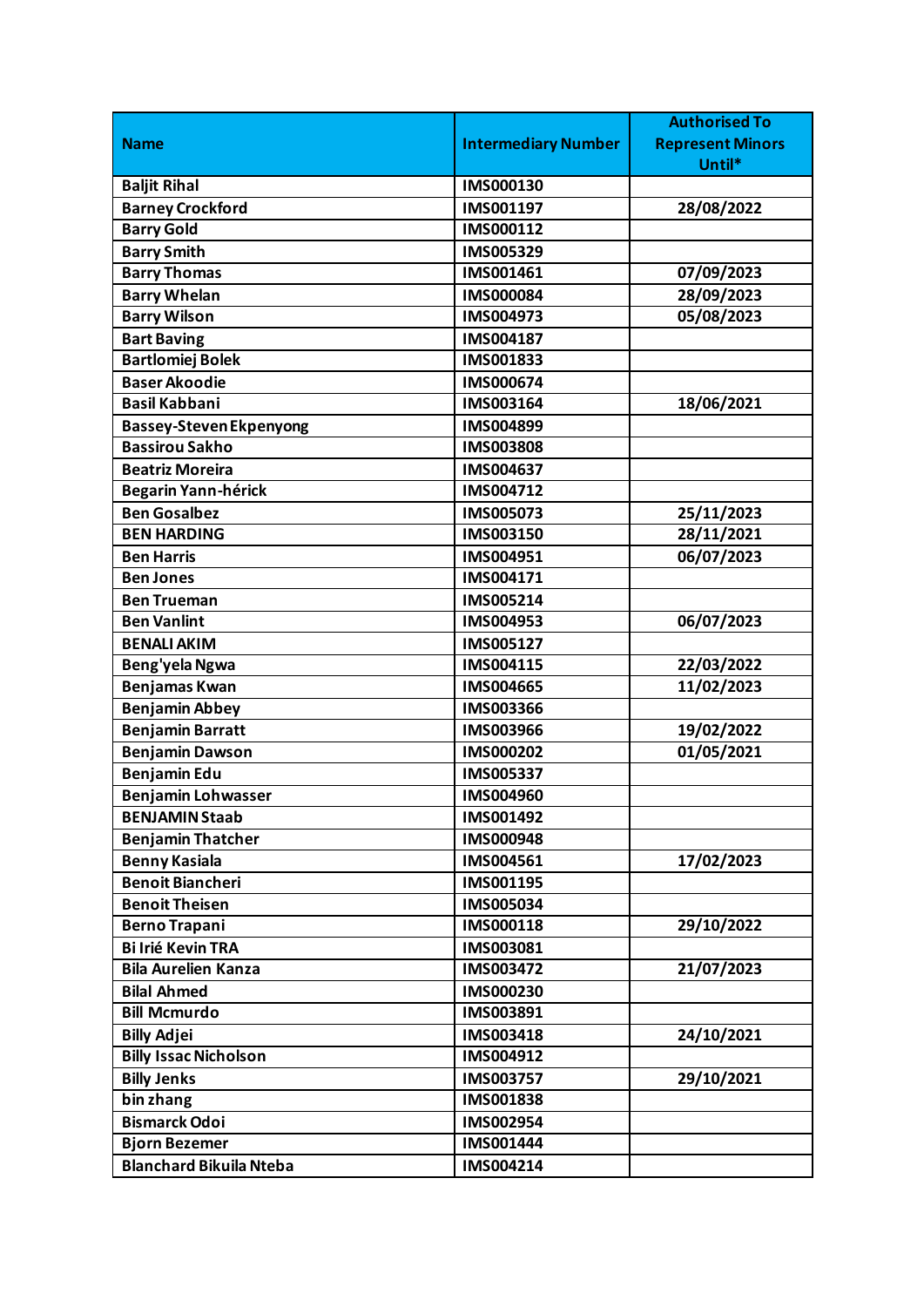|                                           |                            | <b>Authorised To</b>    |
|-------------------------------------------|----------------------------|-------------------------|
| <b>Name</b>                               | <b>Intermediary Number</b> | <b>Represent Minors</b> |
|                                           |                            | Until*                  |
| <b>Bob Claes</b>                          | IMS003928                  |                         |
| <b>Boban Petkovic</b>                     | IMS002904                  |                         |
| <b>Bolaji Idowu</b>                       | IMS001351                  |                         |
| <b>Botas Gonzalez-Villamil</b>            | IMS002122                  |                         |
| <b>Braden Proctor</b>                     | IMS004504                  | 26/11/2022              |
| <b>Bradley Hudson Odoi</b>                | IMS003973                  |                         |
| <b>Bradley Orr</b>                        | IMS001268                  |                         |
| <b>Bradley Rains</b>                      | IMS004602                  | 25/02/2023              |
| <b>Bradley Senar</b>                      | IMS003545                  | 27/11/2021              |
| <b>Brandon Wells</b>                      | IMS004612                  |                         |
| <b>Brett Norman</b>                       | IMS002341                  |                         |
| <b>Brett Wright</b>                       | IMS005102                  | 08/10/2023              |
| <b>BRIAN ADAIR</b>                        | IMS002700                  |                         |
| <b>Brian Berkleef</b>                     | IMS003586                  |                         |
| <b>Brian Blower</b>                       | IMS005016                  | 03/09/2023              |
| brian howard                              | IMS003067                  |                         |
| <b>Brian Humphreys</b>                    | IMS003993                  |                         |
| <b>Brian Lawlor</b>                       | IMS003301                  | 09/04/2021              |
| <b>Brian Morris</b>                       | IMS005349                  | 11/01/2024              |
| <b>Brian O'Neil</b>                       | IMS001787                  |                         |
| <b>Brian Robertson</b>                    | IMS003889                  |                         |
| <b>Brighton Mutebuka</b>                  | IMS002093                  |                         |
| <b>Bruce Kaider</b>                       | IMS004764                  |                         |
| <b>Bruce Tumenta</b>                      | IMS000663                  |                         |
| <b>Bruno Basto</b>                        | IMS002772                  |                         |
| Bruno Coelho De Meireles Cardoso Da Silva | IMS005103                  |                         |
| <b>Bruno Misorelli</b>                    | IMS002906                  |                         |
| <b>Bruno Zandonadi Solsona</b>            | IMS003489                  |                         |
| <b>Bryan Greenwood</b>                    | IMS005147                  |                         |
| <b>Bryan Mcintosh</b>                     | IMS001433                  | 26/06/2023              |
| <b>Burt Laurent</b>                       | IMS003252                  | 16/07/2021              |
| Buruçhan Düzgün                           | IMS004659                  | 07/02/2023              |
| <b>Byron Johnson</b>                      | <b>IMS002080</b>           | 04/07/2022              |
| <b>Byron Taylor</b>                       | IMS004394                  |                         |
| <b>Cale Wallen</b>                        | IMS005242                  |                         |
| <b>Callum Barwick</b>                     | IMS004693                  |                         |
| <b>Callum Massie</b>                      | IMS005046                  |                         |
| <b>Calvin Moyes</b>                       | IMS003104                  |                         |
| Can Ozata                                 | IMS004852                  |                         |
| <b>Carl Evans</b>                         | <b>IMS000098</b>           | 23/05/2021              |
| <b>Carl Thomas</b>                        | IMS003467                  | 21/01/2023              |
| Carl-Johan Fransén                        | IMS003579                  |                         |
| <b>Carlo Castronovo</b>                   | IMS001221                  |                         |
| Carlo Ifeanyichukwu Okaka                 | IMS002750                  |                         |
| <b>Carlos Almeida Goncalves</b>           | IMS001559                  |                         |
| <b>Carlos Bucero Gómez</b>                | IMS002911                  |                         |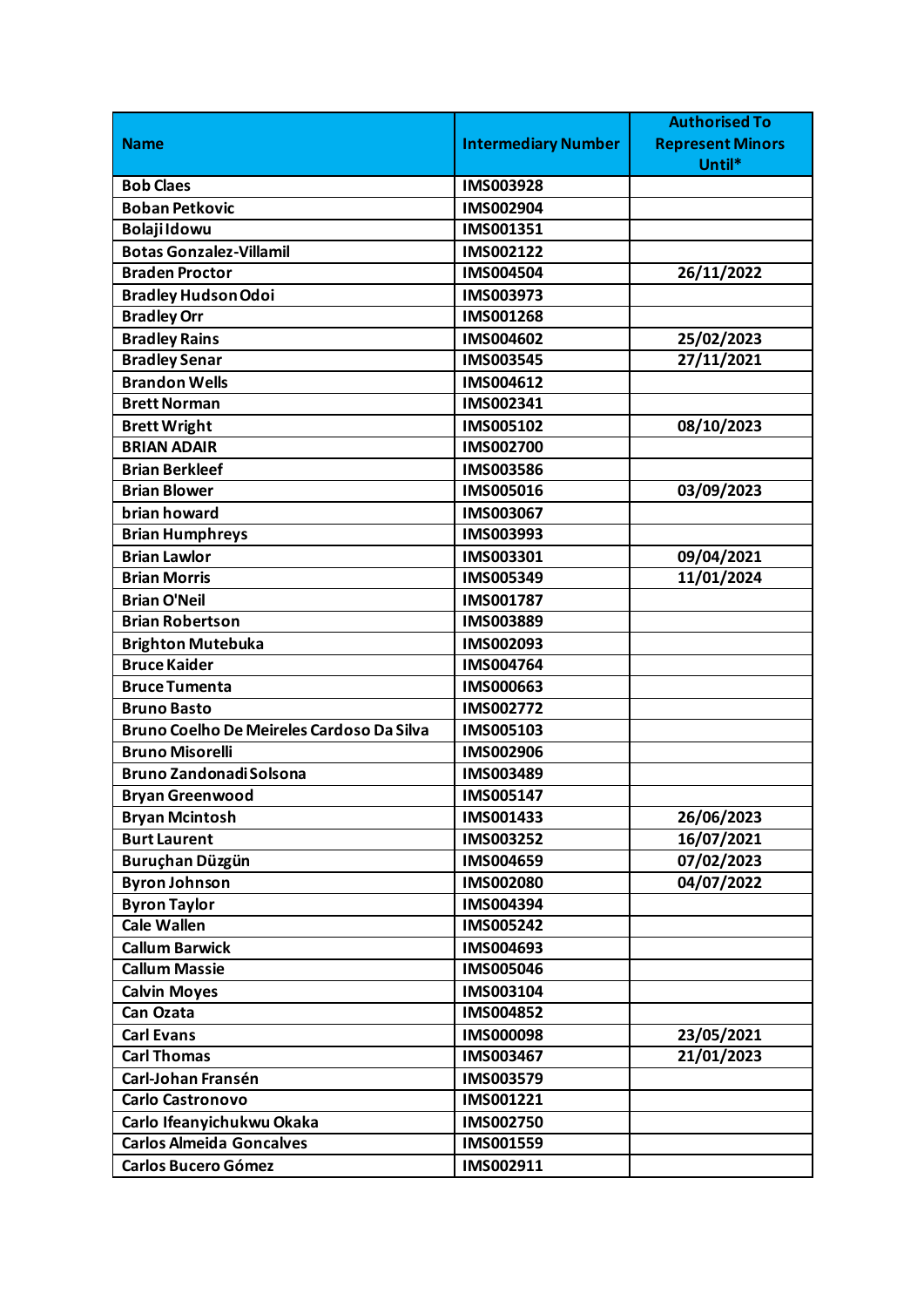|                                       |                            | <b>Authorised To</b>    |
|---------------------------------------|----------------------------|-------------------------|
| <b>Name</b>                           | <b>Intermediary Number</b> | <b>Represent Minors</b> |
|                                       |                            | Until*                  |
| <b>CARLOS DE LA PAZ</b>               | IMS004443                  |                         |
| <b>Carlos Fernandes Silva</b>         | IMS004402                  |                         |
| <b>Carlos Gustavo Goni</b>            | IMS000654                  |                         |
| Carlos Ianiski Geteski                | IMS004795                  |                         |
| <b>Carlos Oliveira</b>                | IMS005109                  |                         |
| <b>Carlos Roca</b>                    | IMS004500                  | 21/10/2022              |
| <b>CARLOS RUIZ CASILLAS</b>           | IMS001531                  |                         |
| <b>Carlos Tavares de Barros Simas</b> | IMS001538                  | 28/10/2023              |
| <b>CARMEN FERNANDEZ</b>               | IMS005158                  |                         |
| <b>Carmine Raiola</b>                 | IMS001282                  | 16/07/2021              |
| <b>Carol Thompson</b>                 | IMS000065                  |                         |
| <b>Catalina Nana Kim</b>              | IMS003412                  | 13/05/2022              |
| <b>Catalin-Viorel Sarmasan</b>        | IMS001043                  | 28/01/2022              |
| <b>Catrina Lewis</b>                  | IMS003626                  |                         |
| <b>Cedric Fernando</b>                | IMS001967                  | 04/08/2023              |
| <b>Celestine Hycieth Babayaro</b>     | IMS002914                  |                         |
| <b>CELIN DIKAMONA</b>                 | IMS005336                  |                         |
| <b>Celine Loader</b>                  | IMS005035                  |                         |
| celio cristiano teixeira simoes       | IMS002370                  |                         |
| <b>Cem Sagar</b>                      | IMS000909                  |                         |
| Cesar Gadji                           | IMS002769                  |                         |
| Ceylan Caliskan                       | IMS003194                  |                         |
| Cezary Kucharski                      | IMS001753                  |                         |
| chamunoda musanhu                     | IMS003383                  |                         |
| <b>Chaoren Li</b>                     | IMS002538                  |                         |
| <b>Charles Akinwumni</b>              | IMS004250                  | 10/09/2022              |
| <b>Charles Collymore</b>              | IMS000182                  |                         |
| <b>Charles Driver</b>                 | IMS000844                  |                         |
| <b>Charles Francois Keou</b>          | IMS004610                  | 16/01/2023              |
| <b>Charles Kaikai</b>                 | IMS001398                  |                         |
| <b>Charles Mcnicholas</b>             | IMS000920                  | 18/01/2022              |
| <b>Charles Meller</b>                 | IMS004356                  |                         |
| <b>Charles Noah Atangana</b>          | IMS002916                  |                         |
| <b>Charles Pearce</b>                 | IMS001029                  |                         |
| <b>Charles Willock</b>                | IMS002326                  |                         |
| <b>Charlie Anderson</b>               | IMS002596                  | 17/07/2021              |
| <b>Charlie Bilbie</b>                 | IMS004867                  | 26/06/2023              |
| <b>Charlie Kane</b>                   | IMS003474                  |                         |
| <b>Chérif GHOULAM</b>                 | IMS001907                  |                         |
| <b>Chidolue Edozie</b>                | IMS005154                  |                         |
| <b>Chigozie Francis Chinemelu</b>     | IMS001280                  |                         |
| Chikezie Egbuka                       | IMS002745                  |                         |
| Chi-Kyun Terry Lee                    | IMS004967                  |                         |
| Chinedu Iwu                           | IMS005104                  |                         |
| Chinyere Inyama                       | IMS001680                  |                         |
| <b>Chris Gankerseer</b>               | IMS000302                  | 31/07/2021              |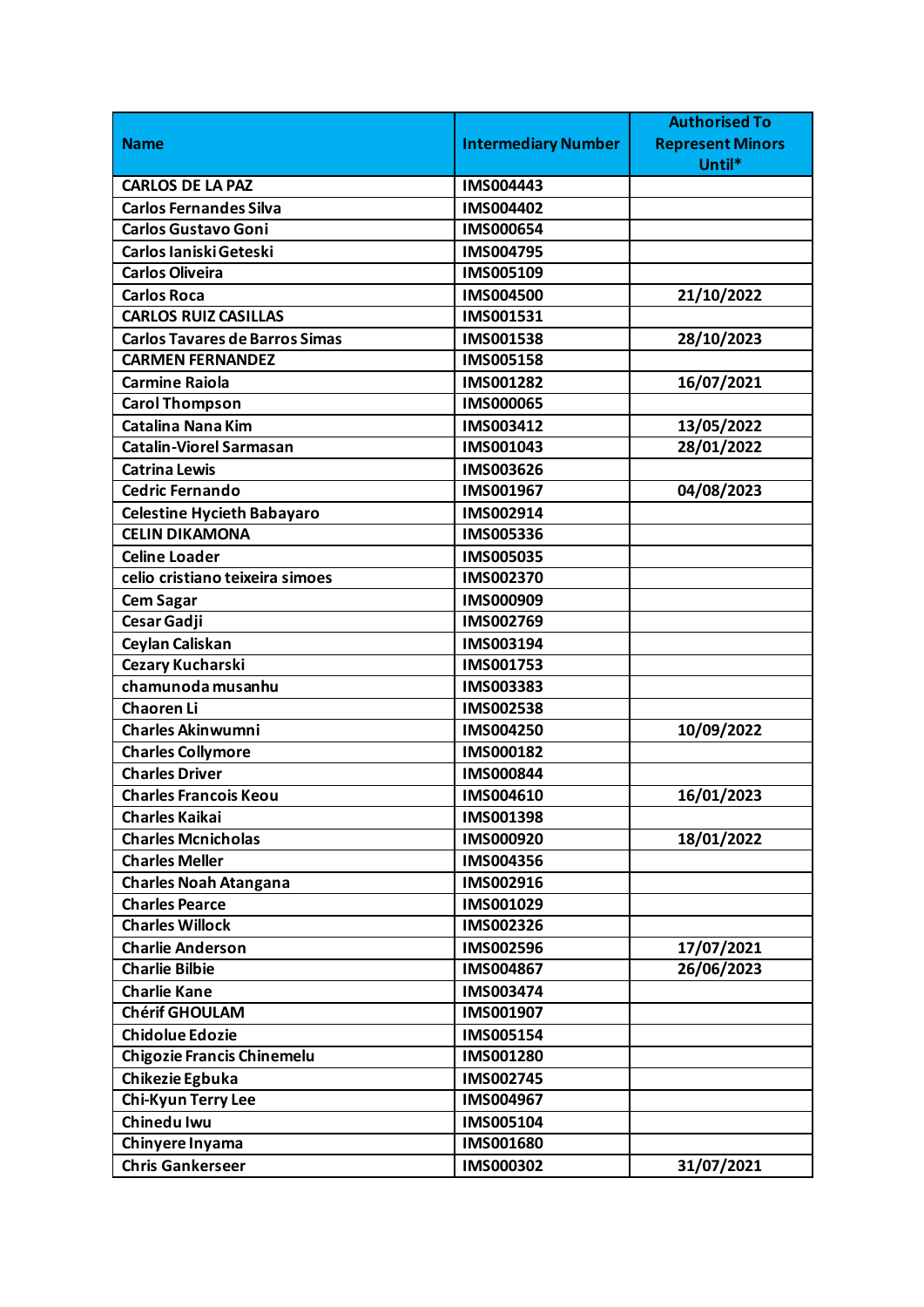|                                       |                            | <b>Authorised To</b>    |
|---------------------------------------|----------------------------|-------------------------|
| <b>Name</b>                           | <b>Intermediary Number</b> | <b>Represent Minors</b> |
|                                       |                            | Until*                  |
| <b>Chris Mcgrath</b>                  | <b>IMS000300</b>           | 16/07/2021              |
| <b>Chris Nathaniel</b>                | IMS001836                  | 02/12/2023              |
| <b>Chris Page</b>                     | IMS001918                  |                         |
| <b>Christian Emile</b>                | IMS000220                  |                         |
| <b>Christian Fong</b>                 | IMS001661                  | 05/12/2022              |
| <b>Christian Joseph Junior Sinvry</b> | IMS004923                  | 26/06/2023              |
| <b>Christian Nagy</b>                 | IMS001302                  |                         |
| <b>Christian Ogbodo</b>               | IMS004349                  | 29/07/2022              |
| <b>Christian Schmid</b>               | IMS005072                  |                         |
| <b>Christian Schulte</b>              | IMS005131                  |                         |
| <b>CHRISTIAN Sylvester</b>            | IMS002867                  |                         |
| <b>Christian Turek</b>                | IMS002062                  |                         |
| <b>Christian Zenger</b>               | IMS002146                  |                         |
| <b>Christophe Henrotay</b>            | <b>IMS000562</b>           |                         |
| christophe horlaville                 | IMS002917                  |                         |
| <b>Christophe Penne</b>               | IMS004851                  |                         |
| Christopher Adedeji                   | IMS004815                  |                         |
| <b>Christopher Chambers</b>           | IMS005290                  | 03/11/2023              |
| <b>Christopher Cleaver</b>            | IMS001674                  | 18/01/2022              |
| <b>Christopher Dolan</b>              | IMS004149                  | 21/01/2023              |
| <b>Christopher Emanus</b>             | IMS004854                  | 07/05/2023              |
| <b>Christopher Evans</b>              | IMS002285                  | 27/01/2023              |
| <b>Christopher Gennings</b>           | IMS000671                  |                         |
| <b>Christopher Greenhill</b>          | IMS000622                  |                         |
| <b>Christopher Kinnear</b>            | IMS004063                  |                         |
| <b>Christopher Liput</b>              | IMS004417                  | 26/06/2023              |
| <b>Christopher Lomas</b>              | <b>IMS000040</b>           | 19/04/2021              |
| <b>Christopher Morgan</b>             | IMS003414                  | 02/05/2021              |
| Christopher Pearson                   | IMS004084                  |                         |
| <b>CHRISTOPHER POSTLE</b>             | IMS000977                  | 09/06/2021              |
| <b>Christopher Shuker</b>             | IMS003410                  |                         |
| <b>Christopher Silva Camilo Simao</b> | IMS001766                  | 27/11/2022              |
| <b>Christopher Stirk</b>              | <b>IMS003915</b>           |                         |
| <b>Christopher Welbeck</b>            | IMS001933                  |                         |
| <b>CHRISTOS GATSIS</b>                | IMS004369                  |                         |
| <b>Chrys Mawete</b>                   | IMS004830                  |                         |
| Chukwuemeka Igbokwe                   | IMS005271                  | 22/10/2023              |
| <b>CHUKWUEMEKA OKORIE</b>             | IMS004956                  |                         |
| <b>Ciara Sherwood</b>                 | IMS005209                  |                         |
| <b>Ciro Palermo</b>                   | IMS005196                  |                         |
| claire reddy                          | <b>IMS004698</b>           |                         |
| <b>Claire Taylor</b>                  | IMS004975                  |                         |
| <b>Claudio Marcelo Curti</b>          | IMS003009                  |                         |
| <b>Claudio Marcone</b>                | IMS002891                  |                         |
| <b>Claudio Mossio</b>                 | IMS004091                  |                         |
| <b>Claudio Vagheggi</b>               | IMS001250                  |                         |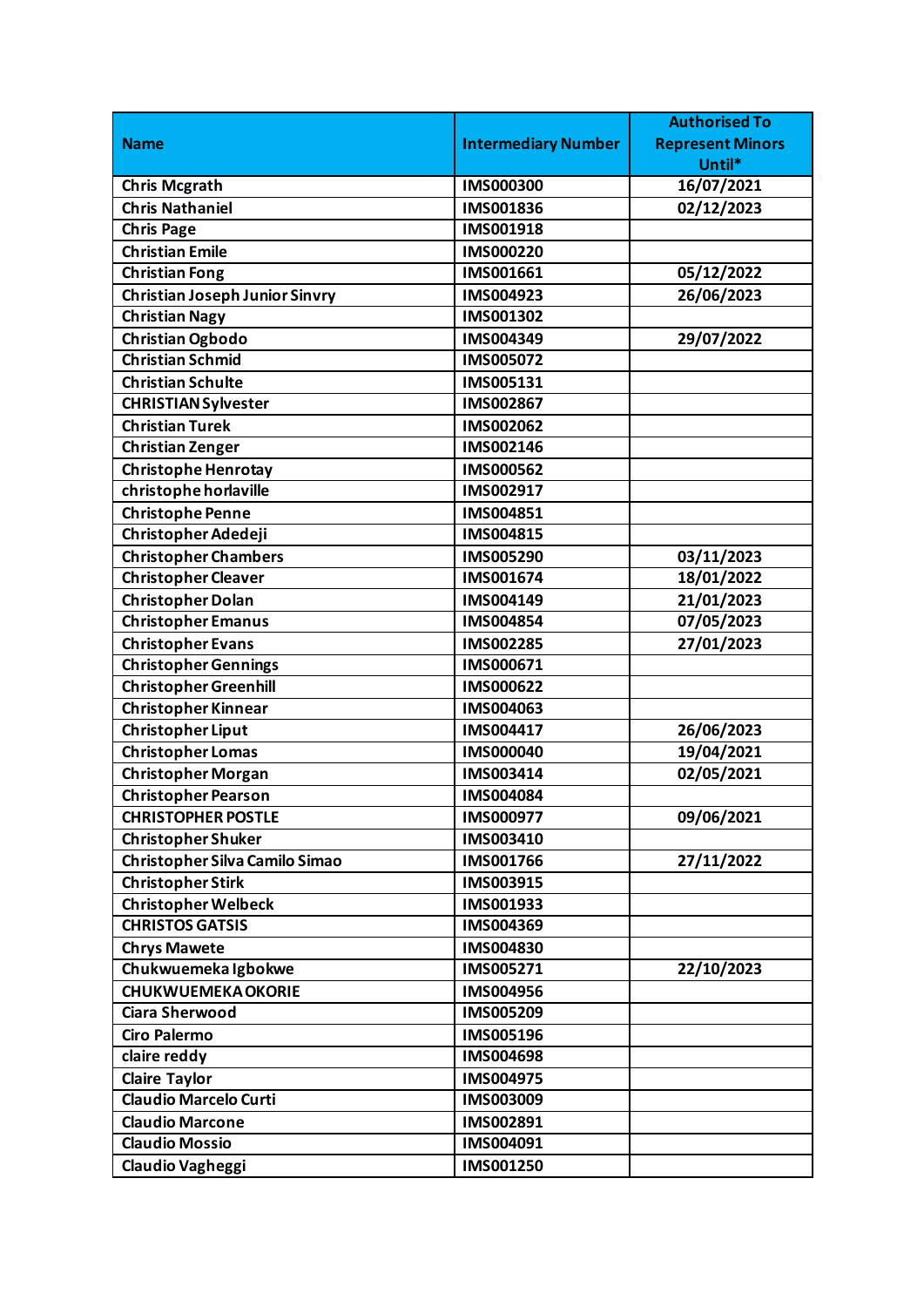|                                   |                            | <b>Authorised To</b>    |
|-----------------------------------|----------------------------|-------------------------|
| <b>Name</b>                       | <b>Intermediary Number</b> | <b>Represent Minors</b> |
|                                   |                            | Until*                  |
| <b>Clayton Blackmore</b>          | <b>IMS004768</b>           |                         |
| Clément Akinbiyi Akinbobami       | IMS001964                  |                         |
| <b>Clement Da costa</b>           | IMS003955                  | 24/01/2022              |
| <b>Cliff Johnson</b>              | IMS002156                  |                         |
| <b>Clifford Bloxham</b>           | IMS001126                  | 18/09/2021              |
| <b>Clifton Gordon</b>             | IMS004740                  |                         |
| <b>Clive Berlin</b>               | IMS000134                  | 28/02/2021              |
| <b>Clive Clarke</b>               | IMS000136                  | 06/03/2023              |
| <b>Clive Hart</b>                 | IMS000542                  | 20/11/2021              |
| <b>Clive Platt</b>                | <b>IMS001446</b>           | 25/01/2022              |
| colin brown                       | IMS004713                  |                         |
| <b>Colin Gordon</b>               | IMS004675                  |                         |
| <b>Colin Murdock</b>              | IMS000273                  | 11/05/2021              |
| <b>Colin Pomford</b>              | IMS000564                  | 23/10/2021              |
| <b>CONCO STACY VEIGA TURE</b>     | <b>IMS005228</b>           | 03/11/2023              |
| <b>Conor Hayden</b>               | IMS003408                  | 25/04/2021              |
| <b>Conor Morrissey</b>            | IMS002614                  |                         |
| <b>Conor Slater</b>               | IMS004755                  |                         |
| cory paterson                     | <b>IMS004886</b>           |                         |
| <b>Costas Toffis</b>              | <b>IMS000468</b>           |                         |
| <b>Craig Finean</b>               | IMS004281                  | 10/07/2022              |
| <b>Craig Freeman</b>              | <b>IMS004554</b>           |                         |
| <b>Craig Honeyman</b>             | IMS000794                  | 27/11/2021              |
| <b>Craig Mather</b>               | IMS000675                  | 24/10/2021              |
| <b>Craig O'Leary</b>              | IMS005099                  | 05/10/2023              |
| <b>Craig Pead</b>                 | <b>IMS004875</b>           |                         |
| <b>Craig Pearson</b>              | IMS002773                  |                         |
| <b>Craig Sims</b>                 | IMS001779                  |                         |
| <b>Cristian Zaccardo</b>          | <b>IMS005145</b>           |                         |
| <b>Cristiano Gonzalez Torelli</b> | IMS003245                  |                         |
| <b>Curtis Dawes</b>               | IMS001304                  | 04/09/2021              |
| <b>Cyprian Ashu</b>               | IMS004954                  |                         |
| <b>CYRILLE DJA DJEDJE</b>         | IMS002805                  |                         |
| <b>Cyrille Prince Dissi</b>       | IMS003997                  | 06/03/2022              |
| <b>DALE BENNETT</b>               | IMS004471                  |                         |
| Damani Wagadugu                   | IMS004994                  |                         |
| <b>Damien Bressons</b>            | <b>IMS004455</b>           |                         |
| <b>Damien Francis</b>             | IMS004702                  | 15/06/2023              |
| <b>Damon Wilson</b>               | IMS003623                  |                         |
| Dan Bowyer                        | <b>IMS000875</b>           |                         |
| <b>Dan Holland</b>                | IMS003742                  |                         |
| <b>Dane Rashford</b>              | IMS004213                  |                         |
| <b>DANIEL Adeyemo</b>             | <b>IMS003908</b>           | 19/12/2022              |
| <b>Daniel Ajuh</b>                | IMS005216                  | 28/09/2023              |
| <b>Daniel Belgrave</b>            | IMS004632                  | 19/05/2023              |
| <b>Daniel Berman</b>              | IMS001060                  | 27/05/2023              |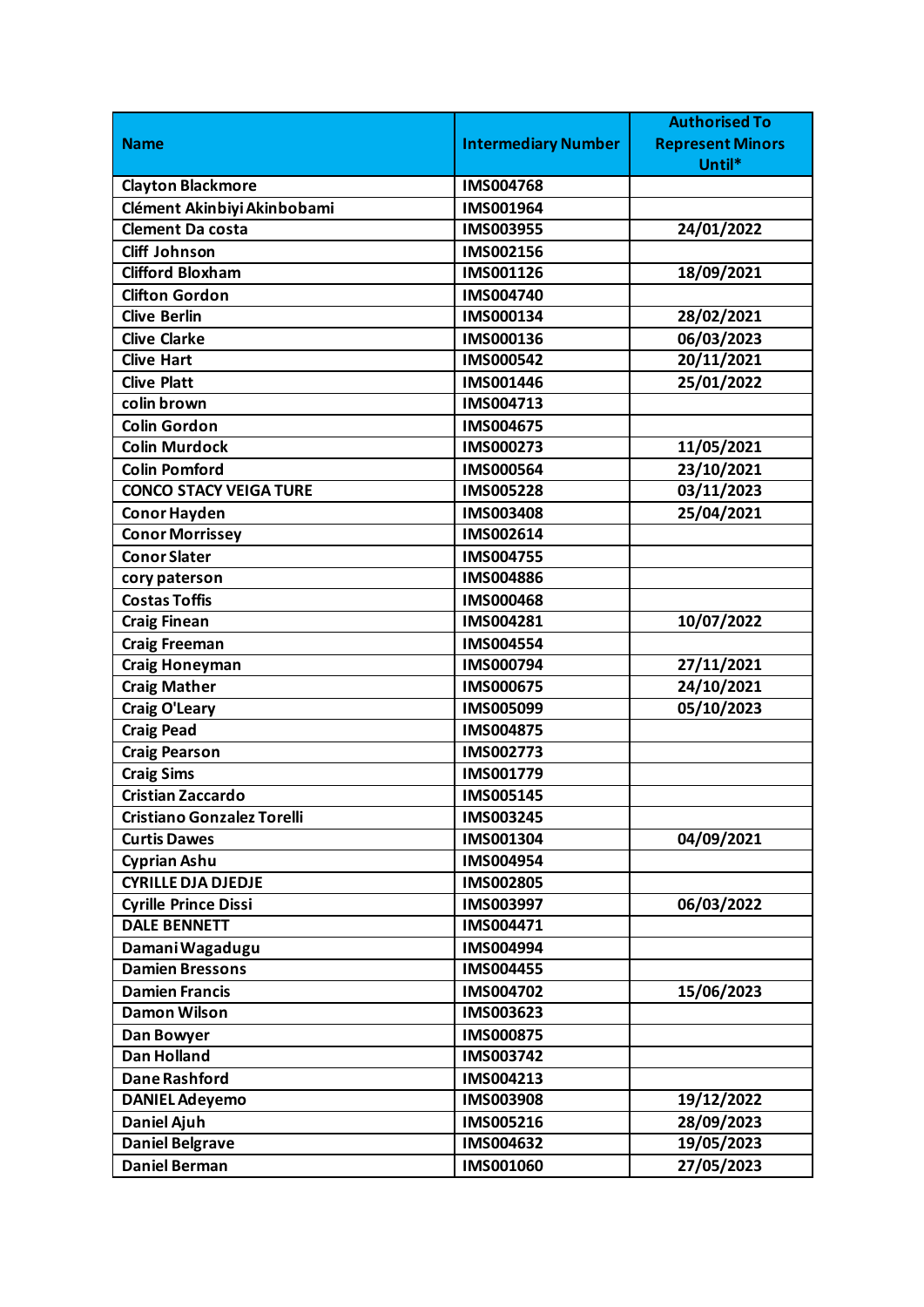|                                |                            | <b>Authorised To</b>    |
|--------------------------------|----------------------------|-------------------------|
| <b>Name</b>                    | <b>Intermediary Number</b> | <b>Represent Minors</b> |
|                                |                            | Until*                  |
| <b>Daniel Billingham</b>       | IMS003289                  |                         |
| <b>Daniel Billson</b>          | IMS004452                  | 10/10/2022              |
| <b>Daniel Blanchett</b>        | IMS003426                  | 22/02/2022              |
| <b>Daniel Bolotnicoff</b>      | IMS003010                  |                         |
| <b>Daniel Burnett Williams</b> | IMS004736                  |                         |
| <b>Daniel Byass</b>            | <b>IMS005005</b>           |                         |
| <b>Daniel Campo</b>            | IMS003924                  |                         |
| <b>Daniel Chapman</b>          | IMS000687                  | 17/05/2021              |
| <b>Daniel Chibueze</b>         | IMS004327                  | 01/03/2022              |
| <b>Daniel Coles</b>            | IMS002095                  | 23/08/2021              |
| Daniel Diangangu               | IMS005197                  |                         |
| <b>Daniel Drury</b>            | IMS001019                  | 11/05/2021              |
| <b>Daniel Fletcher</b>         | IMS000108                  | 03/04/2021              |
| <b>Daniel Gabbidon</b>         | IMS001916                  |                         |
| <b>Daniel Garcia</b>           | IMS000669                  |                         |
| <b>Daniel Goldstone</b>        | <b>IMS000668</b>           | 07/08/2021              |
| <b>Daniel Hodari</b>           | IMS002839                  |                         |
| <b>Daniel Klog</b>             | IMS004782                  |                         |
| <b>Daniel Knowles</b>          | IMS004160                  |                         |
| <b>Daniel Lewis Collins</b>    | IMS005083                  |                         |
| Daniel Lichman                 | IMS000113                  |                         |
| <b>Daniel Lorenz</b>           | IMS004028                  | 27/03/2022              |
| <b>Daniel Naisbitt</b>         | IMS000594                  | 04/01/2022              |
| <b>Daniel Philpott</b>         | IMS002665                  | 18/05/2021              |
| <b>Daniel Richard</b>          | <b>IMS005002</b>           |                         |
| Daniel Rodriguez Lozano        | IMS000812                  |                         |
| <b>Daniel Segal</b>            | IMS000516                  | 30/09/2022              |
| <b>Daniel Sobis</b>            | IMS004058                  |                         |
| <b>Daniel Thorogood</b>        | IMS004134                  |                         |
| <b>Daniel Ullmann</b>          | IMS002577                  | 03/03/2023              |
| <b>Daniel Vincent</b>          | IMS003243                  |                         |
| <b>Daniel Walters</b>          | IMS005229                  | 12/11/2023              |
| <b>Daniel Williams</b>         | IMS000204                  | 03/03/2023              |
| <b>Daniel Wilson</b>           | IMS000624                  | 01/08/2022              |
| <b>Daniel Wood</b>             | IMS000103                  | 09/04/2021              |
| <b>Daniel Worthington</b>      | IMS004372                  | 14/08/2022              |
| <b>Daniele Pinna</b>           | IMS004563                  |                         |
| Daniele Striani                | IMS001440                  |                         |
| Danijel Kuraja                 | IMS004976                  |                         |
| Danny Bachmann                 | IMS003847                  |                         |
| <b>DANNY INFIELD</b>           | IMS003036                  |                         |
| <b>Danny Webber</b>            | IMS002153                  | 05/11/2022              |
| Daren Abagun                   | IMS000156                  |                         |
| <b>DARIO SMOJE</b>             | IMS004287                  |                         |
| Dario Zahora                   | IMS003608                  |                         |
| <b>Darius Henderson</b>        | IMS003030                  | 05/02/2021              |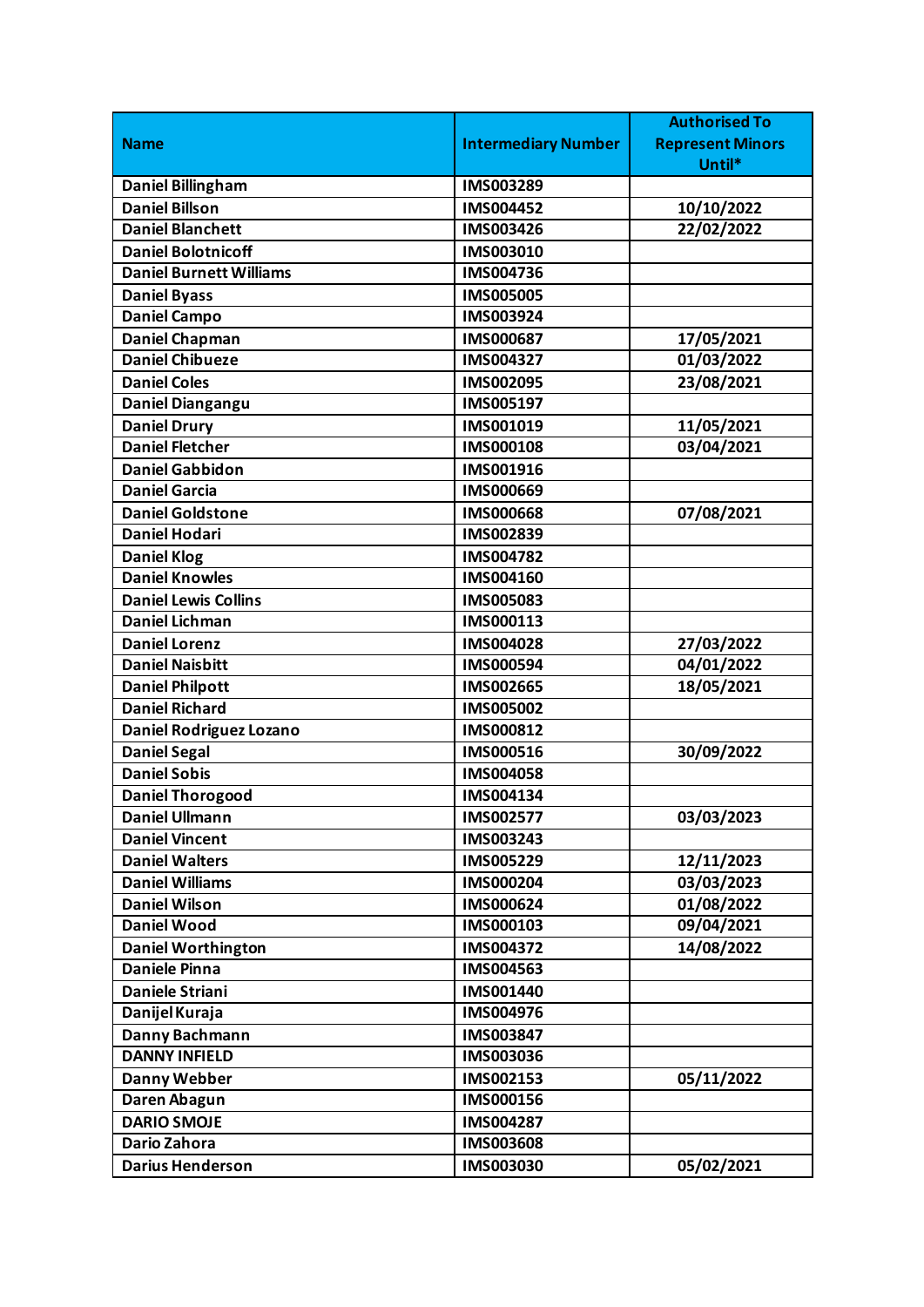|                                 |                            | <b>Authorised To</b>    |
|---------------------------------|----------------------------|-------------------------|
| <b>Name</b>                     | <b>Intermediary Number</b> | <b>Represent Minors</b> |
|                                 |                            | Until*                  |
| <b>Darren Bossons</b>           | <b>IMS000848</b>           | 21/09/2021              |
| <b>Darren Buffonge</b>          | IMS002754                  |                         |
| <b>Darren Clarke</b>            | IMS003933                  | 25/02/2022              |
| <b>Darren Dein</b>              | IMS000793                  | 26/04/2021              |
| <b>Darren Edney</b>             | IMS003387                  | 16/04/2021              |
| <b>Darren Fletcher</b>          | IMS003666                  |                         |
| <b>Darren Gallagher</b>         | IMS004138                  |                         |
| <b>Darren Jack</b>              | IMS003815                  |                         |
| <b>Darren Jules</b>             | IMS005100                  |                         |
| <b>Darren Lee Robinson</b>      | <b>IMS000878</b>           | 10/09/2021              |
| <b>Darren Neville</b>           | IMS004506                  | 21/08/2022              |
| <b>Darren Phillips</b>          | IMS000574                  |                         |
| <b>Darren Small-Laing</b>       | IMS004663                  |                         |
| <b>Darren Travis</b>            | IMS004720                  |                         |
| <b>Darren Trotman</b>           | IMS005251                  | 03/11/2023              |
| <b>Darren Walker</b>            | IMS003263                  | 16/04/2021              |
| <b>Darren Wrack</b>             | IMS003738                  | 10/09/2022              |
| <b>Darryl Lavictoire</b>        | IMS000797                  | 23/04/2021              |
| <b>Darryl Powell</b>            | IMS000462                  | 29/04/2022              |
| <b>Daryl Blondel</b>            | IMS004817                  |                         |
| <b>Daryl Selby</b>              | IMS003663                  | 29/08/2021              |
| Daryoosh Alexander Namdjou Fard | IMS002993                  | 23/03/2023              |
| <b>David Badejo</b>             | IMS004557                  | 27/02/2023              |
| <b>David Baldwin</b>            | IMS000144                  | 03/11/2023              |
| <b>David Becker</b>             | IMS002096                  |                         |
| <b>David Berber</b>             | IMS000750                  | 04/01/2022              |
| <b>David Brammer</b>            | IMS002733                  | 22/04/2023              |
| <b>David Bromley</b>            | IMS000304                  |                         |
| <b>David Buncall</b>            | IMS000062                  | 01/03/2022              |
| <b>DAVID CAMPBELL</b>           | IMS002788                  |                         |
| <b>David Checa</b>              | <b>IMS005086</b>           |                         |
| <b>David Cole</b>               | IMS004737                  |                         |
| <b>David Currie</b>             | IMS000138                  |                         |
| <b>David Dahan</b>              | IMS005067                  |                         |
| <b>David Dews</b>               | IMS005023                  | 09/11/2023              |
| <b>David Dixon</b>              | IMS001058                  | 05/12/2021              |
| <b>David Ellis</b>              | IMS004937                  |                         |
| <b>David Eyres</b>              | IMS003136                  | 12/11/2021              |
| <b>David Fearnhead</b>          | <b>IMS000556</b>           |                         |
| <b>David Fenwick</b>            | IMS001382                  |                         |
| <b>David Gardner</b>            | IMS004235                  |                         |
| <b>David Garley</b>             | IMS000662                  | 09/04/2021              |
| <b>David Giess</b>              | IMS000496                  |                         |
| <b>David Goddard</b>            | IMS000234                  | 17/11/2023              |
| <b>David Gordon</b>             | IMS005187                  |                         |
| <b>David Hartley</b>            | IMS000340                  | 08/01/2022              |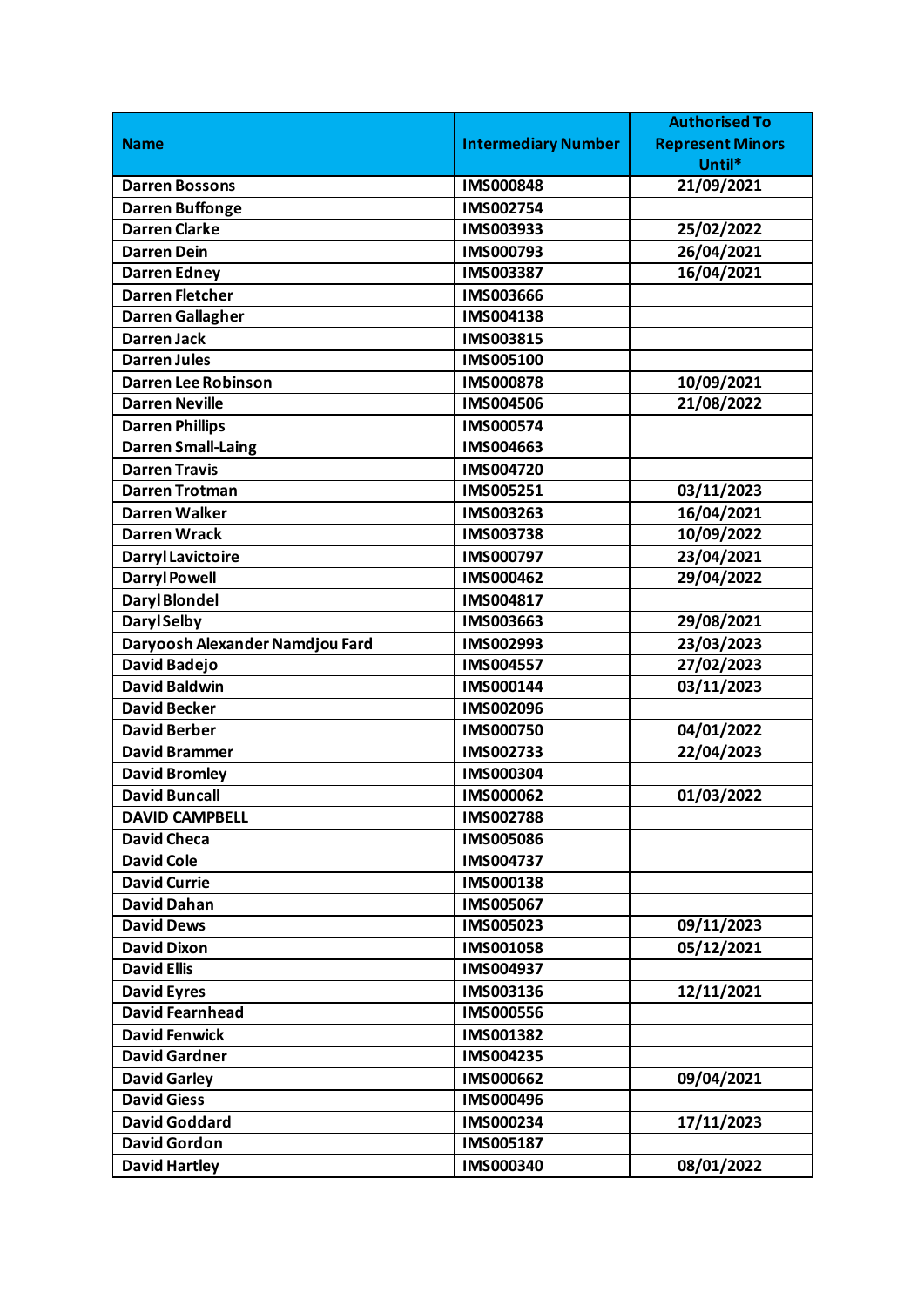|                                  |                            | <b>Authorised To</b>    |
|----------------------------------|----------------------------|-------------------------|
| <b>Name</b>                      | <b>Intermediary Number</b> | <b>Represent Minors</b> |
|                                  |                            | Until*                  |
| <b>David HODGSON</b>             | IMS000326                  |                         |
| <b>David Hughes</b>              | IMS000762                  | 26/03/2021              |
| <b>David Ibe</b>                 | IMS003234                  |                         |
| <b>David Jackett</b>             | IMS003949                  | 22/02/2022              |
| <b>David Jacobs</b>              | <b>IMS004788</b>           | 06/06/2022              |
| <b>David Lavelle</b>             | IMS004524                  |                         |
| <b>David Lawson</b>              | IMS001556                  |                         |
| <b>David Lee</b>                 | IMS003469                  | 04/06/2021              |
| <b>David Lockwood</b>            | IMS000258                  | 21/05/2021              |
| <b>David Low</b>                 | IMS004853                  |                         |
| David Lynch                      | <b>IMS005288</b>           |                         |
| <b>David Magrone</b>             | IMS004330                  |                         |
| <b>David Manasseh</b>            | IMS000502                  | 19/04/2021              |
| <b>David Moss</b>                | IMS003179                  | 29/10/2022              |
| <b>David Moyes JR</b>            | <b>IMS000550</b>           | 16/01/2022              |
| <b>David Odeleye</b>             | IMS004896                  |                         |
| <b>David Oxley</b>               | IMS003831                  | 08/02/2022              |
| <b>David Reeves</b>              | IMS000991                  | 06/06/2021              |
| David Robson-Kanu                | IMS000912                  |                         |
| <b>David Rodwell</b>             | <b>IMS002568</b>           |                         |
| <b>David Sharpe</b>              | IMS000897                  |                         |
| <b>David Threlfall</b>           | <b>IMS000884</b>           |                         |
| <b>David Traore</b>              | IMS002267                  |                         |
| <b>David VENDITELLI</b>          | IMS002844                  |                         |
| <b>David Williamson</b>          | IMS001484                  |                         |
| <b>David Winnie</b>              | IMS004130                  | 11/07/2021              |
| <b>David Yerimah</b>             | IMS000899                  |                         |
| <b>David Young</b>               | IMS005253                  |                         |
| <b>Dean Ahmad</b>                | IMS004351                  | 16/09/2023              |
| Dean Akinjobi                    | IMS004684                  |                         |
| <b>Dean Baker</b>                | IMS000512                  | 24/10/2021              |
| <b>Dean Gordon</b>               | <b>IMS002428</b>           |                         |
| <b>Dean Old</b>                  | IMS002942                  | 07/02/2023              |
| <b>Dean Rosenthal</b>            | <b>IMS000664</b>           | 28/02/2021              |
| <b>Dean Sturridge</b>            | IMS001726                  | 26/06/2022              |
| Debola Oseni                     | IMS005173                  | 22/09/2023              |
| <b>Declan Harrop</b>             | IMS004952                  | 06/07/2023              |
| <b>Dejan Mitrovic</b>            | IMS002899                  | 25/09/2023              |
| <b>Delcio Dos Santos</b>         | IMS001084                  | 22/07/2022              |
| Delmarque Vilela Gomes de Barros | IMS004644                  |                         |
| <b>Den Balla</b>                 | <b>IMS004080</b>           |                         |
| Denis Onyebuchi Egbula           | IMS004752                  |                         |
| <b>DERWYN JONES</b>              | IMS003360                  |                         |
| <b>Des Wroe</b>                  | IMS001468                  |                         |
| <b>Desmond Byrne</b>             | IMS003895                  |                         |
| <b>Desmond Tra</b>               | IMS001826                  |                         |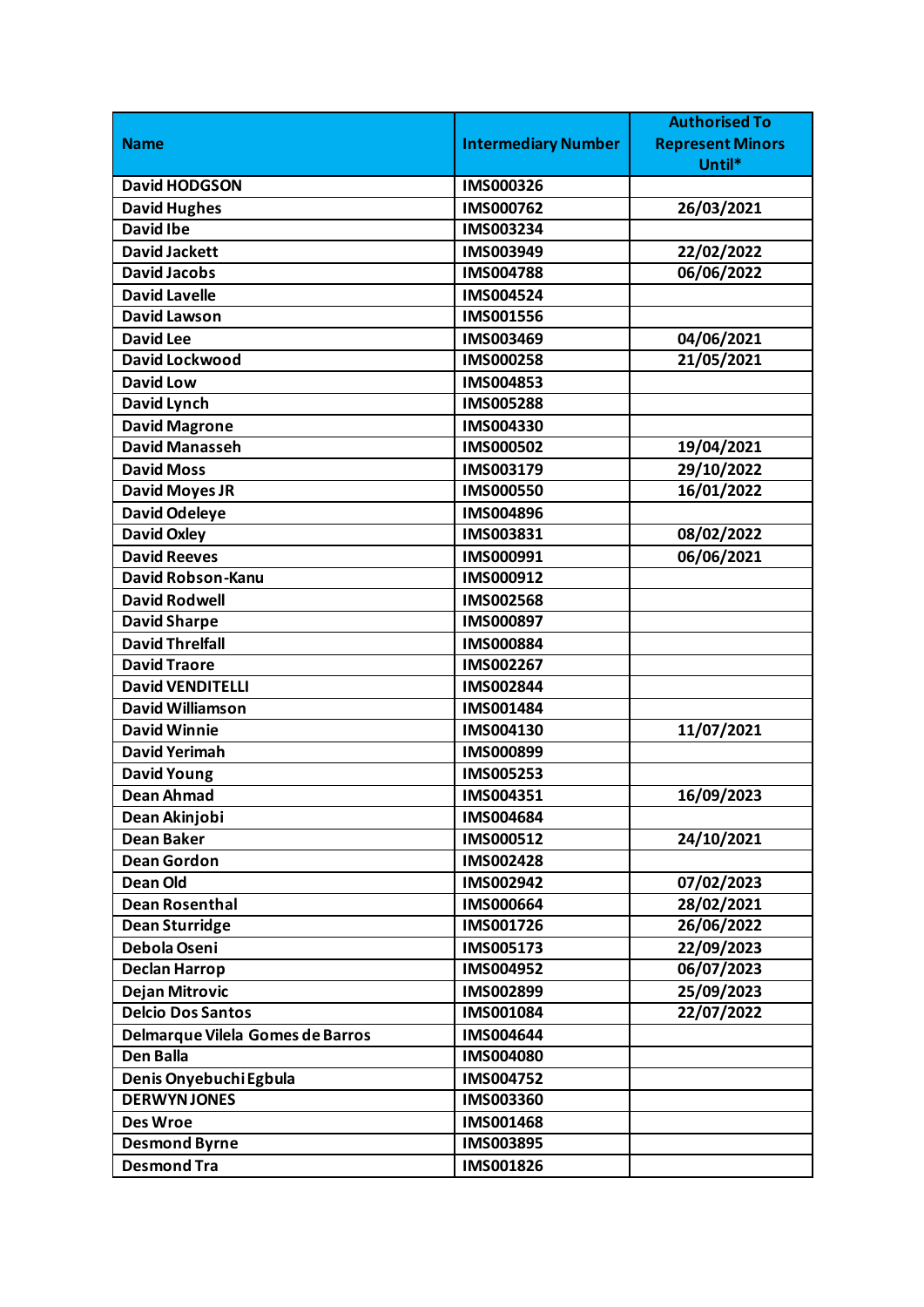|                                     |                            | <b>Authorised To</b>    |
|-------------------------------------|----------------------------|-------------------------|
| <b>Name</b>                         | <b>Intermediary Number</b> | <b>Represent Minors</b> |
|                                     |                            | Until*                  |
| <b>Dev Dadral</b>                   | IMS004345                  |                         |
| Devraj Jummoodoo                    | IMS001971                  |                         |
| dexter blackstock                   | IMS003058                  |                         |
| Díaz Joseba                         | IMS003572                  |                         |
| <b>Dick Tuit</b>                    | IMS001163                  |                         |
| <b>Didier FRENAY</b>                | IMS001519                  |                         |
| <b>Dietmar Ness</b>                 | IMS001803                  |                         |
| Dieudonne Taleu                     | IMS003087                  |                         |
| Dimitri Savva                       | IMS001171                  | 03/06/2023              |
| <b>Dimitri Tuanzebe</b>             | IMS004100                  |                         |
| <b>Dimitrios Lampropoulos</b>       | IMS004207                  | 11/06/2022              |
| Dino Zampacorta                     | <b>IMS004686</b>           |                         |
| Diogo Moreira de Sá                 | IMS004163                  |                         |
| <b>Dirk Degraen</b>                 | IMS002452                  |                         |
| <b>Dirk Dufner</b>                  | <b>IMS004600</b>           |                         |
| <b>Djebril Cornitte</b>             | IMS003678                  |                         |
| <b>DJIBRIL NIANG</b>                | <b>IMS000888</b>           |                         |
| <b>Dominic Laughton</b>             | IMS000714                  |                         |
| <b>Dominic Yarwood</b>              | IMS000776                  | 07/08/2022              |
| Dominique De Waele                  | <b>IMS004744</b>           |                         |
| <b>Donovan Jones</b>                | IMS004763                  |                         |
| <b>Dorrian Thomas-West</b>          | IMS005325                  |                         |
| Doua clement Goh                    | IMS004166                  |                         |
| Douglas Keen                        | IMS001232                  |                         |
| <b>DOUGLAS PEDRAO</b>               | <b>IMS003551</b>           | 10/07/2021              |
| <b>Drewe Broughton</b>              | IMS004703                  |                         |
| <b>Dries Boussatta</b>              | IMS004371                  | 06/08/2022              |
| <b>Driss Akouz</b>                  | IMS005247                  |                         |
| duane rochester                     | <b>IMS001585</b>           | 07/08/2021              |
| <b>Dudley Campbell</b>              | IMS004664                  | 10/12/2023              |
| <b>Duncan Oughton</b>               | IMS003168                  |                         |
| <b>Dvon St Louis</b>                | IMS005026                  |                         |
| <b>Dwaine Maynard</b>               | IMS001898                  |                         |
| eamon mcloughlin                    | IMS001108                  |                         |
| <b>Eamonn Collins</b>               | IMS000859                  |                         |
| <b>Ebrima Sillah Sillah</b>         | IMS004904                  |                         |
| <b>Eby Chiago Emenike</b>           | IMS004613                  |                         |
| <b>Ed Ross</b>                      | IMS004661                  |                         |
| <b>Edegelson Ricci</b>              | <b>IMS004364</b>           |                         |
| <b>Edem AGBODJO</b>                 | IMS004934                  |                         |
| <b>Eder Nogueira dos santos</b>     | IMS004558                  | 27/08/2022              |
| <b>Edgar TEGUE</b>                  | IMS004995                  | 23/07/2023              |
| <b>Edgardo Andres Ferrari Costa</b> | IMS005273                  |                         |
| <b>Edgardo Lasalvia</b>             | <b>IMS005200</b>           |                         |
| <b>Edin Korjenic</b>                | IMS002243                  |                         |
| <b>Edmilson Santos</b>              | <b>IMS004856</b>           | 12/11/2023              |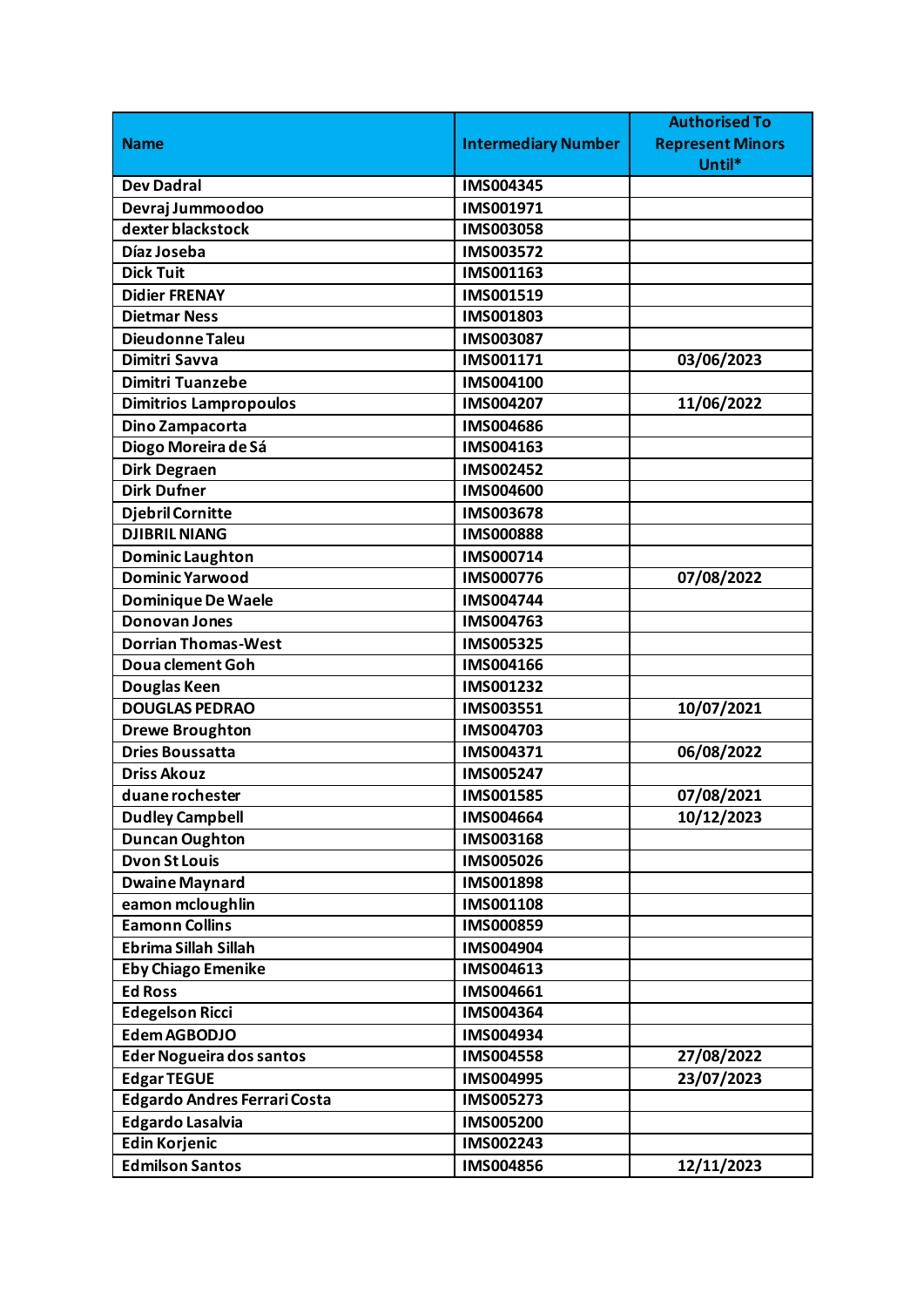|                                        |                            | <b>Authorised To</b>    |
|----------------------------------------|----------------------------|-------------------------|
| <b>Name</b>                            | <b>Intermediary Number</b> | <b>Represent Minors</b> |
|                                        |                            | Until*                  |
| <b>Edoardo Beretta</b>                 | <b>IMS004095</b>           | 17/04/2022              |
| <b>Edoardo Crnjar</b>                  | IMS002368                  |                         |
| <b>Edoardo Giacone</b>                 | IMS004726                  |                         |
| <b>Edson De Souza Ribeiro Neto</b>     | <b>IMS005008</b>           | 03/08/2023              |
| Eduardo Luis Leitão de Almeida Marinho | IMS003896                  |                         |
| <b>EDUARDO RODRIGUEZ</b>               | IMS004324                  |                         |
| <b>Eduardo Uram</b>                    | IMS003389                  |                         |
| <b>Edward Burleson</b>                 | IMS004245                  | 22/03/2022              |
| <b>Edward Hagan</b>                    | IMS004380                  |                         |
| <b>Edward Shires</b>                   | IMS003695                  | 09/10/2021              |
| <b>Edwin Lavinier</b>                  | IMS005348                  |                         |
| <b>Efrain Pachon</b>                   | IMS003578                  |                         |
| <b>EGHOSAIDEHEN</b>                    | IMS003236                  | 15/01/2021              |
| <b>Eliana Hernandez</b>                | IMS005171                  | 22/09/2023              |
| Elias Kharma                           | IMS003921                  |                         |
| <b>Elio Casareto</b>                   | IMS001474                  |                         |
| <b>Eliot Van Til</b>                   | IMS001023                  | 28/01/2023              |
| <b>Elis Hadzic</b>                     | IMS003330                  |                         |
| <b>Ellen Chiwenga</b>                  | IMS001635                  | 04/03/2023              |
| <b>Elliott Anderson</b>                | IMS004847                  | 23/07/2023              |
| <b>Elliott Fillingham</b>              | IMS002741                  | 04/06/2021              |
| <b>Elliott Raggio</b>                  | IMS004297                  | 22/07/2022              |
| <b>Elliott Smith</b>                   | IMS002078                  | 15/01/2023              |
| <b>Ellis Bellamy</b>                   | IMS004925                  | 16/10/2023              |
| Elson Bajrakurtaj                      | <b>IMS005106</b>           | 03/06/2023              |
| <b>Elyes Mahfoudh</b>                  | IMS001181                  |                         |
| <b>Emad Khadiar</b>                    | IMS002374                  | 06/02/2023              |
| <b>Emanuele Palladino</b>              | IMS000681                  |                         |
| <b>Emeka Daniel Obasi</b>              | <b>IMS000882</b>           | 11/09/2021              |
| <b>Emerson Silva</b>                   | <b>IMS004898</b>           |                         |
| <b>Emmanuel Adewole</b>                | IMS002969                  |                         |
| <b>Emmanuel Adewole</b>                | IMS003031                  |                         |
| <b>Emmanuel Emeonye</b>                | IMS005017                  |                         |
| <b>Emmanuel Foster</b>                 | <b>IMS000488</b>           |                         |
| <b>Emmanuel Gyasi</b>                  | IMS004319                  | 29/07/2022              |
| <b>Emmanuel KASSI</b>                  | IMS000104                  |                         |
| <b>Emmanuel LACROIX</b>                | IMS005135                  |                         |
| <b>Emmanuel Nare</b>                   | IMS004649                  | 14/11/2022              |
| <b>Emmanuel Okhiria</b>                | <b>IMS002708</b>           |                         |
| <b>Emmanuel Taylor</b>                 | IMS003817                  |                         |
| <b>Enddy Nerplat</b>                   | <b>IMS005258</b>           |                         |
| <b>Engesse Emmanuel Patrice</b>        | IMS004196                  | 29/05/2022              |
| Enio Leoncio de Souza                  | IMS002722                  |                         |
| <b>Enoch Odoi</b>                      | IMS003676                  | 19/10/2021              |
| <b>Enoch Showunmi</b>                  | IMS004881                  |                         |
| <b>Enrique De Lucas</b>                | IMS000726                  |                         |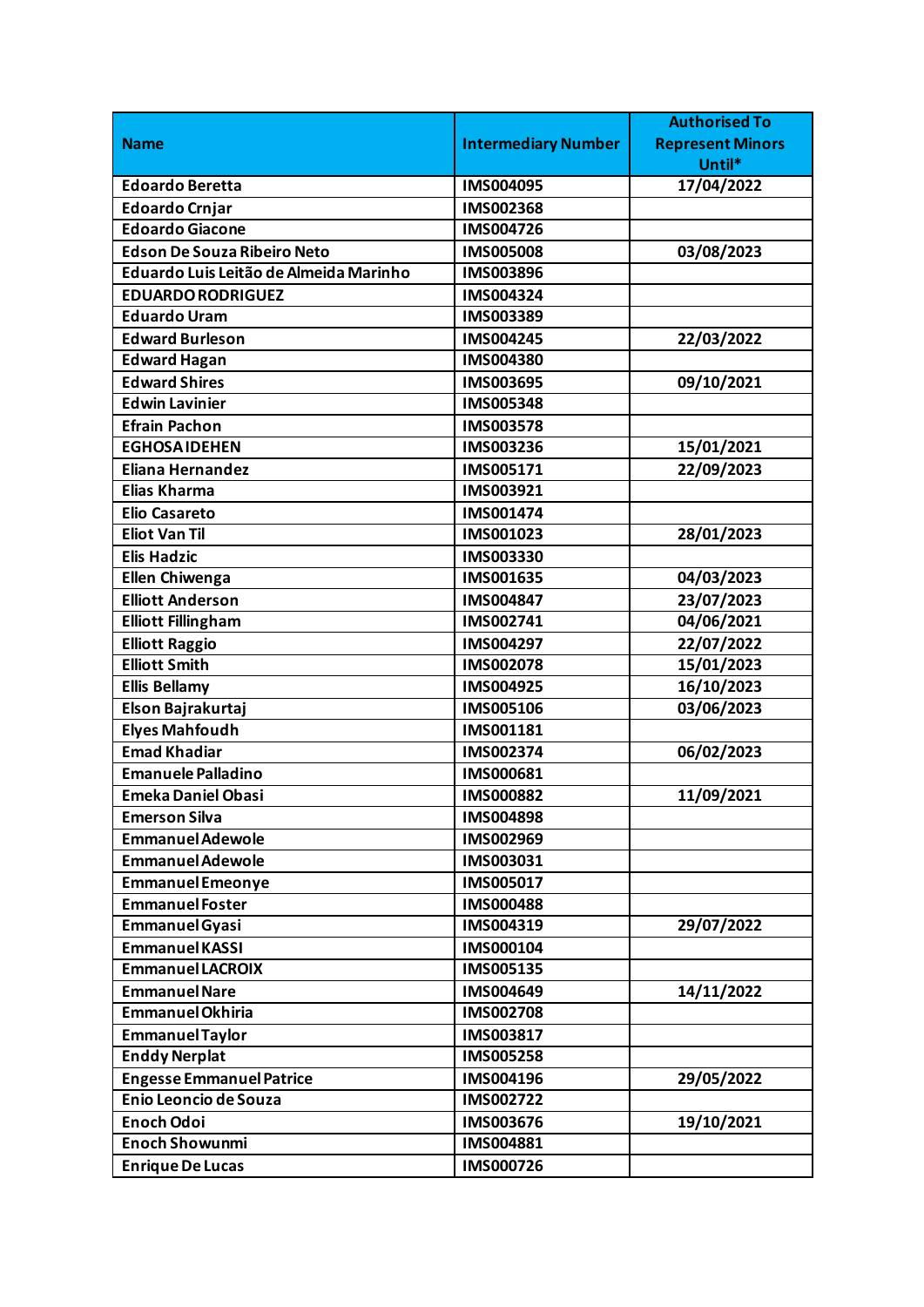|                                   |                            | <b>Authorised To</b>    |
|-----------------------------------|----------------------------|-------------------------|
| <b>Name</b>                       | <b>Intermediary Number</b> | <b>Represent Minors</b> |
|                                   |                            | Until*                  |
| <b>Enrique Rodriguez</b>          | IMS003413                  |                         |
| <b>Enzo Lamoise</b>               | IMS005180                  |                         |
| <b>Eric Anyan</b>                 | IMS002000                  | 23/09/2022              |
| <b>Eric Beauchamp</b>             | IMS000298                  | 23/10/2021              |
| <b>ERIC JUNIOR APPIAH</b>         | IMS003794                  |                         |
| <b>Eric Laborieux</b>             | IMS005262                  | 04/09/2021              |
| <b>Eric Leon Simms</b>            | IMS005291                  |                         |
| <b>Eric Walters</b>               | IMS000790                  |                         |
| <b>Erick Noubissie</b>            | IMS004965                  |                         |
| <b>Erico Castro</b>               | IMS005009                  |                         |
| <b>Erkut Sogut</b>                | IMS001403                  |                         |
| <b>Ernest Opuni</b>               | IMS002067                  | 10/06/2022              |
| <b>Ernesto Applefield Alvarez</b> | IMS005341                  |                         |
| <b>Ernesto Gamio</b>              | IMS003851                  |                         |
| <b>Errol Davis</b>                | IMS004052                  |                         |
| Errol olumide Johnson-olowu       | IMS005057                  | 19/08/2023              |
| <b>Ersin Akan</b>                 | IMS005343                  |                         |
| <b>ERTAN CAN YAZICI</b>           | <b>IMS004298</b>           |                         |
| <b>Esad Razic</b>                 | IMS001832                  |                         |
| Ese oduko                         | IMS004918                  | 30/04/2021              |
| <b>Eser Yildiz</b>                | IMS004938                  |                         |
| <b>Ethan Dauki-Wild</b>           | IMS004834                  |                         |
| <b>Eugene Turay</b>               | <b>IMS004566</b>           | 17/07/2023              |
| <b>Evert Maeschalck</b>           | IMS003225                  |                         |
| <b>Ewan Porter</b>                | IMS004861                  |                         |
| <b>Eyman Moazzezi</b>             | IMS001179                  |                         |
| <b>Fabio Jerônimo Mello</b>       | IMS004643                  |                         |
| <b>Fabio Parisi</b>               | IMS002567                  |                         |
| <b>FABIO RAGAGNIN</b>             | IMS004036                  |                         |
| <b>Fabrizio Tello</b>             | <b>IMS005042</b>           |                         |
| <b>Facinet Keita</b>              | IMS003712                  | 16/11/2021              |
| <b>FACUNDO FRAGA</b>              | IMS002174                  |                         |
| <b>Faheem Ikramullah</b>          | IMS001913                  | 04/06/2022              |
| <b>Fahri Ecvet</b>                | IMS001071                  | 20/06/2022              |
| <b>Faisal Mabusher Kashmiri</b>   | <b>IMS000056</b>           |                         |
| faouzihaddouche                   | IMS003001                  | 11/04/2022              |
| <b>FARID BELLA</b>                | IMS005299                  | 29/12/2023              |
| <b>Farid MEZOUAR</b>              | IMS005044                  |                         |
| <b>Fatoumata Barry</b>            | IMS004603                  | 18/02/2023              |
| <b>Federico Giudici</b>           | IMS005117                  |                         |
| <b>Federico Massai</b>            | IMS000857                  |                         |
| <b>Federico Pastorello</b>        | IMS000676                  |                         |
| <b>Felix Seidel</b>               | IMS003961                  |                         |
| <b>Femi Azeez</b>                 | IMS005036                  |                         |
| femi mathias-moriba               | IMS003174                  |                         |
| <b>Ferhat Cifci</b>               | IMS003510                  |                         |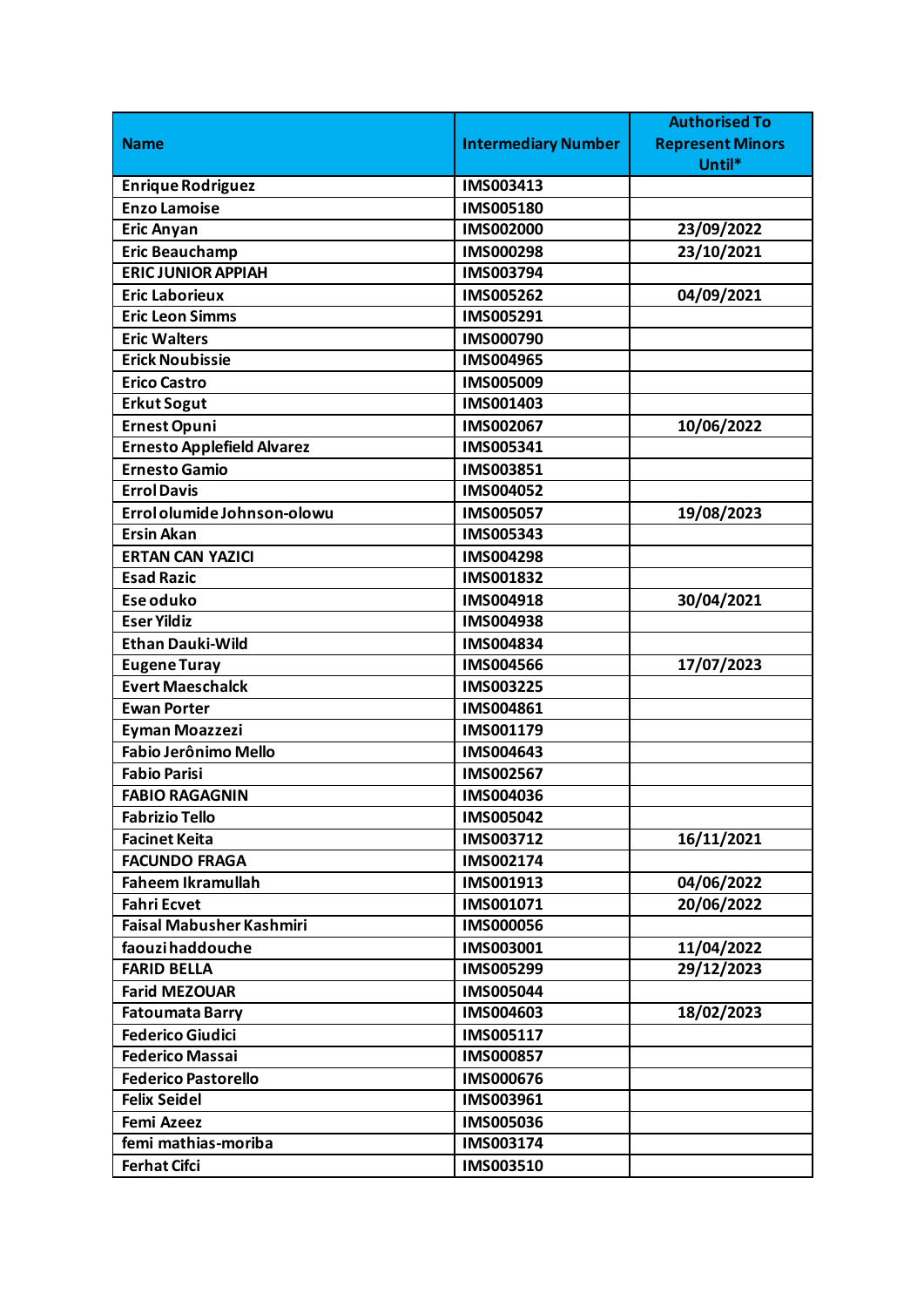|                                       |                            | <b>Authorised To</b>    |
|---------------------------------------|----------------------------|-------------------------|
| <b>Name</b>                           | <b>Intermediary Number</b> | <b>Represent Minors</b> |
|                                       |                            | Until*                  |
| <b>Fernando Antonio Jimenez Silva</b> | IMS003158                  |                         |
| <b>Fernando Felicevich</b>            | IMS001275                  |                         |
| Fernando Guglielmone Gomez            | IMS005203                  |                         |
| <b>Fernando Malta</b>                 | IMS004512                  | 11/11/2022              |
| <b>Fernando Yafa Mendes</b>           | IMS004905                  |                         |
| <b>Fernando Young</b>                 | <b>IMS004828</b>           |                         |
| <b>Feroze Khan</b>                    | IMS003348                  | 31/07/2021              |
| <b>Festus Asante</b>                  | IMS003200                  |                         |
| <b>Festus Mansaray</b>                | IMS005300                  |                         |
| <b>Fidelio Vaz</b>                    | IMS004857                  | 03/06/2023              |
| <b>Fintan Drury</b>                   | IMS000619                  |                         |
| <b>Fitz Hall</b>                      | <b>IMS004900</b>           |                         |
| <b>Fitzroy Simpson</b>                | <b>IMS001505</b>           |                         |
| <b>Florent Cazals</b>                 | IMS001128                  |                         |
| <b>Florian Badea</b>                  | IMS005215                  | 20/10/2023              |
| florian goll                          | IMS001286                  |                         |
| <b>Florin Pelecaci</b>                | IMS001242                  |                         |
| <b>Floris Salhi</b>                   | IMS004657                  |                         |
| Fortune Ejekubi                       | IMS004833                  | 26/05/2023              |
| <b>Francesco Ancarani</b>             | IMS004079                  |                         |
| <b>Francesco Angelini</b>             | IMS004733                  | 19/03/2023              |
| <b>Francesco Moretti</b>              | IMS002307                  |                         |
| Francesco Paolo Salerno               | IMS004026                  | 10/04/2022              |
| <b>Francesco Randazzo</b>             | IMS005211                  |                         |
| <b>Francesco Rocco</b>                | IMS003548                  | 10/07/2021              |
| <b>Francesco Samuele Mura</b>         | IMS004017                  | 21/03/2022              |
| <b>Francesco Tudisco</b>              | IMS004124                  |                         |
| <b>Francesco Villa</b>                | IMS001305                  |                         |
| <b>Francis McAvennie</b>              | IMS004167                  |                         |
| <b>Francis Mountainfly Onuzuruike</b> | IMS004914                  | 06/04/2023              |
| <b>Francisco Casal</b>                | IMS001535                  |                         |
| Francisco javier Villaverde camoiras  | IMS005314                  | 10/12/2023              |
| <b>Francisco Machuca</b>              | IMS003787                  |                         |
| <b>Francois Gabbidon</b>              | IMS004878                  |                         |
| François-Xavier Cano                  | IMS003333                  |                         |
| <b>Frank Agyemang</b>                 | IMS004762                  | 29/07/2023              |
| <b>Frank Justin Trimboli</b>          | <b>IMS000046</b>           | 01/10/2021              |
| <b>Frank Keller</b>                   | IMS005164                  | 15/06/2023              |
| <b>Frank Schreier</b>                 | <b>IMS004598</b>           |                         |
| <b>Frank WELFRINGER</b>               | IMS002646                  |                         |
| Fred van der Hoorn                    | IMS004941                  |                         |
| <b>Freddie Akehurst</b>               | IMS001125                  | 13/09/2022              |
| Frédéric Ryssen                       | <b>IMS005283</b>           |                         |
| <b>Frederick Lowe</b>                 | IMS000425                  |                         |
| <b>Frederick Wadibia</b>              | IMS002731                  |                         |
| <b>Frederik Schaeffer</b>             | <b>IMS004268</b>           |                         |
|                                       |                            |                         |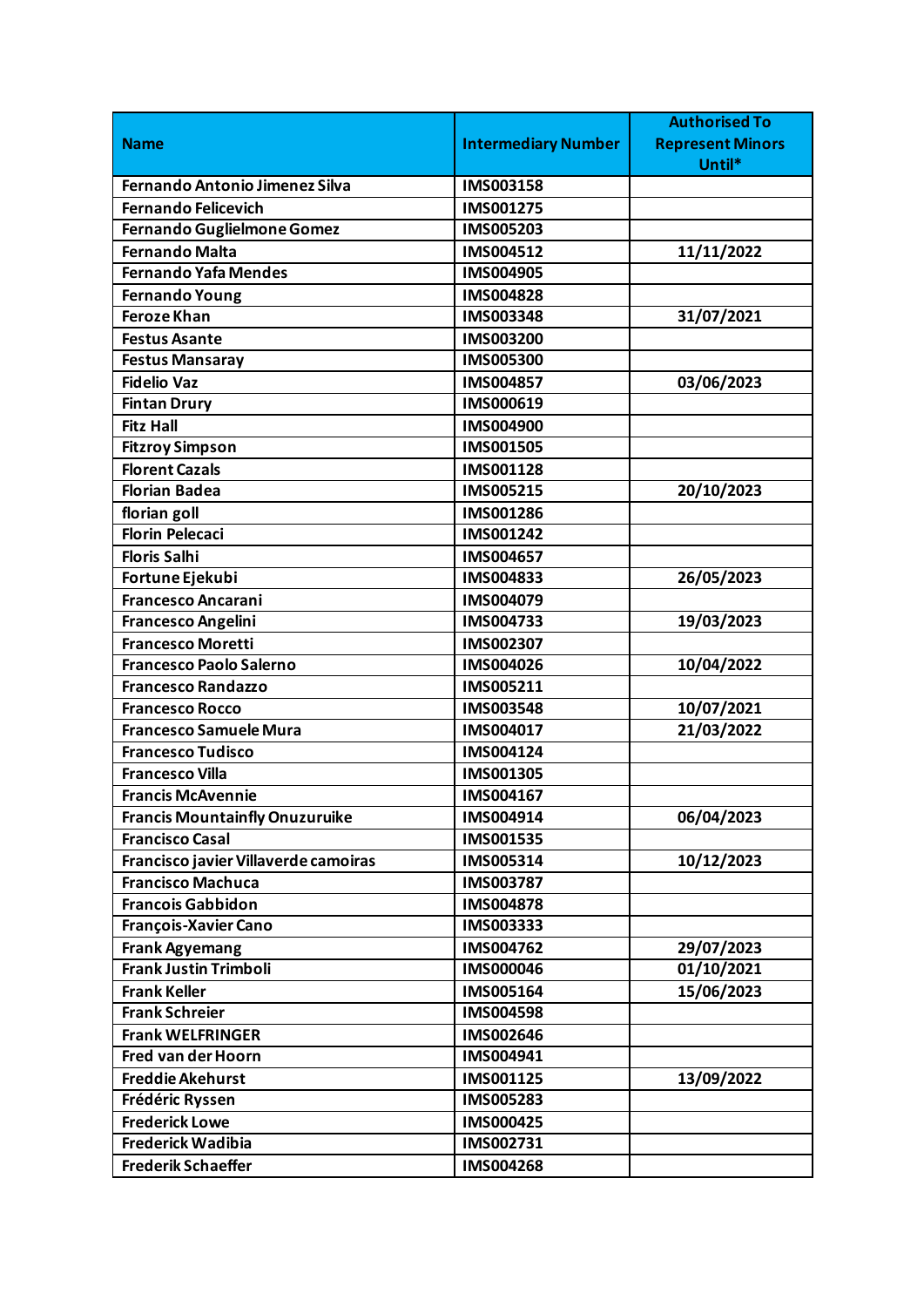|                                   |                            | <b>Authorised To</b>    |
|-----------------------------------|----------------------------|-------------------------|
| <b>Name</b>                       | <b>Intermediary Number</b> | <b>Represent Minors</b> |
|                                   |                            | Until*                  |
| <b>Fulco van Kooperen</b>         | IMS003724                  |                         |
| <b>Furgan Syed Mohammed anwer</b> | IMS003483                  | 27/01/2023              |
| <b>Gabriel Moraes</b>             | IMS002666                  |                         |
| <b>Gad Cohen</b>                  | <b>IMS001558</b>           |                         |
| <b>Gaetano Giallanza</b>          | IMS001799                  |                         |
| <b>GANIYU OWOLABI</b>             | IMS005116                  | 07/09/2023              |
| <b>Gareth Bancroft</b>            | IMS003766                  |                         |
| <b>Gareth Hall</b>                | IMS003912                  | 30/04/2022              |
| <b>Gareth Jones</b>               | <b>IMS000898</b>           | 08/05/2021              |
| <b>Gareth Saunders</b>            | IMS000322                  | 10/07/2021              |
| <b>Gareth Seddon</b>              | IMS002277                  | 25/07/2021              |
| <b>Gareth Thomas</b>              | IMS003733                  | 21/03/2022              |
| <b>Garry Cover</b>                | IMS004236                  | 12/05/2022              |
| <b>Gary Charles</b>               | IMS004127                  | 25/07/2022              |
| <b>Gary Duke-Cohan</b>            | IMS001590                  | 18/03/2022              |
| <b>Gary Gibbs</b>                 | IMS005351                  | 09/11/2023              |
| gary hale                         | IMS000192                  | 18/09/2021              |
| <b>Gary Macgregor</b>             | IMS001578                  |                         |
| <b>Gary Mellor</b>                | IMS000053                  |                         |
| <b>Gary Pettit</b>                | IMS004239                  | 06/06/2022              |
| <b>Gary Porter</b>                | <b>IMS000788</b>           | 31/07/2021              |
| <b>Gary Williams</b>              | IMS000100                  | 25/09/2023              |
| <b>Gavin Dawes</b>                | IMS001087                  | 10/12/2021              |
| <b>Gavin Mahon</b>                | IMS003325                  |                         |
| <b>Gavin Pinney</b>               | IMS002274                  | 22/08/2022              |
| Gbodja Daniel Cosme Chrysostome   | <b>IMS000636</b>           |                         |
| Gbolahan Adarabioyo               | IMS001022                  | 12/03/2022              |
| Genadi Vuchkov                    | IMS001954                  |                         |
| <b>Gennaro Giulio Tedeschi</b>    | IMS002799                  |                         |
| <b>Gennaro Piccolillo</b>         | IMS004544                  |                         |
| <b>Georg Bikritski</b>            | IMS003793                  |                         |
| <b>George Alawode williams</b>    | IMS002431                  |                         |
| <b>George Bamgbose</b>            | IMS004289                  | 19/05/2023              |
| <b>GEORGE CHANDA</b>              | IMS004098                  | 03/04/2022              |
| george esqulant                   | IMS004732                  |                         |
| <b>George Gardi</b>               | IMS004227                  |                         |
| <b>George Gill</b>                | IMS003617                  | 20/11/2021              |
| <b>George Mellor</b>              | IMS003184                  |                         |
| <b>GEORGE MUNRO</b>               | IMS000272                  |                         |
| <b>George Rendle</b>              | IMS001632                  |                         |
| George Sakellariou                | IMS004379                  |                         |
| <b>GEORGE SHELLEY</b>             | IMS003651                  | 28/11/2021              |
| <b>George Shelvey</b>             | <b>IMS003485</b>           | 26/10/2021              |
| <b>George Thorne</b>              | IMS005133                  |                         |
| <b>George Tsouri</b>              | IMS004796                  |                         |
| <b>George Urquhart</b>            | <b>IMS000440</b>           | 19/03/2023              |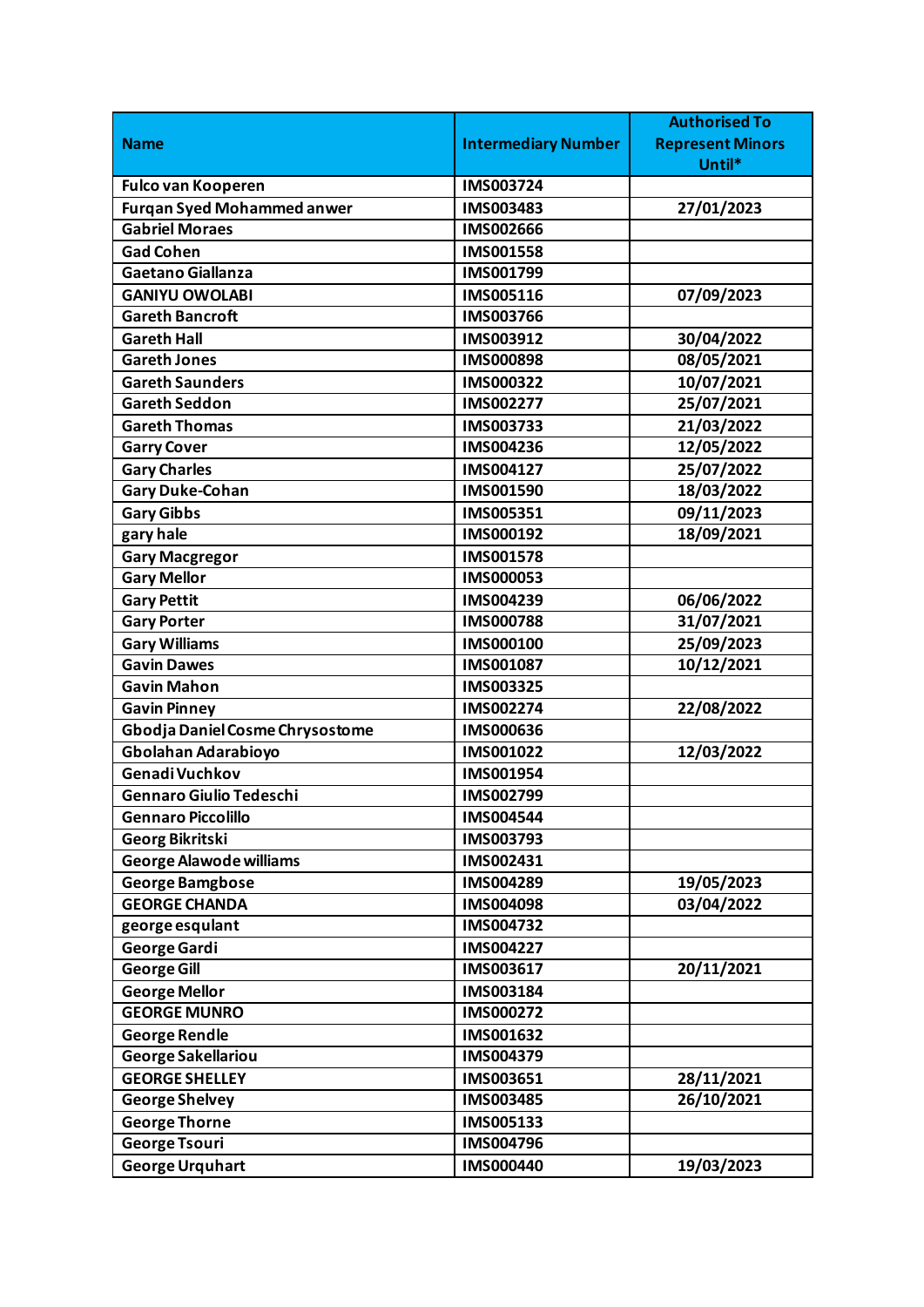|                              |                            | <b>Authorised To</b>    |
|------------------------------|----------------------------|-------------------------|
| <b>Name</b>                  | <b>Intermediary Number</b> | <b>Represent Minors</b> |
|                              |                            | Until*                  |
| Georgina Hodge               | IMS002206                  |                         |
| Geovanny estrada             | IMS004829                  |                         |
| <b>Gerald Sagoe</b>          | IMS004725                  |                         |
| <b>Gerardo Romero</b>        | IMS003770                  | 12/11/2021              |
| <b>GERASIMOS ZAPATINAS</b>   | IMS003238                  | 16/11/2021              |
| Geronimo Jose Suarez Ochoa   | IMS004301                  |                         |
| <b>Gerry Carlile</b>         | IMS003843                  |                         |
| <b>Ghislaine DUBOIS</b>      | IMS001517                  | 04/01/2022              |
| Ghulam Alahi                 | IMS003514                  | 25/06/2022              |
| Giacomo Guidolin             | IMS002073                  |                         |
| <b>Gian Montesano</b>        | IMS003422                  | 31/03/2023              |
| giancarlo uda                | IMS002643                  |                         |
| Gianluca Fiorini             | IMS001320                  |                         |
| <b>Gilmar Veloz</b>          | IMS002256                  |                         |
| Gines carvajal               | <b>IMS000586</b>           | 20/06/2021              |
| <b>Gino Culbertson</b>       | IMS000360                  | 09/04/2021              |
| Giosue Muratori              | IMS004123                  |                         |
| Giovanni Branchini           | IMS001323                  |                         |
| Giovanni Gianelli            | <b>IMS004548</b>           |                         |
| <b>Giovanni Santoro</b>      | IMS005244                  |                         |
| giuliano bertolucci          | <b>IMS000588</b>           |                         |
| Giuliano Grazioli            | IMS003028                  |                         |
| Giuseppe Antonio Riso        | IMS002149                  |                         |
| <b>Giuseppe Bozzo</b>        | IMS002639                  |                         |
| <b>GIUSEPPE GALLI</b>        | IMS005037                  |                         |
| Giuseppe Ranieri             | IMS004704                  |                         |
| Giuseppe Russo               | IMS001727                  | 21/01/2022              |
| <b>Giuseppe Trotta</b>       | <b>IMS005298</b>           |                         |
| <b>GJERGJI SHAJKO</b>        | IMS004523                  | 21/11/2022              |
| <b>Glan Letheren</b>         | IMS002435                  | 05/08/2023              |
| <b>Glen Asamoah</b>          | IMS001202                  | 21/02/2022              |
| <b>Glen Tweneboah</b>        | IMS000196                  | 27/03/2022              |
| <b>Glenn Corcoran</b>        | <b>IMS000060</b>           | 19/11/2022              |
| <b>Glyn Binkin</b>           | IMS001881                  |                         |
| <b>Godfrey Torto</b>         | IMS001358                  | 07/04/2023              |
| <b>GODWIN ATTAFI</b>         | IMS002864                  |                         |
| <b>Gokhan Nebol</b>          | <b>IMS005278</b>           | 09/11/2023              |
| <b>GONZALO VARGAS</b>        | IMS004619                  | 21/01/2023              |
| <b>Goran MATIJEVIC</b>       | IMS002632                  |                         |
| <b>GORDON ARMSTRONG</b>      | IMS001956                  |                         |
| <b>Gordon Stipic-Wipfler</b> | IMS001291                  |                         |
| <b>Govinder Singh Beesla</b> | IMS005167                  |                         |
| <b>Graeme Rankin</b>         | IMS000632                  | 02/01/2022              |
| <b>Graeme Taylor</b>         | IMS003229                  |                         |
| <b>Graham Barrett</b>        | IMS001333                  | 29/08/2021              |
| <b>Graham Duffield</b>       | IMS002821                  |                         |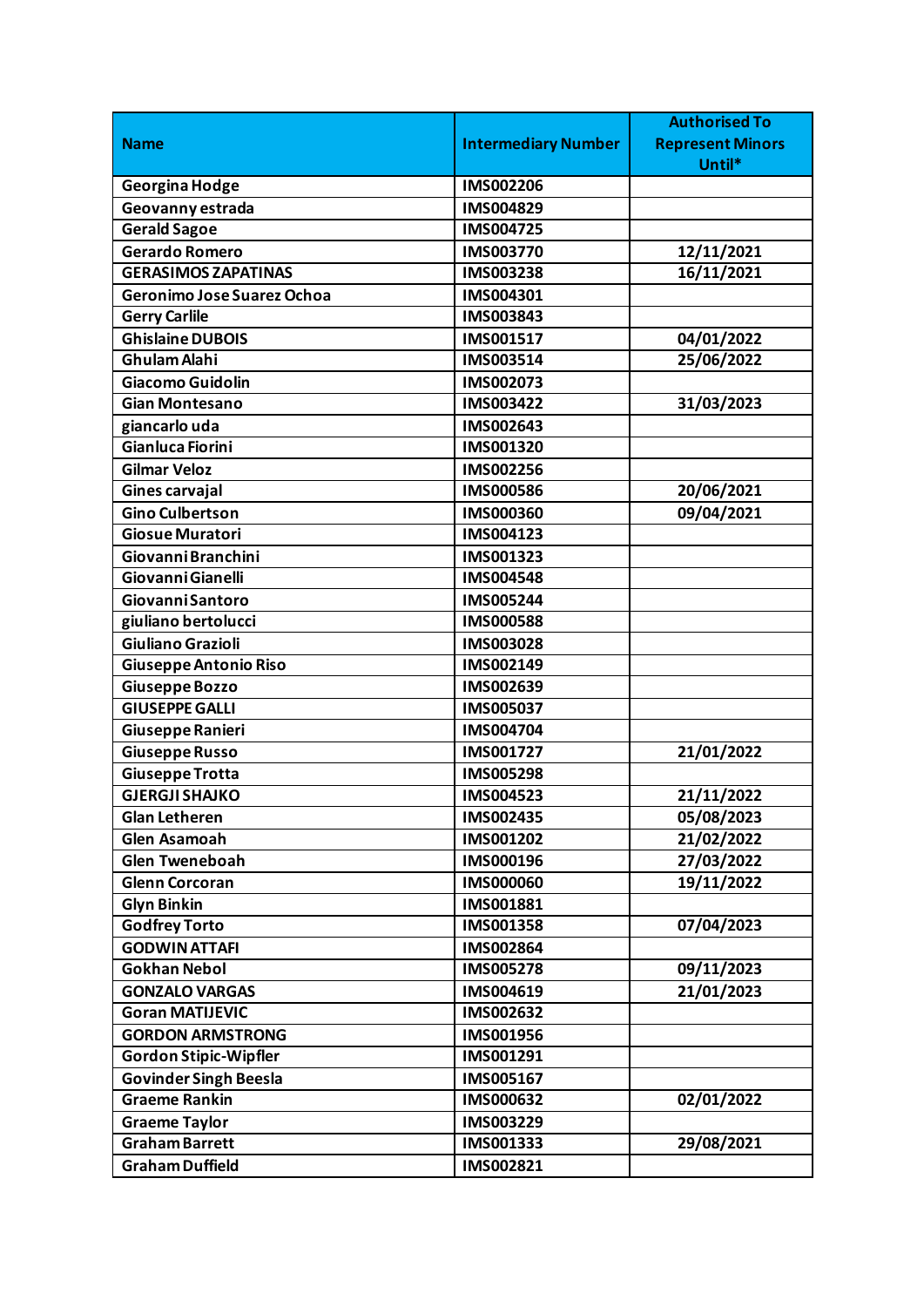|                                          |                            | <b>Authorised To</b>    |
|------------------------------------------|----------------------------|-------------------------|
| <b>Name</b>                              | <b>Intermediary Number</b> | <b>Represent Minors</b> |
|                                          |                            | Until*                  |
| <b>Graham Garner-Jones</b>               | IMS004751                  |                         |
| <b>Graham Younger</b>                    | IMS003739                  |                         |
| <b>Grant Smith</b>                       | IMS002252                  |                         |
| <b>Greg Horan</b>                        | IMS004003                  |                         |
| <b>Gregoire Akcelrod</b>                 | IMS001321                  | 21/07/2023              |
| <b>Gregory Gelabert</b>                  | IMS001367                  |                         |
| <b>Gregory Pryce</b>                     | IMS003147                  |                         |
| <b>Gregory Wadsworth</b>                 | <b>IMS000080</b>           | 08/05/2021              |
| Grzegorz Krakowski                       | IMS004775                  | 30/04/2023              |
| <b>Grzegorz Mankowski</b>                | <b>IMS004666</b>           |                         |
| <b>Grzegorz Rasiak</b>                   | IMS003040                  |                         |
| <b>Gudlaugur Tomasson</b>                | IMS001028                  |                         |
| <b>GUEYE CHEIKH SADIBOU</b>              | IMS004186                  |                         |
| <b>Guido Albers</b>                      | IMS002172                  |                         |
| <b>Guillaume VALLADEAU</b>               | IMS004582                  |                         |
| <b>Gunter Thiebaut</b>                   | IMS003444                  |                         |
| <b>Gustavo Adolfo Cañizares Rocamora</b> | IMS002249                  |                         |
| <b>Gustavo Nogueira</b>                  | IMS003464                  |                         |
| Gustavo Zito                             | IMS004731                  | 12/03/2023              |
| <b>Guy Armstrong</b>                     | IMS005309                  |                         |
| <b>Guy Moussi</b>                        | IMS004996                  | 17/07/2023              |
| <b>Guy Tolmarsh</b>                      | <b>IMS000306</b>           | 08/01/2023              |
| <b>Gyorgy Csepregi</b>                   | IMS002905                  |                         |
| Hakim El afghani                         | IMS003257                  | 24/01/2021              |
| Hamada El-Fedawi                         | IMS005101                  |                         |
| <b>Harmail Singh</b>                     | IMS003941                  | 02/01/2022              |
| <b>Harold Ichbia</b>                     | IMS002941                  |                         |
| <b>Harris Miller</b>                     | IMS005334                  |                         |
| <b>Harry Harvey</b>                      | IMS002289                  | 29/10/2022              |
| <b>Harry Hayden</b>                      | IMS003730                  |                         |
| <b>Harry Hickford</b>                    | IMS003668                  | 05/10/2023              |
| <b>Harry Robertson</b>                   | IMS004687                  |                         |
| Hasan Cetinkaya                          | IMS001818                  |                         |
| <b>Hassan Kachloul</b>                   | IMS001557                  |                         |
| <b>Hassanien Al Emara</b>                | IMS004569                  |                         |
| hassen guedioura                         | IMS001360                  |                         |
| <b>Hayden Evans</b>                      | <b>IMS000444</b>           | 03/06/2023              |
| <b>Haydn Dodge</b>                       | IMS002420                  | 25/02/2023              |
| <b>Hayley O'Brien</b>                    | IMS001723                  |                         |
| <b>Heber De Carvalho</b>                 | IMS004377                  |                         |
| <b>Hector Cabella</b>                    | IMS004293                  |                         |
| <b>Heikel LAUPIES</b>                    | IMS004957                  |                         |
| <b>Helen Monah</b>                       | IMS002163                  |                         |
| <b>Helio Da Silva</b>                    | IMS002681                  |                         |
| <b>Hellen Gough</b>                      | IMS004922                  |                         |
| <b>Hellen Telles</b>                     | IMS005199                  |                         |
|                                          |                            |                         |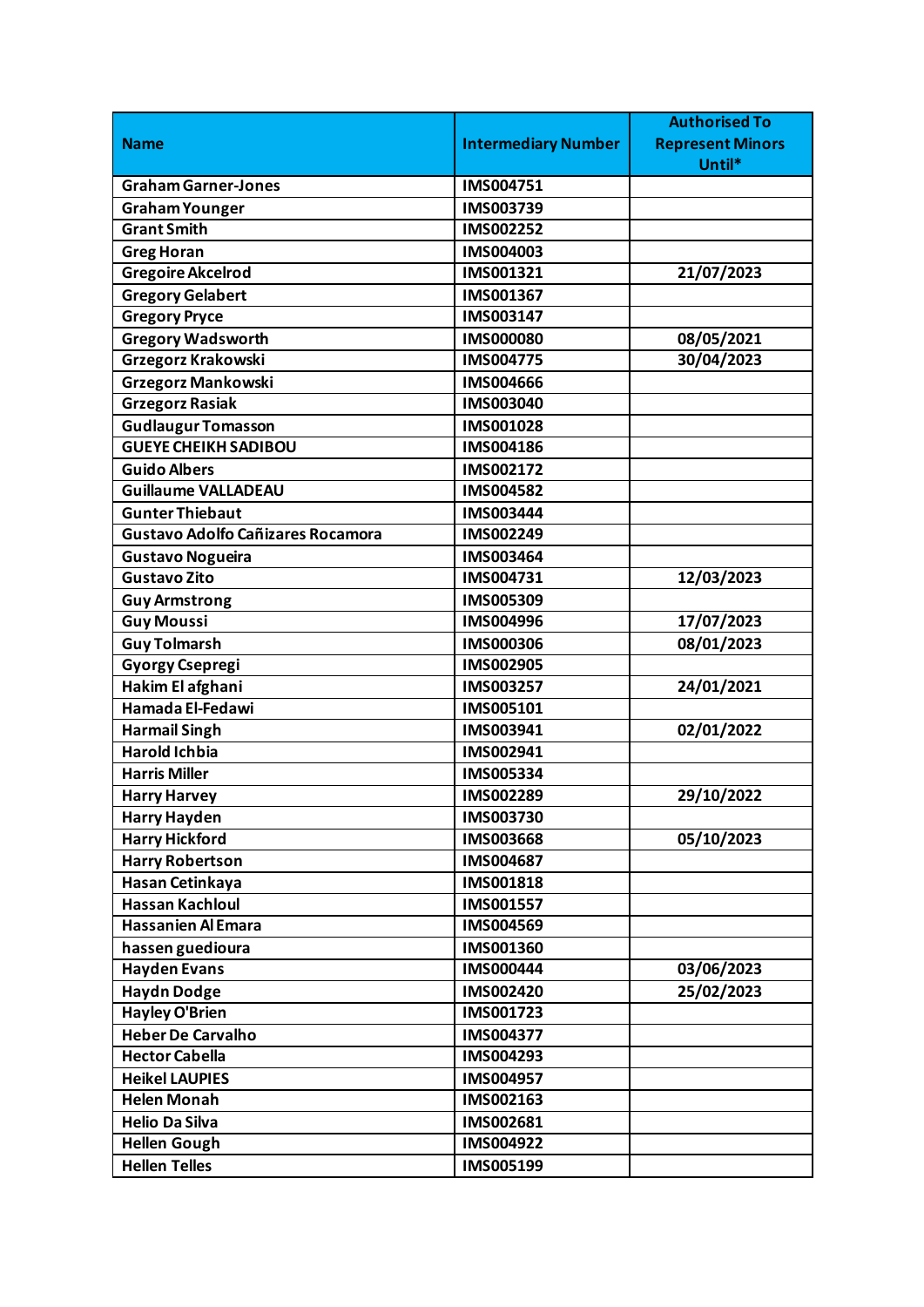|                            |                            | <b>Authorised To</b>    |
|----------------------------|----------------------------|-------------------------|
| <b>Name</b>                | <b>Intermediary Number</b> | <b>Represent Minors</b> |
|                            |                            | Until*                  |
| <b>Henk van Ginkel</b>     | IMS002161                  |                         |
| <b>Henk-Maarten Chin</b>   | IMS000634                  | 27/08/2022              |
| <b>Henner Janzen</b>       | IMS001561                  |                         |
| Henri Karim Mejjati        | IMS001758                  |                         |
| <b>Hernan Reguera</b>      | IMS001312                  | 04/06/2023              |
| <b>Holger Sarmiento</b>    | <b>IMS004874</b>           |                         |
| <b>Hootan Ahmadi</b>       | IMS000452                  | 29/05/2021              |
| <b>Horacio Pablo Rossi</b> | IMS002846                  |                         |
| <b>Housseimi Niakate</b>   | IMS001515                  |                         |
| <b>Howard Hodgson</b>      | <b>IMS003886</b>           |                         |
| Humberto Quiceno Hernandez | IMS000804                  |                         |
| Huseyin Orsel              | IMS005021                  |                         |
| <b>Hussein Algaaod</b>     | IMS003049                  |                         |
| <b>Huw Bowden</b>          | IMS001416                  | 10/05/2021              |
| <b>lain Moody</b>          | IMS002998                  |                         |
| iain wood                  | IMS000226                  | 11/09/2021              |
| Ian Agbenoo                | IMS003614                  | 15/10/2021              |
| <b>Ian Anderson</b>        | IMS000659                  |                         |
| <b>Ian Atkins</b>          | IMS005304                  | 10/12/2023              |
| <b>Ian Bird</b>            | IMS005310                  |                         |
| lan Brenner                | IMS004890                  |                         |
| ian Carter                 | <b>IMS005338</b>           |                         |
| Ian Flannery               | IMS000237                  | 25/04/2021              |
| <b>IAN HARTE</b>           | IMS002104                  | 16/10/2021              |
| <b>Ian Kimber</b>          | IMS001196                  |                         |
| lan Luck                   | IMS001536                  |                         |
| <b>Ian Newman</b>          | IMS004295                  |                         |
| <b>Ian Rawlins</b>         | IMS004042                  |                         |
| lan Ryder                  | <b>IMS002508</b>           | 30/04/2023              |
| Ian Seddon                 | IMS000017                  | 23/07/2021              |
| <b>Ian Snodin</b>          | IMS002012                  |                         |
| <b>Ibrahim Awofeso</b>     | IMS005347                  |                         |
| Ibrahim Haji Ibrahim       | <b>IMS000658</b>           |                         |
| ibrahim troare             | IMS005270                  |                         |
| <b>Idrissa Dieng</b>       | IMS005248                  |                         |
| <b>Ify Madueke</b>         | IMS005321                  |                         |
| Igor Arpadzic              | IMS005210                  |                         |
| Igor Gluscevic             | IMS001482                  | 04/01/2022              |
| <b>Ihsan Sajid</b>         | IMS004932                  |                         |
| Ikechi Okere               | IMS004897                  |                         |
| ilan cohen                 | IMS005193                  |                         |
| Ilhan Gündogan             | IMS004334                  |                         |
| <b>Imre Varadi</b>         | IMS000464                  | 13/09/2021              |
| Ingo Haspel                | IMS003014                  |                         |
| IÑIGO DE LACALLE BAIGORRI  | IMS002241                  |                         |
| inigo landa                | IMS000861                  |                         |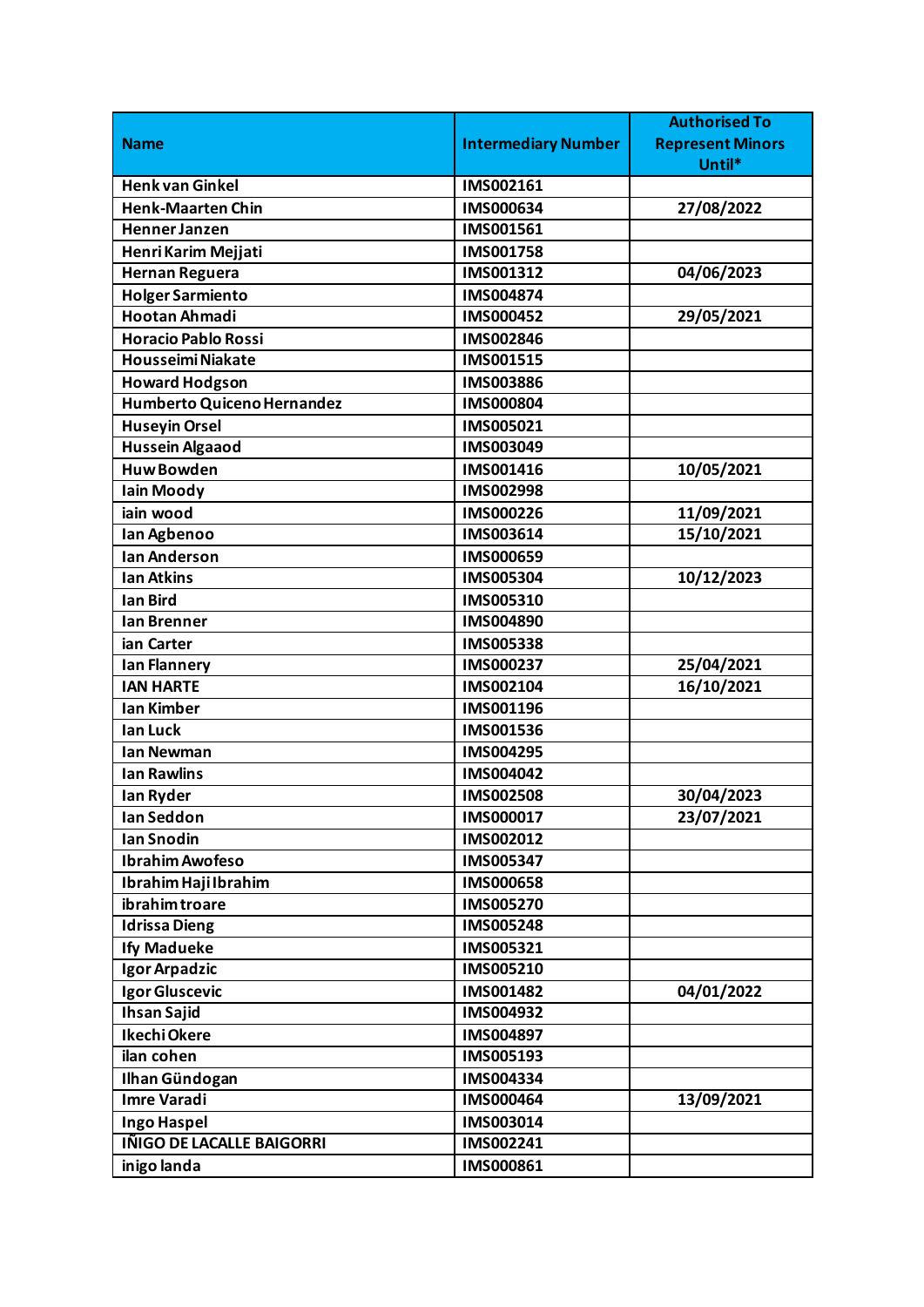|                                    |                            | <b>Authorised To</b>    |
|------------------------------------|----------------------------|-------------------------|
| <b>Name</b>                        | <b>Intermediary Number</b> | <b>Represent Minors</b> |
|                                    |                            | Until*                  |
| Inimoweri Etuwatimi                | IMS004437                  | 13/09/2022              |
| Ioanna Gkotziri                    | IMS004321                  |                         |
| <b>Iordanis Demetriou</b>          | IMS003405                  |                         |
| <b>Irfan Gohir</b>                 | IMS003633                  | 13/08/2021              |
| <b>Irfan Kathrada</b>              | IMS000284                  |                         |
| <b>Isaac Osei-Tutu</b>             | IMS005071                  |                         |
| <b>IshmaelIble</b>                 | <b>IMS005075</b>           | 30/07/2023              |
| <b>Ismael Karche</b>               | IMS005122                  | 11/09/2023              |
| <b>Ismael Lambin</b>               | IMS005252                  |                         |
| <b>Ismail Mohamed omar</b>         | IMS004832                  | 26/05/2023              |
| <b>Ismaila Ndiaye</b>              | IMS001943                  |                         |
| Ivan De la Peña                    | IMS003493                  | 07/06/2021              |
| <b>Ivan Machta</b>                 | IMS004647                  |                         |
| <b>Ivan Marko Benes</b>            | IMS001187                  |                         |
| <b>Ivan Rodriguez</b>              | IMS004774                  |                         |
| <b>Ives Cakarun</b>                | IMS002196                  |                         |
| IVICA DŽIDIC                       | IMS004614                  |                         |
| <b>Ivica Mitrovic</b>              | IMS001401                  |                         |
| <b>Ivo Camacho</b>                 | IMS004862                  |                         |
| <b>Jack Bassett</b>                | IMS005263                  | 12/11/2023              |
| <b>Jack Blouet</b>                 | IMS005282                  |                         |
| <b>Jack Pentol-Levy</b>            | IMS003902                  | 18/01/2022              |
| <b>Jack Sutton</b>                 | IMS004141                  | 13/05/2022              |
| <b>Jack Sylvester</b>              | <b>IMS005030</b>           |                         |
| <b>Jack Wilson</b>                 | IMS002959                  | 30/10/2023              |
| Jackie Mcnamara                    | IMS003364                  | 20/12/2021              |
| <b>Jackie Neufville</b>            | IMS004695                  |                         |
| Jacqueline Agnew                   | IMS004076                  | 09/04/2022              |
| Jaephet Okirie                     | <b>IMS005074</b>           | 21/08/2023              |
| <b>JAIME DIAS DA SILVA</b>         | IMS004642                  | 21/01/2023              |
| <b>Jaime Munell</b>                | IMS000490                  |                         |
| <b>Jairo Alberto Pachon Chaves</b> | IMS001725                  |                         |
| <b>Jake Elias</b>                  | IMS005188                  |                         |
| <b>Jake Elson</b>                  | IMS004472                  | 21/10/2022              |
| <b>Jake Kewley</b>                 | IMS004183                  |                         |
| <b>Jake Moyes</b>                  | IMS003103                  |                         |
| <b>Jake Mundy</b>                  | IMS004735                  | 01/04/2023              |
| <b>Jake Speight</b>                | IMS000613                  | 22/10/2021              |
| James A. J. Russell                | IMS004650                  |                         |
| <b>JAMES ADABIE</b>                | IMS004785                  | 27/04/2023              |
| <b>James Black</b>                 | IMS000352                  | 11/04/2022              |
| <b>James Carter</b>                | IMS000416                  |                         |
| <b>James Cross</b>                 | IMS000799                  |                         |
| <b>James Davies</b>                | IMS004368                  |                         |
| <b>JAMES DONALD</b>                | IMS004849                  | 26/06/2023              |
| <b>James Dzandza</b>               | IMS004991                  |                         |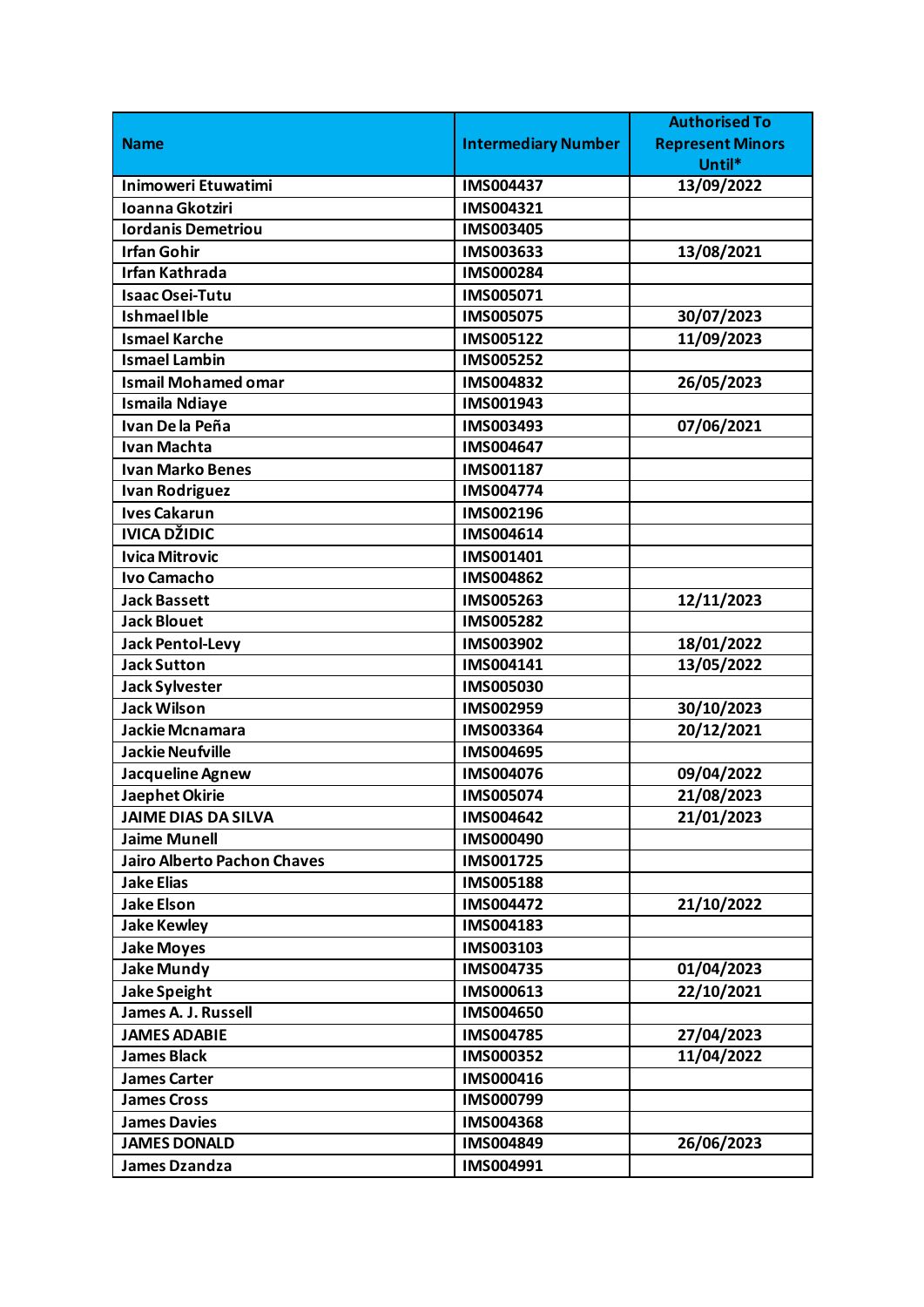|                            |                            | <b>Authorised To</b>    |
|----------------------------|----------------------------|-------------------------|
| <b>Name</b>                | <b>Intermediary Number</b> | <b>Represent Minors</b> |
|                            |                            | Until*                  |
| <b>James Featherstone</b>  | IMS001099                  | 12/10/2021              |
| <b>James Garley</b>        | IMS000152                  | 09/04/2021              |
| <b>James Hampson</b>       | IMS002271                  |                         |
| <b>JAMES HENNIGAN</b>      | <b>IMS005108</b>           |                         |
| <b>James Hung</b>          | IMS003157                  |                         |
| <b>James Kelly</b>         | IMS000229                  |                         |
| <b>James King</b>          | <b>IMS005006</b>           |                         |
| <b>James Laverty</b>       | IMS005155                  |                         |
| <b>James Lindsay</b>       | IMS004219                  |                         |
| <b>James Lippett</b>       | IMS000921                  |                         |
| <b>James Martin</b>        | IMS004676                  |                         |
| <b>James Price</b>         | IMS001862                  |                         |
| <b>James Savage</b>        | <b>IMS005098</b>           |                         |
| <b>James Sherry</b>        | IMS001157                  |                         |
| James Skelland             | IMS000913                  | 29/05/2021              |
| <b>James Tunnicliffe</b>   | <b>IMS000950</b>           | 30/04/2023              |
| <b>JAMES WARNOCK</b>       | IMS001053                  | 21/08/2022              |
| <b>James Welch</b>         | <b>IMS000558</b>           | 25/04/2021              |
| <b>Jamie Aherne</b>        | IMS005281                  |                         |
| <b>Jamie Cooke</b>         | IMS004730                  |                         |
| <b>Jamie Hand</b>          | IMS004206                  |                         |
| <b>Jamie Harford</b>       | IMS005204                  | 05/10/2023              |
| <b>Jamie Hart</b>          | IMS002116                  |                         |
| <b>Jamie Holsgrove</b>     | IMS001564                  | 04/02/2023              |
| Jamie Maher                | IMS004108                  |                         |
| <b>Jamie McElwaine</b>     | IMS004916                  |                         |
| <b>Jamie Moralee</b>       | IMS001483                  | 19/02/2021              |
| <b>Jamiel Morgan-Smith</b> | IMS004769                  |                         |
| Jamiu Salau                | IMS001602                  |                         |
| <b>Jan De Visser</b>       | IMS001267                  |                         |
| <b>Jan Kabalt</b>          | IMS001133                  |                         |
| <b>Jane Moore</b>          | IMS001957                  |                         |
| Jaroslaw Kolakowski        | IMS004950                  |                         |
| <b>Jarred Bold</b>         | IMS004101                  |                         |
| Jasmina Covic              | IMS004827                  |                         |
| <b>Jason Gonsalves</b>     | IMS004059                  |                         |
| <b>Jason Green</b>         | <b>IMS000798</b>           |                         |
| <b>Jason Hall</b>          | IMS004823                  | 26/05/2023              |
| <b>Jason Halsey</b>        | IMS000320                  |                         |
| <b>Jason Kooner</b>        | IMS004641                  | 27/04/2023              |
| <b>Jason Mac</b>           | IMS003097                  | 18/12/2023              |
| Jason Madubuko             | IMS003080                  | 12/08/2023              |
| <b>Jason Morgan</b>        | IMS004691                  |                         |
| <b>Javier Díaz Pons</b>    | IMS001473                  | 20/07/2021              |
| Javier Piquer López        | IMS003449                  |                         |
| <b>Jayden Brown-Denton</b> | IMS004648                  | 17/01/2023              |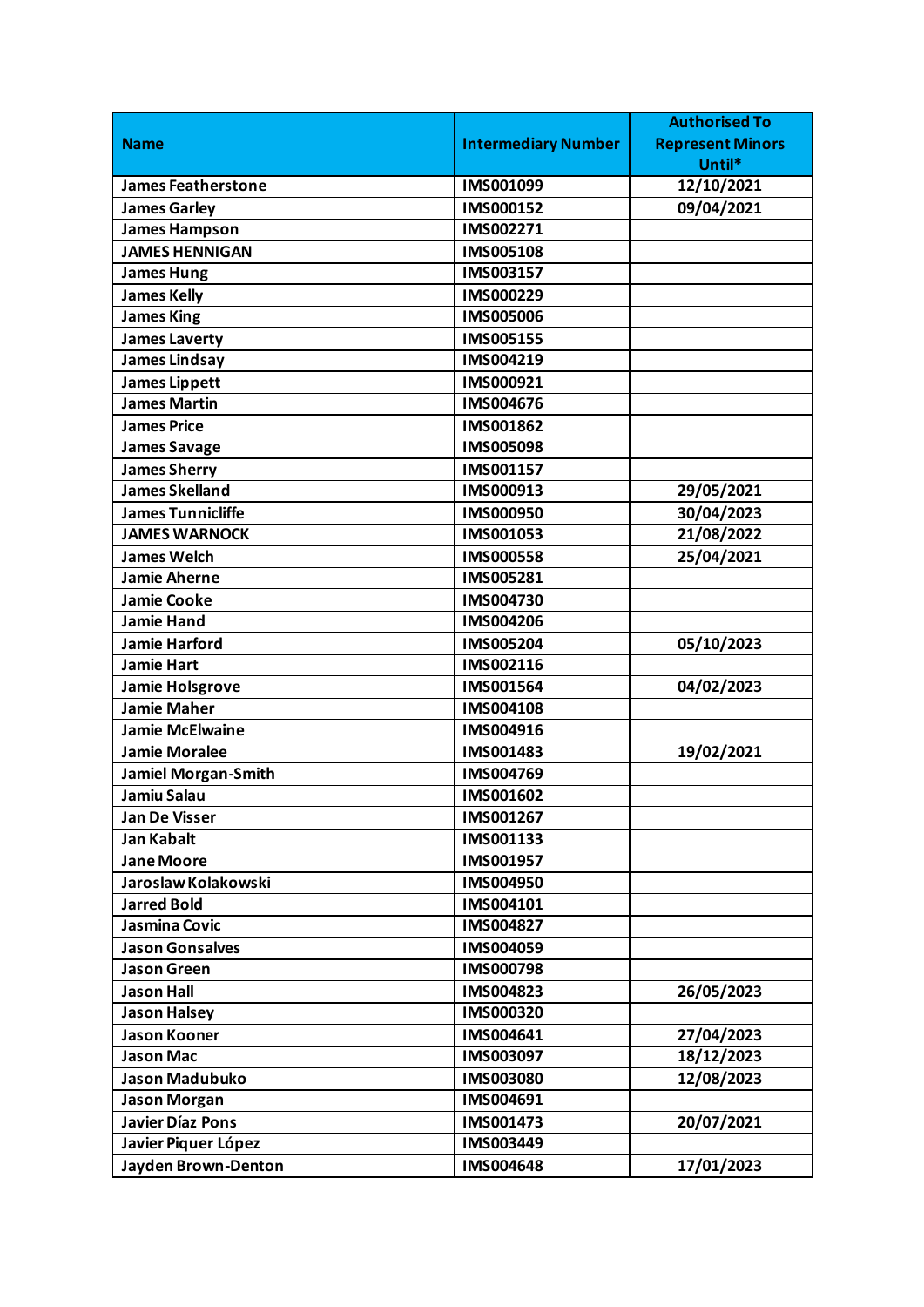|                                 |                            | <b>Authorised To</b>    |
|---------------------------------|----------------------------|-------------------------|
| <b>Name</b>                     | <b>Intermediary Number</b> | <b>Represent Minors</b> |
|                                 |                            | Until*                  |
| Jean Benilde Musampa            | IMS002255                  |                         |
| Jean Guy Tchamba                | IMS003441                  | 17/05/2021              |
| <b>JEAN JACQUES BAILLY</b>      | IMS001768                  |                         |
| <b>Jean Mboglem</b>             | <b>IMS005206</b>           | 01/10/2023              |
| jean pierre fernandes           | IMS004509                  |                         |
| Jean-Baptiste Giniès            | IMS003862                  |                         |
| <b>Jean-Francois Zimmer</b>     | IMS003940                  | 04/02/2022              |
| Jean-Noel Wolff                 | IMS004873                  |                         |
| Jean-Pascal Olivier Tetti       | IMS005267                  |                         |
| <b>Jeffrey Amankwah</b>         | IMS001027                  | 19/02/2022              |
| <b>Jeffrey Lemmert</b>          | IMS005327                  | 21/08/2022              |
| <b>Jeffrey Smith</b>            | IMS002574                  |                         |
| Jeffreyson Vallejo nunez        | IMS005157                  |                         |
| <b>Jemeile Gordon</b>           | IMS001621                  |                         |
| <b>JenniSteele</b>              | IMS002792                  |                         |
| Jennifer Mendelewitsch          | IMS001290                  | 27/01/2023              |
| <b>Jeremy Delaye</b>            | IMS003324                  |                         |
| <b>Jeremy Dier</b>              | IMS001569                  |                         |
| <b>Jeremy Pastel</b>            | IMS003987                  |                         |
| Jermaine Malcolm                | IMS004543                  |                         |
| Jermaine Wynter                 | IMS005018                  | 14/08/2023              |
| Jeroen Hoogewerf                | IMS000672                  | 03/07/2021              |
| Jerome Hylton                   | IMS002620                  |                         |
| <b>Jesse Cook</b>               | IMS004001                  | 13/05/2022              |
| <b>Jesse De Preter</b>          | IMS001344                  |                         |
| Jessica Bent                    | <b>IMS005224</b>           |                         |
| <b>Jesus Esteban</b>            | IMS003621                  |                         |
| <b>Jhordan Sinvry</b>           | IMS004913                  | 29/06/2023              |
| <b>Jhynno Marcelin</b>          | IMS004669                  |                         |
| Jide Olugbodi                   | IMS004204                  | 05/06/2022              |
| <b>Jim Solbakken</b>            | IMS000590                  |                         |
| <b>Jimmy Laloum</b>             | IMS005284                  |                         |
| <b>Jingjing Zhou</b>            | IMS000981                  |                         |
| Joanna Tongue                   | IMS003870                  |                         |
| João Araújo                     | IMS001762                  |                         |
| João Camacho                    | IMS003638                  | 15/08/2021              |
| João Marques Dos Santos         | <b>IMS003528</b>           |                         |
| <b>Joaquin Vigueras Canovas</b> | IMS001372                  |                         |
| <b>Jody Buckley</b>             | IMS004510                  | 03/01/2023              |
| Joe Jephcott                    | IMS004195                  |                         |
| <b>Joe Jukes</b>                | IMS005250                  | 27/11/2023              |
| Joe Kennedy                     | IMS003927                  | 28/03/2022              |
| joe sealey                      | <b>IMS004450</b>           |                         |
| <b>Joel Grey</b>                | <b>IMS002958</b>           |                         |
| <b>Joel Macadar</b>             | IMS001631                  | 21/01/2023              |
| <b>Joel Pannick</b>             | IMS002128                  | 30/11/2023              |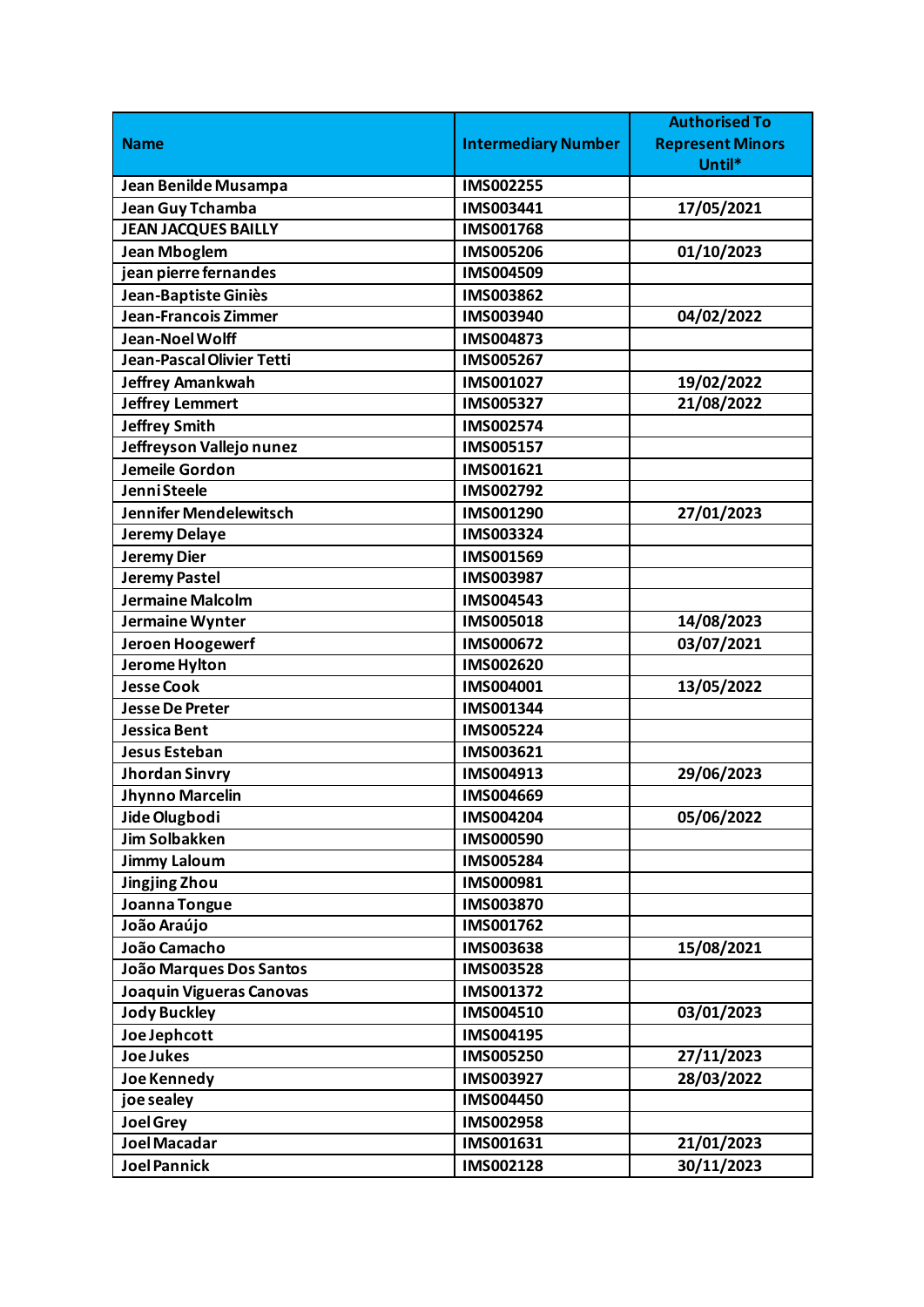|                         |                            | <b>Authorised To</b>    |
|-------------------------|----------------------------|-------------------------|
| <b>Name</b>             | <b>Intermediary Number</b> | <b>Represent Minors</b> |
|                         |                            | Until*                  |
| <b>Joerg Neblung</b>    | IMS004942                  |                         |
| John Adjei              | IMS003659                  | 29/08/2021              |
| John Akowuah            | IMS003664                  | 18/09/2021              |
| <b>John Aramide</b>     | IMS002529                  | 10/02/2023              |
| <b>John Carson</b>      | <b>IMS004088</b>           |                         |
| john Collins            | IMS004111                  | 23/05/2022              |
| John Horobin            | IMS004626                  |                         |
| <b>John Inglis</b>      | IMS000851                  | 26/04/2021              |
| John Kennedy Tao        | IMS004040                  |                         |
| <b>John Kimbell</b>     | IMS004389                  | 02/09/2022              |
| John Loaiza vasquez     | IMS003345                  | 19/03/2021              |
| <b>John McGuinness</b>  | IMS004595                  |                         |
| <b>John Meads</b>       | IMS000116                  | 16/04/2021              |
| <b>John Morris</b>      | IMS000216                  | 08/05/2021              |
| <b>John Morris</b>      | IMS004978                  |                         |
| John Otoole             | IMS002816                  |                         |
| <b>John Seasman</b>     | IMS000222                  |                         |
| <b>John Sorzano</b>     | IMS001325                  |                         |
| <b>John Standing</b>    | IMS000457                  | 11/01/2022              |
| <b>John Titilawo</b>    | IMS004434                  | 16/11/2023              |
| John Ugwu               | IMS005272                  | 29/12/2023              |
| <b>John Veldman</b>     | IMS003145                  | 15/01/2022              |
| <b>John Viola</b>       | IMS003078                  |                         |
| <b>John Wake</b>        | IMS000015                  |                         |
| John Yianni             | <b>IMS004708</b>           |                         |
| <b>Jolden Correia</b>   | IMS004348                  | 08/08/2022              |
| <b>Jon Dean</b>         | IMS000364                  |                         |
| <b>Jon Mcleish</b>      | IMS001427                  |                         |
| <b>Jon Newsome</b>      | IMS003746                  | 14/11/2021              |
| <b>Jon Wilkins</b>      | IMS004842                  |                         |
| Jonathan Adelman        | <b>IMS000508</b>           |                         |
| <b>Jonathan Barnett</b> | IMS000781                  | 23/04/2021              |
| jonathan BAZZUCCHI      | IMS004367                  |                         |
| <b>Jonathan Beckett</b> | IMS000651                  | 28/03/2022              |
| <b>Jonathan Booker</b>  | <b>IMS000068</b>           | 13/08/2021              |
| <b>Jonathan Douglas</b> | IMS003288                  | 01/10/2021              |
| Jonathan Fadugba        | IMS001716                  |                         |
| <b>Jonathan Fortune</b> | IMS004132                  |                         |
| <b>Jonathan Green</b>   | IMS003478                  |                         |
| Jonathan Hassall        | <b>IMS000050</b>           | 01/05/2021              |
| Jonathan Ilori          | IMS005227                  |                         |
| jonathan kebe           | IMS005292                  |                         |
| <b>Jonathan Maarek</b>  | IMS002204                  |                         |
| Jonathan Moongo         | IMS004839                  |                         |
| Jonathan Orr            | IMS002737                  |                         |
| <b>Jonathan Rogers</b>  | IMS005319                  |                         |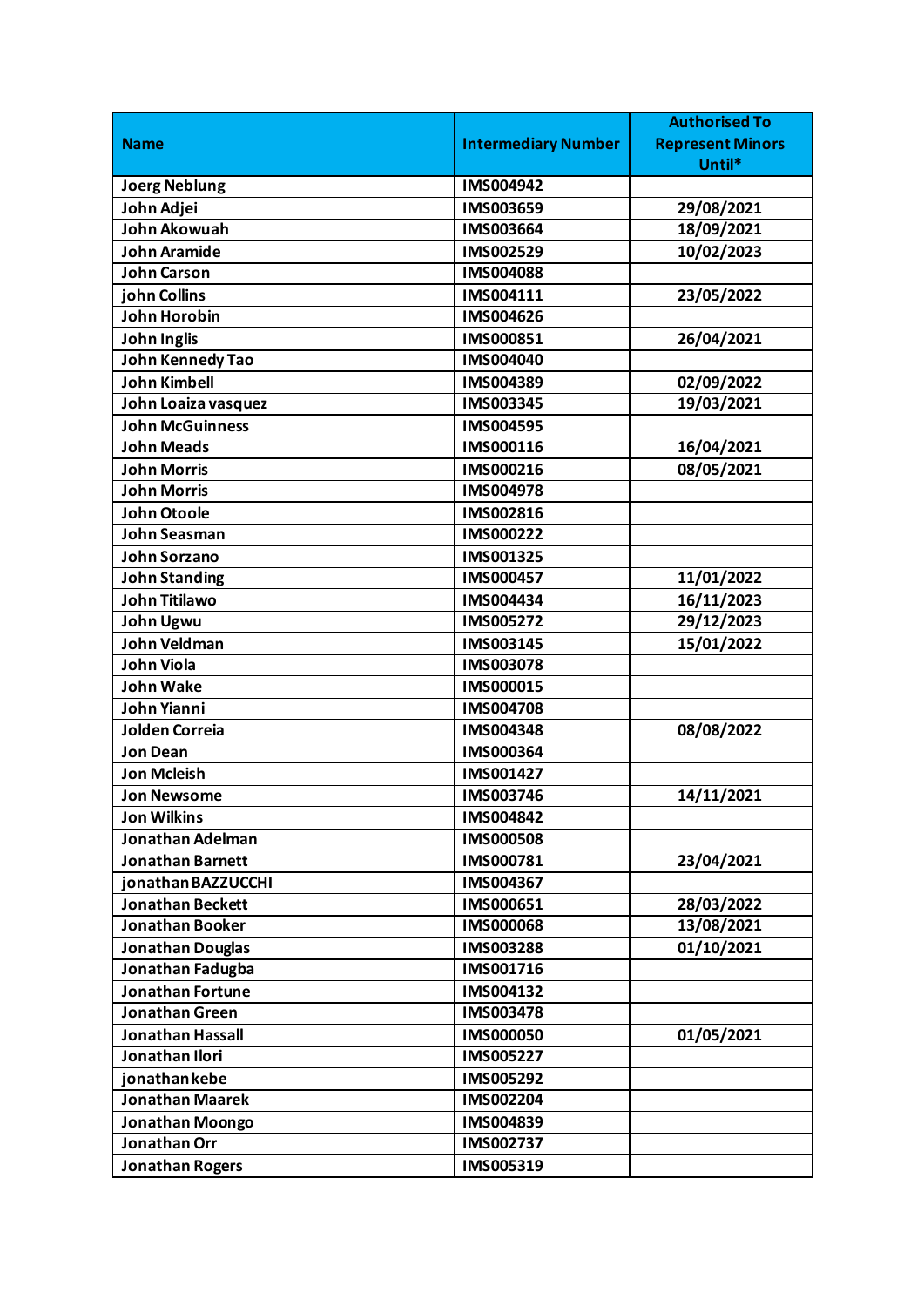|                                    |                            | <b>Authorised To</b>    |
|------------------------------------|----------------------------|-------------------------|
| <b>Name</b>                        | <b>Intermediary Number</b> | <b>Represent Minors</b> |
|                                    |                            | Until*                  |
| Jonathon Lancaster                 | IMS001864                  |                         |
| <b>Jonny Hughes</b>                | IMS004651                  |                         |
| <b>Jonny Prout</b>                 | IMS004770                  | 03/06/2023              |
| <b>Joost Ebergen</b>               | IMS003468                  |                         |
| <b>Jordan Allen</b>                | IMS004962                  |                         |
| <b>Jordan Davis</b>                | IMS005129                  |                         |
| Jordan horner                      | IMS005239                  |                         |
| <b>Jordan Lewis</b>                | IMS004789                  | 17/07/2023              |
| <b>Jordan Mellon</b>               | IMS003953                  | 20/08/2022              |
| <b>Jordan Robertson</b>            | IMS004155                  |                         |
| <b>Jordan Segal</b>                | IMS002946                  | 29/07/2023              |
| <b>Jordan Shiels</b>               | IMS004617                  |                         |
| <b>Jordan Smith-Bent</b>           | IMS004316                  | 29/07/2022              |
| <b>Jordan Wise</b>                 | IMS000150                  | 21/05/2021              |
| <b>JORDI CORDOBA CRUZ</b>          | IMS004376                  |                         |
| Jorge Barroso Ngunza               | IMS004517                  |                         |
| <b>Jorge Mendes</b>                | IMS001184                  | 08/05/2021              |
| Jorge Serralheiro                  | IMS002874                  |                         |
| Jose Abel Simao                    | IMS003346                  | 19/03/2021              |
| <b>JOSE ALBERTO CHAMORRO</b>       | IMS004986                  |                         |
| Jose Antonio Cerdido Fernandez     | IMS005115                  |                         |
| <b>Jose Bouzas Aragon</b>          | IMS004410                  |                         |
| <b>JOSE DANIEL JIMENEZ POZANCO</b> | IMS005207                  |                         |
| <b>JOSE JESUS MESAS PUERTA</b>     | IMS005093                  |                         |
| José Maria Neis                    | <b>IMS003565</b>           |                         |
| <b>JOSE PIERRE-FANFAN</b>          | IMS003931                  |                         |
| <b>Jose Rodriguez Baster</b>       | IMS001455                  | 29/01/2023              |
| <b>Jose Salas Marti</b>            | IMS003867                  |                         |
| José Vicente Simeón Peris          | IMS002798                  |                         |
| <b>Josep Maria Orobitg</b>         | IMS003974                  | 22/02/2022              |
| Joseph Aigbefoh                    | IMS003361                  |                         |
| Joseph Cohen                       | IMS004999                  |                         |
| <b>Joseph Donkor</b>               | IMS000142                  |                         |
| Joseph Eyong                       | IMS004519                  | 18/11/2022              |
| Joseph Keulemans                   | IMS002784                  |                         |
| <b>Joseph Musker</b>               | IMS004567                  |                         |
| <b>Joseph Rea</b>                  | IMS002064                  | 06/03/2022              |
| <b>Joseph Shaw</b>                 | IMS004880                  |                         |
| Joseph Taderera                    | IMS004919                  |                         |
| <b>Josh Apps</b>                   | IMS004553                  | 01/05/2023              |
| <b>Josh Fatukasi</b>               | IMS004742                  |                         |
| Joshua Alejo                       | IMS001721                  |                         |
| Joshua Barnett                     | IMS001490                  | 11/04/2021              |
| Joshua Gwam                        | IMS004891                  |                         |
| <b>Joshua King</b>                 | IMS004004                  | 27/03/2022              |
| <b>Jozef Petrik</b>                | IMS003312                  | 21/09/2021              |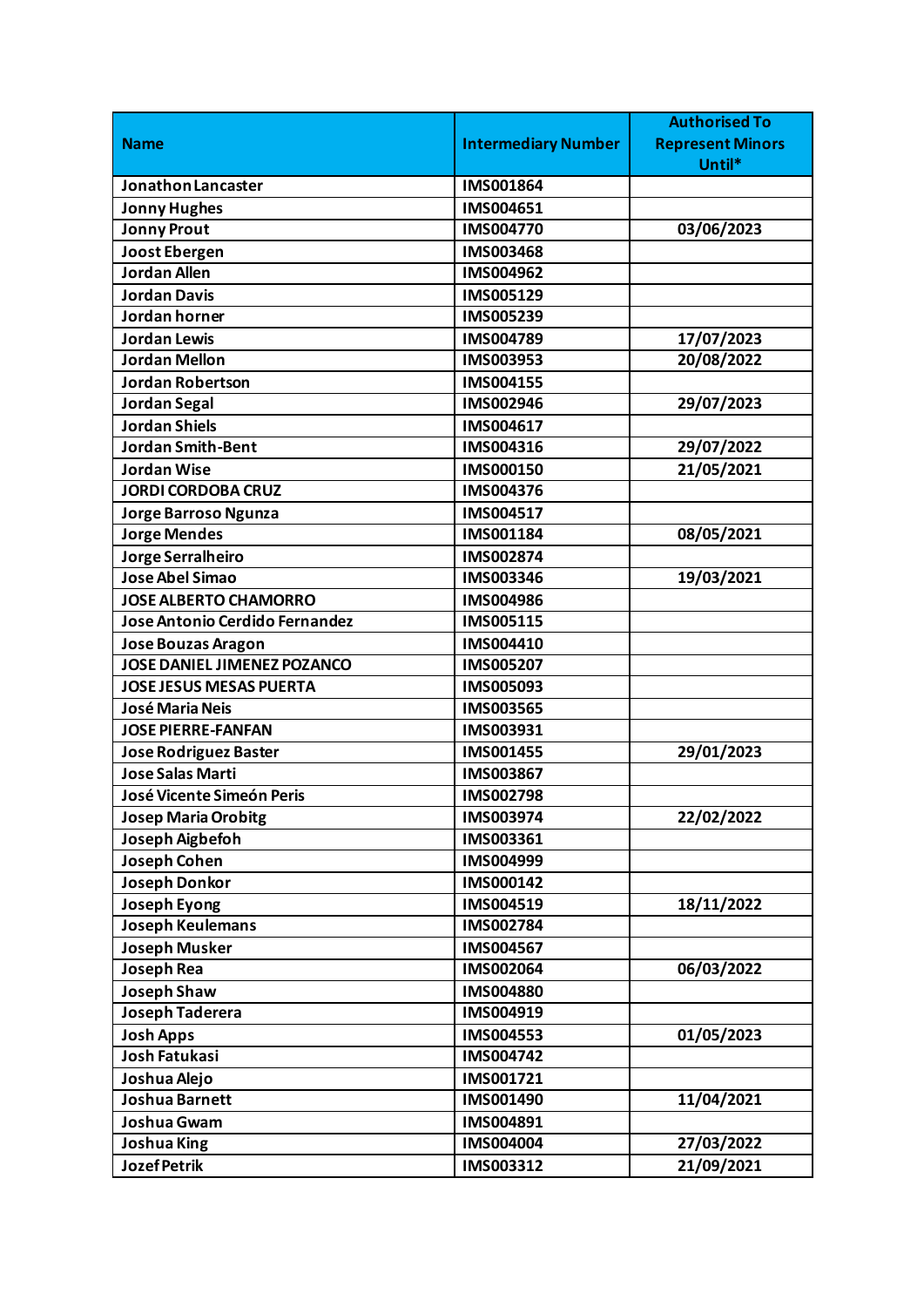|                             |                            | <b>Authorised To</b>    |
|-----------------------------|----------------------------|-------------------------|
| <b>Name</b>                 | <b>Intermediary Number</b> | <b>Represent Minors</b> |
|                             |                            | Until*                  |
| <b>Jozo Palac</b>           | <b>IMS000657</b>           |                         |
| <b>JUAN CARLOS CAMBEIRO</b> | IMS004793                  | 30/04/2023              |
| <b>Juan Cid</b>             | <b>IMS005000</b>           |                         |
| Juan Manuel Mata Rodriguez  | IMS003612                  |                         |
| <b>Juan Martin Zamora</b>   | IMS004767                  | 06/04/2023              |
| <b>Juan Moreno Bonilla</b>  | IMS002882                  |                         |
| <b>JUDAH SENOO</b>          | IMS005213                  |                         |
| juddy chukwudi              | IMS005047                  | 05/10/2023              |
| <b>JULIAN HILLMAN</b>       | IMS002074                  | 23/07/2022              |
| Julian Kajue                | IMS004866                  |                         |
| Julian Syha                 | IMS002569                  |                         |
| <b>Julie Goddard</b>        | IMS005029                  | 21/07/2023              |
| <b>JULIE RICKETTS</b>       | IMS004552                  | 16/12/2022              |
| <b>Julien Peters</b>        | IMS004636                  |                         |
| <b>Julien Poulalion</b>     | IMS003585                  |                         |
| <b>Julio Bongombe</b>       | <b>IMS005266</b>           | 16/11/2023              |
| <b>Junior Jean</b>          | IMS005152                  |                         |
| Jürgen Milewski             | IMS001480                  |                         |
| <b>Justice Pius</b>         | IMS002022                  |                         |
| <b>Justin Agyepong</b>      | IMS000903                  | 27/02/2021              |
| justin claxton              | IMS004745                  |                         |
| <b>Justin Lemmer</b>        | <b>IMS000570</b>           | 12/10/2021              |
| <b>Juwon Aarons</b>         | IMS004749                  |                         |
| <b>Kaan Ozdemir</b>         | <b>IMS005058</b>           | 18/08/2023              |
| <b>Kai Horne</b>            | <b>IMS000375</b>           | 11/04/2021              |
| <b>Kaisor Basar</b>         | IMS000656                  |                         |
| <b>Kaite Bernardo</b>       | IMS005339                  |                         |
| <b>Kaldip Sunner</b>        | IMS000818                  |                         |
| <b>Kamel Bengougam</b>      | IMS001331                  |                         |
| <b>Kamel ZEGOUT</b>         | IMS004233                  |                         |
| <b>Kamil Hassan</b>         | IMS004936                  |                         |
| <b>Kamran Khan</b>          | IMS003403                  | 30/04/2021              |
| Kangana Lord Ndiwa          | IMS004630                  |                         |
| <b>Karel Jansen</b>         | IMS001164                  |                         |
| <b>Karim Tamani</b>         | IMS004252                  |                         |
| <b>Karl Dhont</b>           | IMS004799                  |                         |
| Karl Hagan                  | IMS004409                  |                         |
| <b>Karl Herzog</b>          | IMS002694                  |                         |
| Karlheinz Förster           | IMS004843                  |                         |
| <b>Karol Csonto</b>         | IMS001345                  | 27/02/2021              |
| <b>Karol Kisel</b>          | IMS005169                  |                         |
| <b>Kasey Kwame Duku</b>     | IMS001912                  |                         |
| <b>Kathryn Mitchell</b>     | IMS003437                  | 10/07/2021              |
| <b>KAYODE OSUNLANA</b>      | IMS001495                  |                         |
| Kehinde Adeogun             | IMS002344                  | 24/09/2022              |
| <b>Keith Vipan</b>          | IMS005123                  | 28/09/2023              |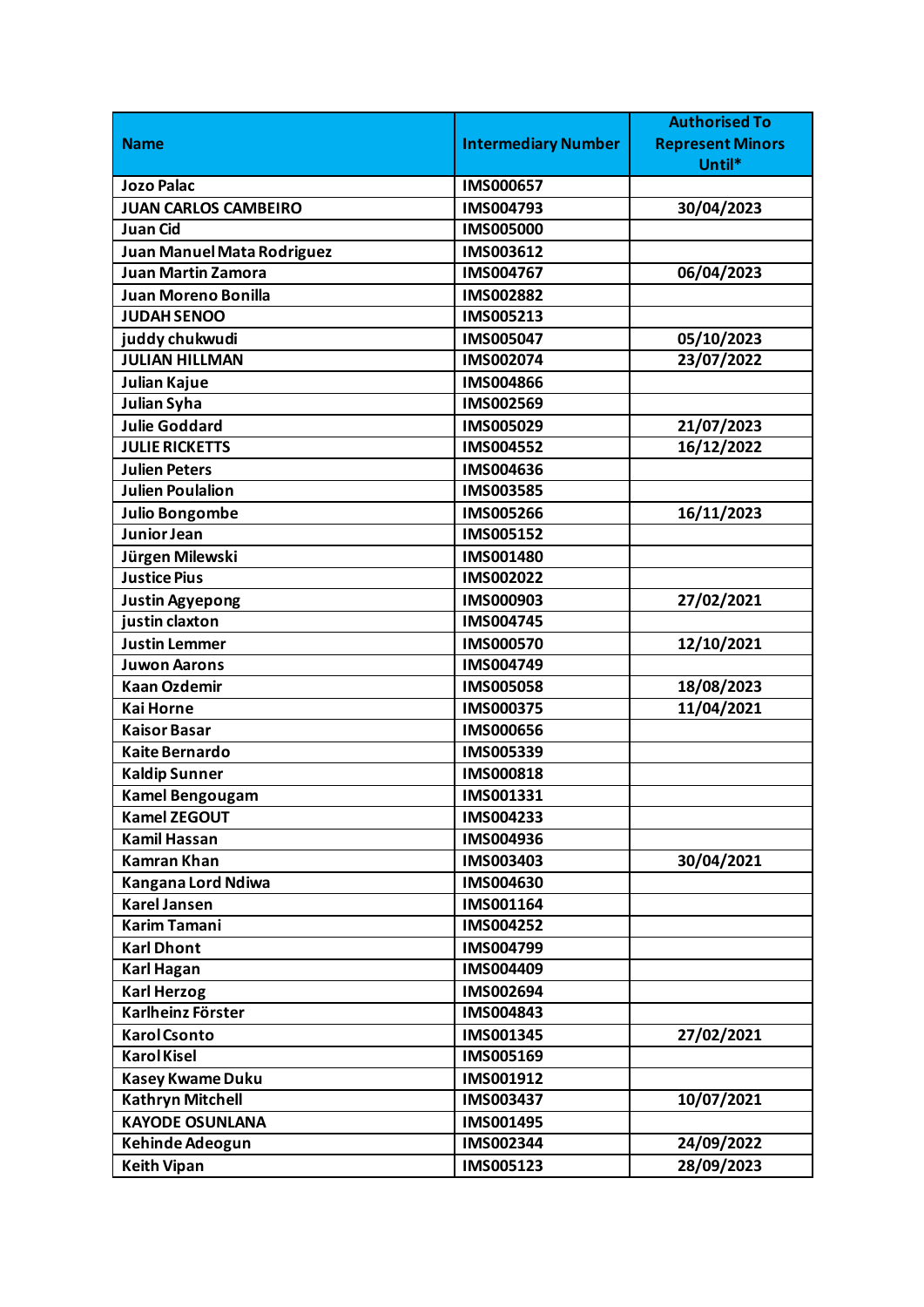|                                    |                            | <b>Authorised To</b>    |
|------------------------------------|----------------------------|-------------------------|
| <b>Name</b>                        | <b>Intermediary Number</b> | <b>Represent Minors</b> |
|                                    |                            | Until*                  |
| <b>Kelly Augustine</b>             | <b>IMS004906</b>           | 15/06/2023              |
| <b>KENDI MAHDI</b>                 | IMS005259                  | 12/11/2023              |
| <b>Kenneth Asquez</b>              | IMS000460                  |                         |
| <b>Kenneth Bonsu</b>               | IMS004229                  | 06/09/2022              |
| <b>Kenneth Brady</b>               | IMS001313                  |                         |
| <b>Kenneth Shepherd</b>            | <b>IMS000455</b>           |                         |
| <b>Kevin David</b>                 | IMS004191                  | 15/05/2022              |
| <b>Kevin Davies</b>                | IMS004883                  | 20/07/2023              |
| <b>Kevin Foskett</b>               | IMS004846                  |                         |
| <b>Kevin Giess</b>                 | IMS000494                  | 19/04/2021              |
| <b>Kevin Hanks</b>                 | IMS004818                  | 02/09/2023              |
| <b>Kevin Hook</b>                  | <b>IMS000430</b>           |                         |
| <b>Kevin Jefferies</b>             | IMS001081                  | 27/02/2021              |
| <b>Kevin LEMINA</b>                | IMS003555                  |                         |
| <b>Kevin Ngwenya</b>               | IMS004655                  |                         |
| <b>Kevin Nicholls</b>              | IMS004457                  | 10/10/2022              |
| <b>Kevin Parr</b>                  | IMS004077                  |                         |
| <b>Kevin Partleton</b>             | IMS005134                  | 28/08/2023              |
| <b>Kevin Scott</b>                 | IMS001728                  | 04/08/2023              |
| <b>Kevin Sharp</b>                 | IMS003760                  |                         |
| <b>Kevin Stephan Strutt</b>        | IMS004970                  | 25/09/2023              |
| <b>Kevin White</b>                 | <b>IMS000680</b>           |                         |
| <b>Kevin Wilson</b>                | IMS002539                  | 24/01/2023              |
| <b>Khaled Maghraby</b>             | IMS003337                  | 27/02/2021              |
| Kiavash Joorabchian                | <b>IMS000578</b>           |                         |
| <b>Kieran Brown</b>                | IMS004467                  |                         |
| Killian John Karl Vandersande      | IMS004983                  | 24/07/2023              |
| <b>Kim Grant</b>                   | IMS005241                  |                         |
| <b>Kingsley Ogbodo</b>             | IMS001865                  |                         |
| <b>Kingsley Okoro</b>              | IMS004903                  | 26/06/2023              |
| <b>Kingston Olaniran</b>           | IMS001759                  | 13/11/2021              |
| <b>Kingue Antony Samson Samuel</b> | IMS004534                  |                         |
| Klever Alexander Lascano Herrera   | IMS005097                  | 25/08/2023              |
| <b>Koffi Toye</b>                  | IMS001886                  |                         |
| Kofi Mpiani                        | IMS005245                  |                         |
| <b>Kofi Quartey</b>                | IMS004366                  | 29/04/2022              |
| Kolade Babalola                    | IMS004757                  | 18/03/2023              |
| Kolawole Adedoyin                  | <b>IMS004888</b>           | 17/07/2023              |
| <b>Konstantinos Farras</b>         | IMS002859                  |                         |
| Kozjon Shajko                      | IMS005344                  |                         |
| Krishan Lachanah                   | IMS004943                  |                         |
| Krishna Cowan                      | IMS004804                  |                         |
| <b>Kristian Bereit</b>             | IMS003830                  | 18/02/2022              |
| <b>Kristina Ponsford</b>           | IMS004087                  |                         |
| Kristof Vandersmissen              | IMS001690                  | 18/01/2021              |
| <b>Krzysztof CZARNAS</b>           | IMS005226                  | 20/10/2023              |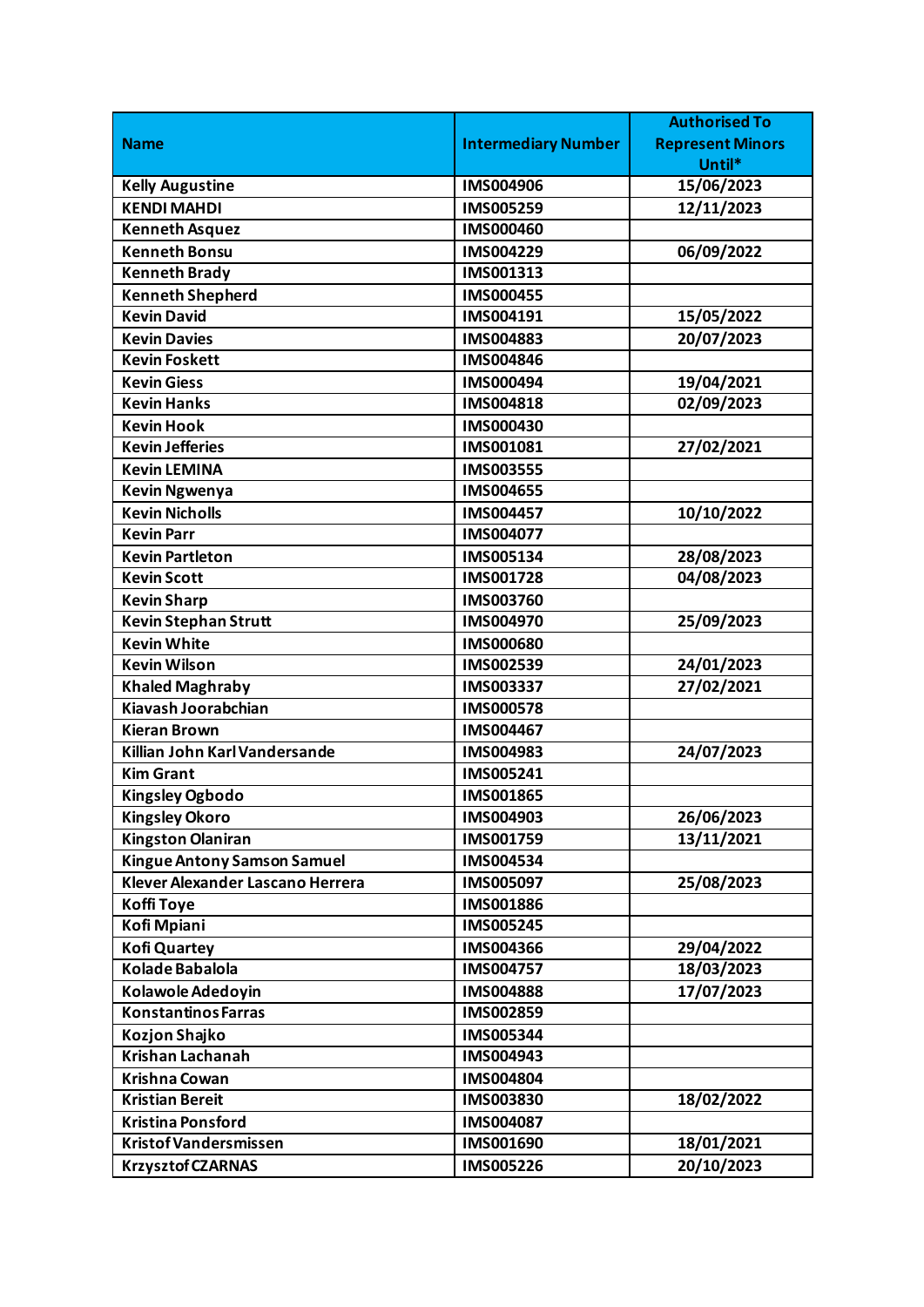|                                  |                            | <b>Authorised To</b>    |
|----------------------------------|----------------------------|-------------------------|
| <b>Name</b>                      | <b>Intermediary Number</b> | <b>Represent Minors</b> |
|                                  |                            | Until*                  |
| kujtim salihu                    | IMS004120                  | 30/04/2022              |
| <b>Kurtys Saint Maximin</b>      | IMS003922                  | 28/01/2022              |
| <b>Kwaku Mensah</b>              | IMS001575                  |                         |
| Kwame Ibegbuna                   | <b>IMS005048</b>           | 17/08/2023              |
| <b>Kwasi Siaw</b>                | IMS001584                  |                         |
| <b>Kyron Clunis</b>              | <b>IMS005306</b>           |                         |
| <b>LAMYA RAOUI</b>               | IMS004033                  |                         |
| <b>Lance Roberts</b>             | <b>IMS005237</b>           |                         |
| Lara Southworth                  | IMS000270                  |                         |
| Larry Nnamdi                     | IMS005089                  | 25/08/2023              |
| <b>Latchezar Tanev</b>           | <b>IMS000500</b>           |                         |
| Lateef Elford-alliyu             | IMS003093                  |                         |
| Laura Hannah Sylvette Teman      | IMS004921                  | 03/06/2023              |
| Laurence Fisher                  | <b>IMS000865</b>           | 13/06/2021              |
| <b>LAURENT DESIREE</b>           | IMS003453                  |                         |
| Lawrence Biaka                   | IMS004754                  |                         |
| Leandre Chouya                   | IMS002584                  |                         |
| <b>Lee Blehean Melvin</b>        | IMS004826                  |                         |
| <b>Lee Challinor</b>             | IMS005120                  | 07/09/2023              |
| <b>Lee Cook</b>                  | IMS002592                  | 29/07/2023              |
| Lee Diggle                       | IMS003217                  |                         |
| <b>Lee Earl</b>                  | <b>IMS001008</b>           | 05/10/2023              |
| <b>Lee Goss</b>                  | <b>IMS001800</b>           | 21/08/2022              |
| <b>Lee Hemmings</b>              | <b>IMS002088</b>           |                         |
| <b>Lee Marsh</b>                 | IMS001466                  |                         |
| <b>Lee Matthews</b>              | IMS001805                  | 15/06/2023              |
| <b>Lee Mudd</b>                  | IMS002437                  | 06/11/2022              |
| <b>Lee Naylor</b>                | IMS004803                  | 07/05/2023              |
| <b>Lee Philpott</b>              | IMS000334                  | 09/10/2021              |
| Lee Steele                       | IMS002912                  |                         |
| <b>Leegreg Fer</b>               | IMS003454                  |                         |
| <b>Leigh Cramer</b>              | IMS001119                  |                         |
| Leon Anderson                    | IMS001650                  | 30/04/2023              |
| <b>Leon Angel</b>                | <b>IMS000566</b>           | 02/05/2022              |
| <b>Leon Callender</b>            | <b>IMS000386</b>           | 15/10/2021              |
| leon johnson                     | IMS001932                  | 07/01/2023              |
| <b>Leonard Ejiofor</b>           | IMS002304                  |                         |
| <b>LEONARDO MARTINS FERREIRA</b> | IMS005011                  |                         |
| Leoni Blokhuis                   | IMS001292                  |                         |
| Leslie Fevrier                   | IMS000949                  | 27/02/2022              |
| <b>Liam Bowes</b>                | IMS001230                  | 21/03/2022              |
| <b>Liam Carroll</b>              | IMS002966                  | 26/11/2023              |
| <b>Liam Mcdermott</b>            | IMS003349                  | 22/03/2021              |
| <b>Liam Nelis</b>                | IMS004599                  | 24/01/2023              |
| <b>Liam Odonnell</b>             | IMS001652                  | 21/07/2023              |
| <b>Liam Smith</b>                | IMS004456                  | 04/03/2023              |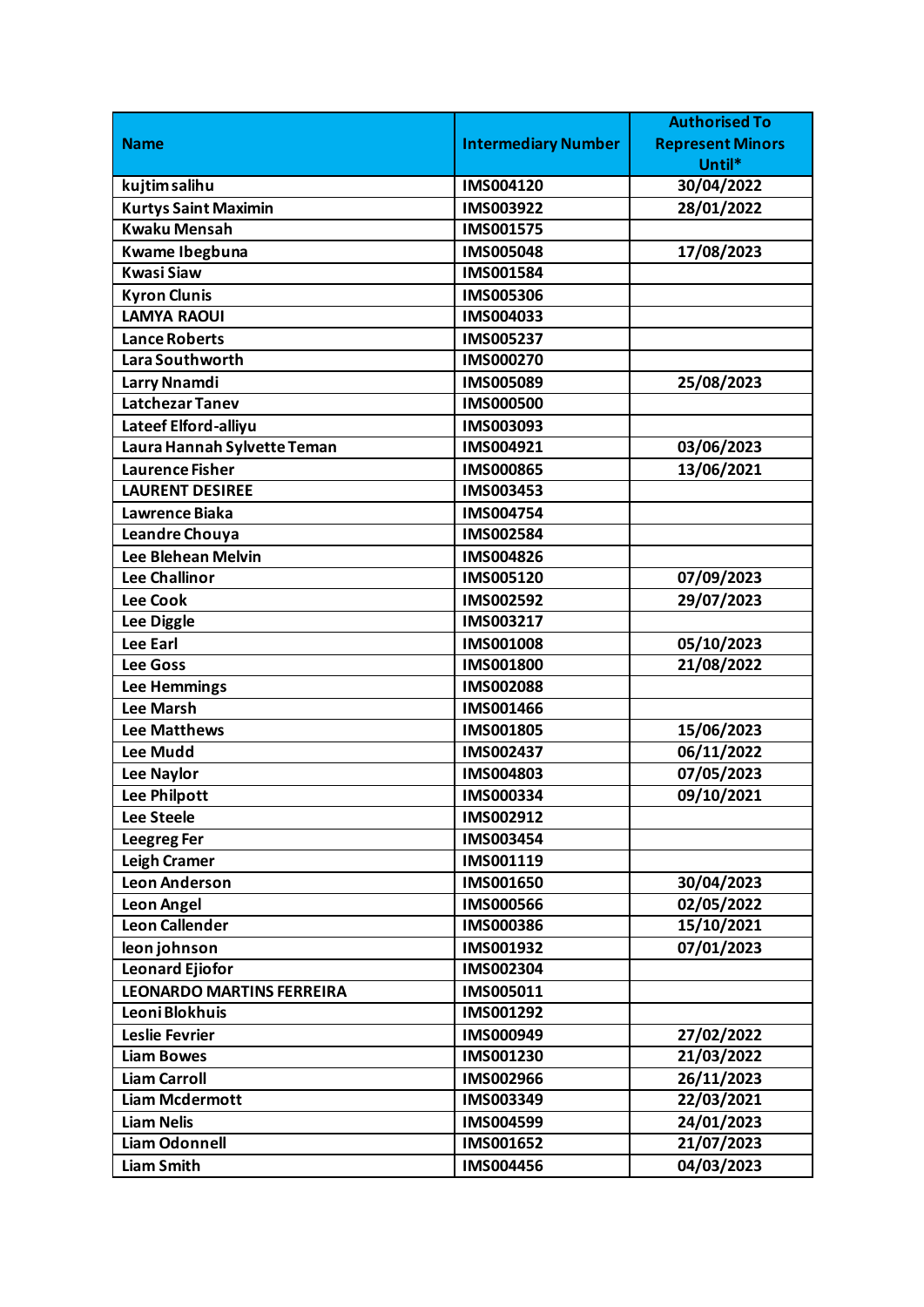|                                |                            | <b>Authorised To</b>    |
|--------------------------------|----------------------------|-------------------------|
| <b>Name</b>                    | <b>Intermediary Number</b> | <b>Represent Minors</b> |
|                                |                            | Until*                  |
| <b>LIBAN EGAL</b>              | IMS004181                  |                         |
| <b>Lindiwe Ngwenya</b>         | <b>IMS000048</b>           | 09/04/2021              |
| <b>Linton Jayson Posthumus</b> | IMS005190                  |                         |
| <b>Lionel Foy</b>              | IMS001863                  | 04/12/2022              |
| <b>Lior Metzinger</b>          | IMS003868                  | 07/01/2022              |
| <b>Lisa Davey</b>              | IMS001009                  |                         |
| Lisandro Eduardo Pirosanto     | IMS003635                  |                         |
| <b>LIVERO PARRI ROMERO</b>     | <b>IMS004288</b>           |                         |
| <b>Llewellyn Smith</b>         | IMS002446                  |                         |
| Lobango Muwa                   | IMS001975                  |                         |
| loic gustan                    | IMS004277                  |                         |
| Lorenzo Agabiti                | IMS004136                  |                         |
| Lorenzo Román                  | IMS003919                  |                         |
| lorraine Hamilton              | IMS004814                  |                         |
| Louie Evans                    | IMS002292                  | 28/08/2023              |
| Louis Alleyne-Symeou           | IMS001655                  |                         |
| <b>Louis Bell</b>              | IMS002963                  | 09/12/2023              |
| <b>Louis Laros</b>             | IMS002159                  |                         |
| <b>Louise Fellows</b>          | IMS000346                  |                         |
| Luca Bascherini                | IMS000611                  | 29/08/2021              |
| <b>Luca De Simone</b>          | IMS004045                  |                         |
| Luca Hodges-Ramon              | IMS005184                  | 12/11/2023              |
| <b>Luca Nigriello</b>          | IMS005294                  |                         |
| <b>Luca Russo</b>              | IMS004129                  | 26/04/2022              |
| <b>LUCAS COMINELLI</b>         | IMS001003                  |                         |
| <b>Lucian Ionel Becheriu</b>   | IMS004190                  |                         |
| <b>Lucy Spaans</b>             | <b>IMS005068</b>           |                         |
| Ludwig Granström               | IMS004714                  |                         |
| <b>Lufian NDONGALA</b>         | <b>IMS005255</b>           |                         |
| Luigi Lauro                    | IMS004565                  |                         |
| LUIS ALBERTO MEDRANO VALERA    | IMS005238                  |                         |
| Luis Fernando Menezes Garcia   | IMS003270                  |                         |
| <b>LUIS GOMEZ CARRILO</b>      | IMS005301                  | 08/12/2023              |
| <b>Luis Martins</b>            | IMS004662                  | 11/02/2023              |
| <b>Luis Posso</b>              | IMS002856                  |                         |
| <b>Luke Drysdale</b>           | IMS005039                  | 03/09/2023              |
| <b>Luke Guttridge</b>          | IMS003060                  |                         |
| <b>Luke Hawkes</b>             | IMS003431                  | 18/02/2022              |
| <b>Luke Hughes</b>             | IMS001576                  | 25/10/2022              |
| <b>Luke Moore</b>              | IMS003283                  |                         |
| <b>Luke Stafford</b>           | IMS004090                  | 17/04/2022              |
| <b>Luke Tolland</b>            | IMS005137                  |                         |
| <b>Luke Young</b>              | IMS002225                  | 13/08/2021              |
| <b>Lutel James</b>             | IMS001498                  | 10/03/2023              |
| <b>Luther Munakandafa</b>      | IMS003466                  | 14/11/2021              |
| <b>Lyes Ghilas</b>             | IMS000510                  |                         |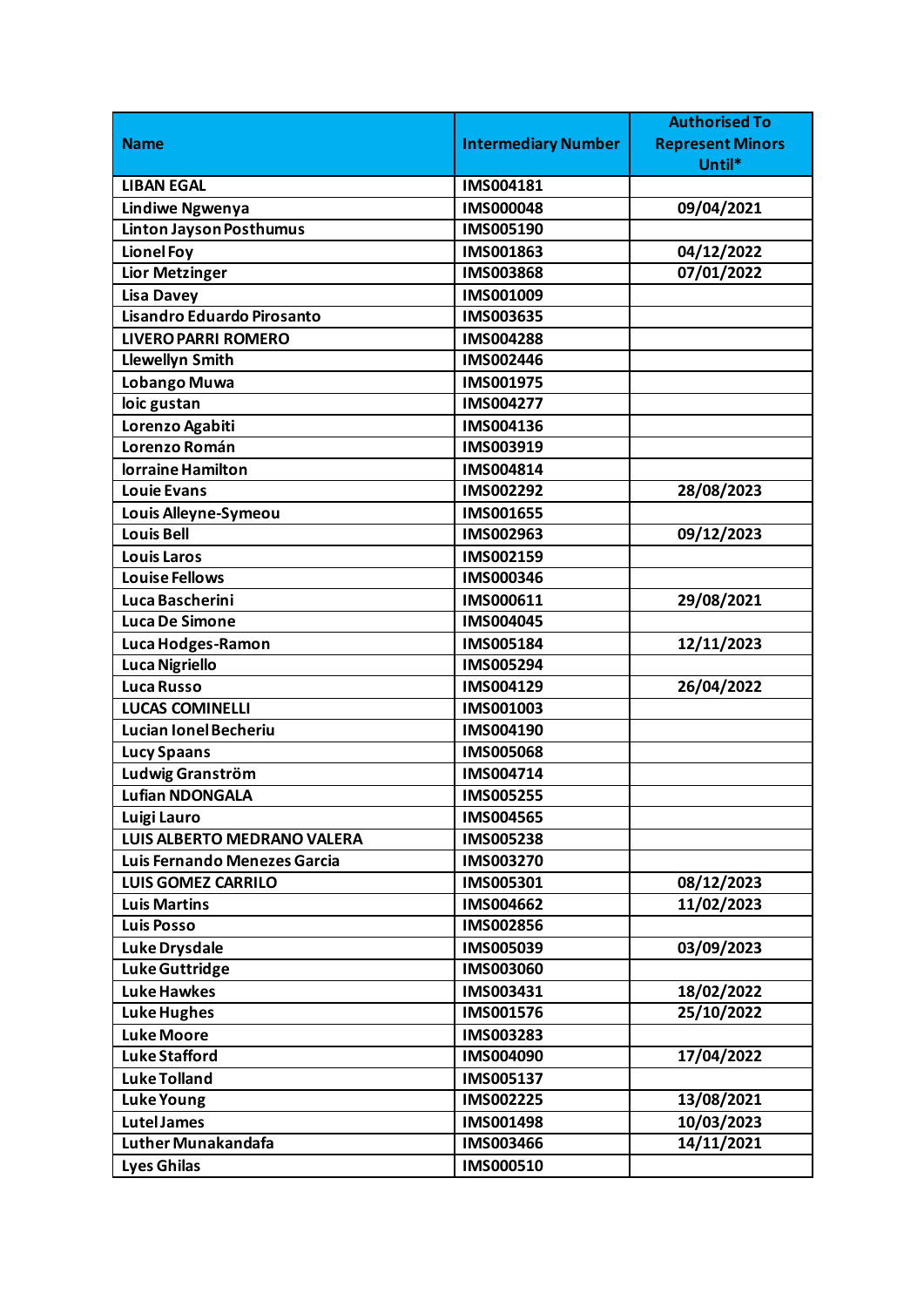|                                      |                            | <b>Authorised To</b>    |
|--------------------------------------|----------------------------|-------------------------|
| <b>Name</b>                          | <b>Intermediary Number</b> | <b>Represent Minors</b> |
|                                      |                            | Until*                  |
| lynda sari-nzonzi                    | IMS004381                  |                         |
| Lyndell Blackman                     | IMS004107                  |                         |
| Maamun Hajmahmoud                    | IMS004715                  | 11/03/2023              |
| <b>Macoula Dembele</b>               | IMS004463                  | 21/01/2023              |
| <b>Magatte Tall</b>                  | IMS003479                  |                         |
| <b>Magnus Agnar Magnusson</b>        | IMS001441                  | 08/02/2022              |
| <b>Majid Cheema</b>                  | IMS004645                  |                         |
| Majid Lavji                          | IMS001016                  |                         |
| Mamadi Fofana                        | IMS001135                  | 11/05/2021              |
| <b>Mamadou Oury Diallo Diallo</b>    | IMS004243                  |                         |
| <b>Mamun Rashid</b>                  | IMS004611                  |                         |
| Mandodja Ephrem Tiekou               | IMS001012                  | 12/11/2023              |
| Mansur Sa'adu                        | IMS001985                  | 29/07/2023              |
| Manuel D'alessandro                  | <b>IMS004870</b>           |                         |
| <b>Manuel Sanchez Cecilia</b>        | IMS002876                  |                         |
| <b>Manuela Huerter</b>               | IMS004911                  |                         |
| <b>Marat Archegov</b>                | IMS004399                  | 14/08/2022              |
| <b>Marc Nygaard</b>                  | IMS004221                  |                         |
| <b>Marc Van Laere</b>                | IMS002118                  |                         |
| <b>Marc Voigt</b>                    | <b>IMS004766</b>           |                         |
| marcelino elena                      | IMS000932                  |                         |
| <b>Marcello Sommi</b>                | IMS005236                  |                         |
| <b>Marcelo Robalinho Alves</b>       | IMS002014                  | 06/02/2023              |
| <b>Marc-Michel Desmazon</b>          | IMS000843                  | 11/01/2022              |
| <b>MARCO BUSIELLO</b>                | IMS005061                  |                         |
| <b>Marco Carvalho</b>                | IMS003526                  | 28/06/2021              |
| marco comitis                        | IMS005287                  |                         |
| <b>Marco Ivanovich</b>               | IMS002069                  |                         |
| <b>Marco Lichtsteiner</b>            | <b>IMS003446</b>           |                         |
| <b>Marco Minotti</b>                 | IMS004158                  |                         |
| <b>Marco Scagliola</b>               | IMS004094                  | 27/03/2022              |
| <b>Marco Siviero</b>                 | IMS004320                  |                         |
| <b>Marcos Fernando Hirs Casseb</b>   | IMS004029                  | 28/03/2022              |
| <b>Marcos Saulo Pereira De Jesus</b> | <b>IMS000580</b>           |                         |
| <b>Marcus Campbell</b>               | IMS000244                  | 10/07/2021              |
| <b>Marcus Noack</b>                  | IMS004424                  |                         |
| <b>MAREK SZMID</b>                   | IMS003242                  | 19/02/2021              |
| <b>Margaret Byrne</b>                | IMS001987                  | 01/05/2022              |
| <b>Margarita Pilar Garay Bret</b>    | IMS001056                  |                         |
| <b>Maria Cerdido Villar</b>          | <b>IMS005096</b>           |                         |
| <b>Maria Karlsson</b>                | IMS002888                  |                         |
| <b>Mariano Aguilar</b>               | IMS003445                  |                         |
| <b>Marie Mendy-Hunt</b>              | IMS001976                  |                         |
| <b>Marie Palmer</b>                  | IMS004259                  |                         |
| <b>Marie-Christine Bouchier</b>      | IMS001386                  | 23/05/2021              |
| <b>Mario Di Marco</b>                | IMS004469                  |                         |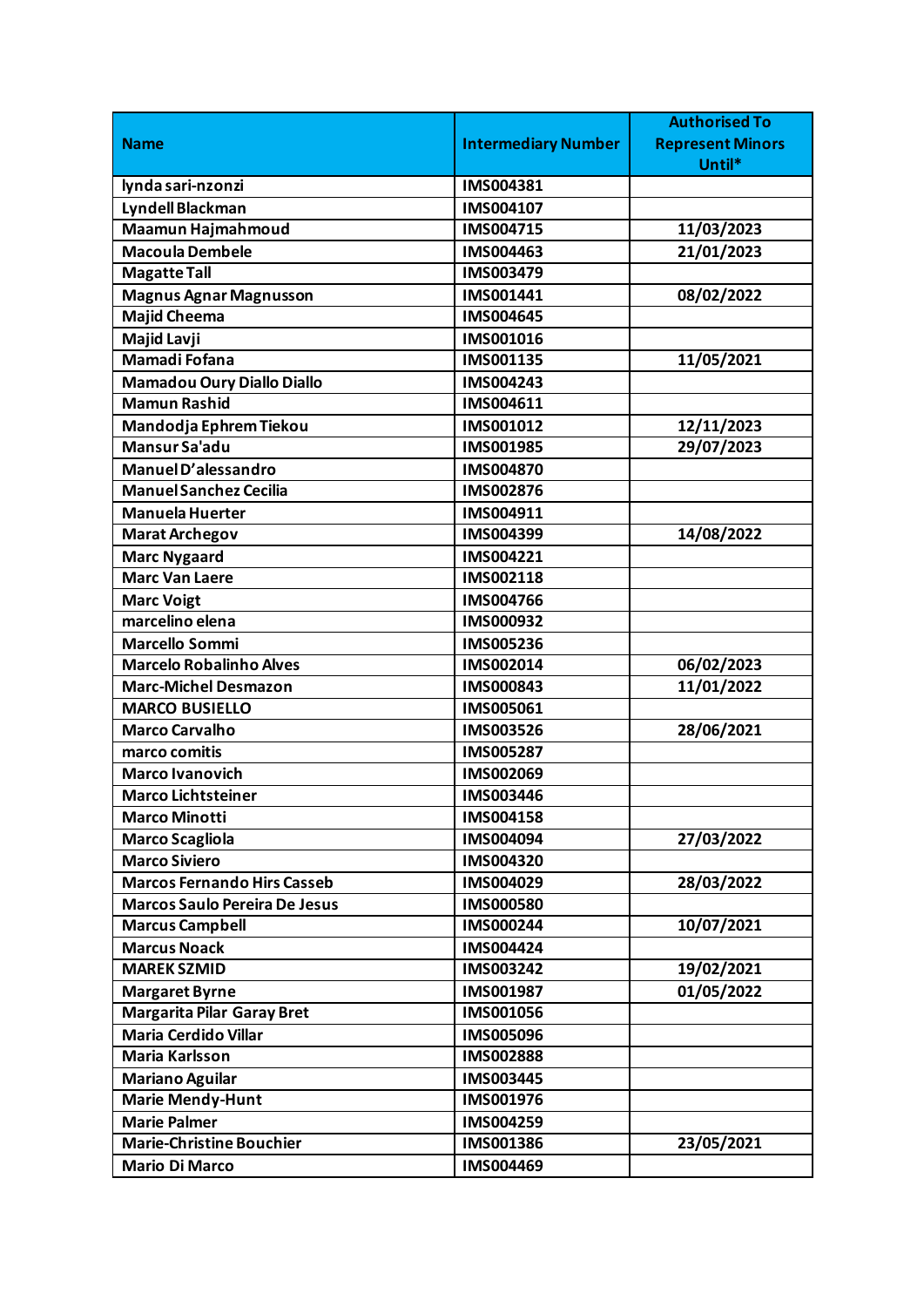|                             |                            | <b>Authorised To</b>    |
|-----------------------------|----------------------------|-------------------------|
| <b>Name</b>                 | <b>Intermediary Number</b> | <b>Represent Minors</b> |
|                             |                            | Until*                  |
| <b>Mario Eggimann</b>       | <b>IMS004738</b>           |                         |
| <b>Mario Giuffredi</b>      | IMS003451                  |                         |
| <b>Mario Mamic</b>          | IMS003616                  |                         |
| <b>Mario Weber</b>          | IMS001255                  |                         |
| Mariusz Piekarski           | IMS002100                  |                         |
| Marjolein Nakhli            | IMS004656                  |                         |
| <b>Mark Afeeva</b>          | IMS001051                  |                         |
| <b>Mark Agg-Jones</b>       | IMS000810                  | 16/04/2022              |
| <b>Mark Anderson</b>        | IMS004901                  |                         |
| <b>Mark Aspinall</b>        | IMS001906                  | 03/01/2023              |
| <b>Mark Bell</b>            | IMS003120                  |                         |
| <b>Mark Bellingham</b>      | <b>IMS004778</b>           | 21/04/2023              |
| <b>Mark Curtis</b>          | IMS000286                  |                         |
| <b>Mark Dickenson</b>       | IMS005084                  | 07/05/2023              |
| <b>Mark Donaghy</b>         | IMS000253                  |                         |
| <b>Mark Floreale</b>        | IMS004433                  | 17/12/2022              |
| <b>Mark Golstein</b>        | IMS001356                  |                         |
| <b>Mark Gottlieb</b>        | IMS000143                  | 03/04/2021              |
| <b>Mark Hannaford</b>       | IMS000122                  |                         |
| <b>Mark Hathway</b>         | IMS003439                  | 06/06/2022              |
| <b>Mark Hendon</b>          | IMS004810                  | 19/05/2023              |
| <b>Mark Hillyard</b>        | <b>IMS000368</b>           |                         |
| <b>Mark John Bennett</b>    | <b>IMS000576</b>           | 31/07/2021              |
| <b>Mark Jones</b>           | IMS003355                  | 13/02/2021              |
| <b>Mark Lynn</b>            | IMS003434                  |                         |
| <b>Mark Madden</b>          | IMS004831                  | 27/05/2023              |
| <b>Mark McCafferty</b>      | <b>IMS000030</b>           | 15/06/2023              |
| <b>Mark Mckay</b>           | <b>IMS000486</b>           |                         |
| <b>Mark Munoz</b>           | IMS001712                  |                         |
| <b>Mark Nicholas Taylor</b> | <b>IMS000358</b>           | 12/11/2021              |
| <b>Mark Obern</b>           | IMS000312                  |                         |
| <b>Mark Reid</b>            | IMS002940                  |                         |
| <b>MARK RISLEY</b>          | IMS005081                  |                         |
| <b>Mark Rutter</b>          | IMS004172                  |                         |
| <b>Mark Salton</b>          | IMS003230                  |                         |
| <b>Mark Smith</b>           | IMS005128                  | 27/03/2023              |
| <b>Mark Williams</b>        | IMS005218                  |                         |
| <b>Mark Wilson</b>          | IMS002101                  | 03/01/2023              |
| <b>Mark Woods</b>           | IMS002744                  | 01/09/2023              |
| <b>Marko Kravic</b>         | IMS004307                  |                         |
| <b>Marko Vjetrovic</b>      | IMS002164                  |                         |
| <b>Marlon Fleischman</b>    | IMS000082                  | 18/01/2022              |
| <b>Marlon Robinson</b>      | IMS002820                  | 13/06/2021              |
| <b>Marlon Williamson</b>    | IMS001570                  | 30/01/2023              |
| Marotta gaetano             | IMS003017                  |                         |
| <b>Martin Bewell</b>        | IMS004551                  | 13/12/2022              |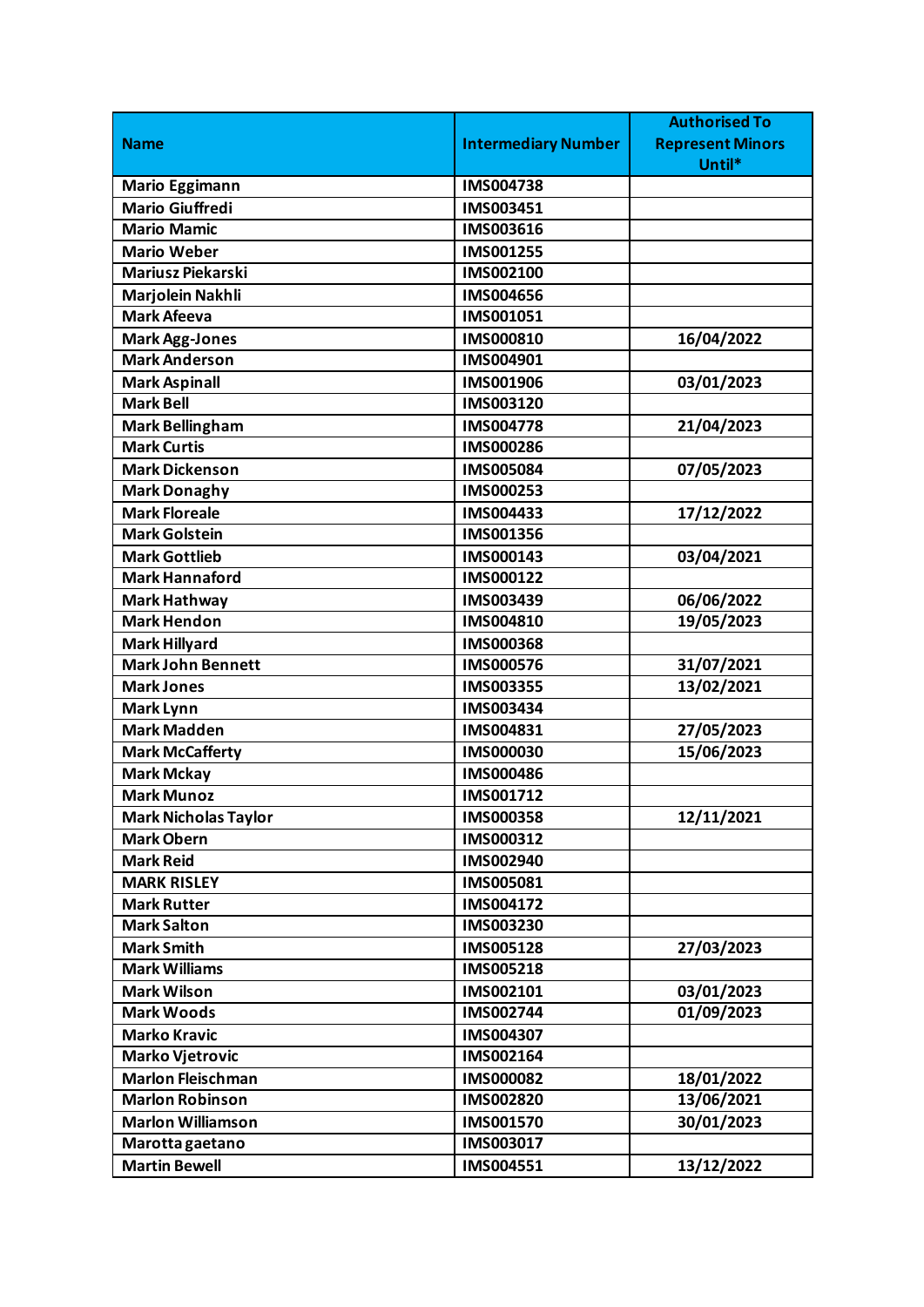|                                   |                            | <b>Authorised To</b>    |
|-----------------------------------|----------------------------|-------------------------|
| <b>Name</b>                       | <b>Intermediary Number</b> | <b>Represent Minors</b> |
|                                   |                            | Until*                  |
| <b>Martin Bradley</b>             | IMS004421                  |                         |
| <b>Martin Dahlin</b>              | IMS001930                  | 08/02/2022              |
| <b>Martin Dalton</b>              | IMS003818                  |                         |
| <b>Martin Gray</b>                | IMS004977                  | 21/07/2023              |
| <b>Martin Hibbert</b>             | <b>IMS000978</b>           |                         |
| <b>Martin Hunter</b>              | IMS001524                  | 15/06/2023              |
| <b>Martin Klette</b>              | IMS002004                  |                         |
| <b>Martin Lyon</b>                | IMS001065                  |                         |
| <b>Martin Ofori</b>               | IMS005175                  | 11/09/2023              |
| <b>Martin Riha</b>                | IMS004339                  | 06/08/2022              |
| <b>Martin Rowlands</b>            | IMS004093                  | 16/04/2022              |
| <b>Martin Salisbury</b>           | <b>IMS002258</b>           |                         |
| <b>Martin Sassi</b>               | IMS004405                  |                         |
| martin schoots                    | IMS001520                  |                         |
| Martin Štepanovský                | IMS004286                  |                         |
| <b>Martin Waldron</b>             | <b>IMS004000</b>           | 04/02/2022              |
| <b>Martin Wiesner</b>             | <b>IMS005076</b>           |                         |
| <b>Martin Williams</b>            | IMS003070                  | 24/04/2022              |
| <b>Martyn Gordon</b>              | IMS004283                  | 25/06/2022              |
| <b>Martyn Speight</b>             | IMS002801                  |                         |
| Martyna Gaska                     | IMS004057                  | 12/03/2022              |
| marvin young                      | <b>IMS000766</b>           |                         |
| Masse GUILAVOGUI                  | IMS004116                  |                         |
| <b>Massimo Cotellessa</b>         | IMS005161                  |                         |
| <b>Massimo Miliano</b>            | IMS001750                  |                         |
| <b>MASSINISSA FEKNOUS</b>         | IMS004019                  |                         |
| <b>Mathew Halford</b>             | IMS003101                  |                         |
| <b>Mathew Morgan</b>              | IMS002865                  |                         |
| <b>Mathias Miller</b>             | IMS004343                  |                         |
| <b>Mathieu Manset</b>             | IMS004963                  |                         |
| <b>Mathurin Monhon</b>            | IMS001261                  |                         |
| <b>Matt Astley</b>                | IMS005302                  |                         |
| <b>Matt Murray</b>                | IMS003465                  | 18/09/2021              |
| <b>Matt Read</b>                  | IMS004043                  |                         |
| <b>Matt Warner</b>                | IMS002664                  | 26/11/2021              |
| <b>Matteo Scarpini</b>            | IMS005269                  | 09/11/2023              |
| <b>Matthew Baxter</b>             | IMS005335                  |                         |
| <b>Matthew Cini</b>               | IMS005286                  |                         |
| <b>Matthew Conning</b>            | IMS000951                  | 14/05/2021              |
| <b>Matthew David Moore De Vos</b> | IMS004616                  | 26/06/2023              |
| <b>Matthew Ford</b>               | IMS003153                  |                         |
| <b>Matthew Gentry</b>             | IMS004594                  |                         |
| <b>Matthew Holland</b>            | IMS004837                  |                         |
| <b>Matthew Kleinman</b>           | IMS001610                  |                         |
| Matthew Krupnik-Kay               | IMS000148                  | 25/01/2022              |
| <b>Matthew Oakley</b>             | IMS004924                  | 26/06/2023              |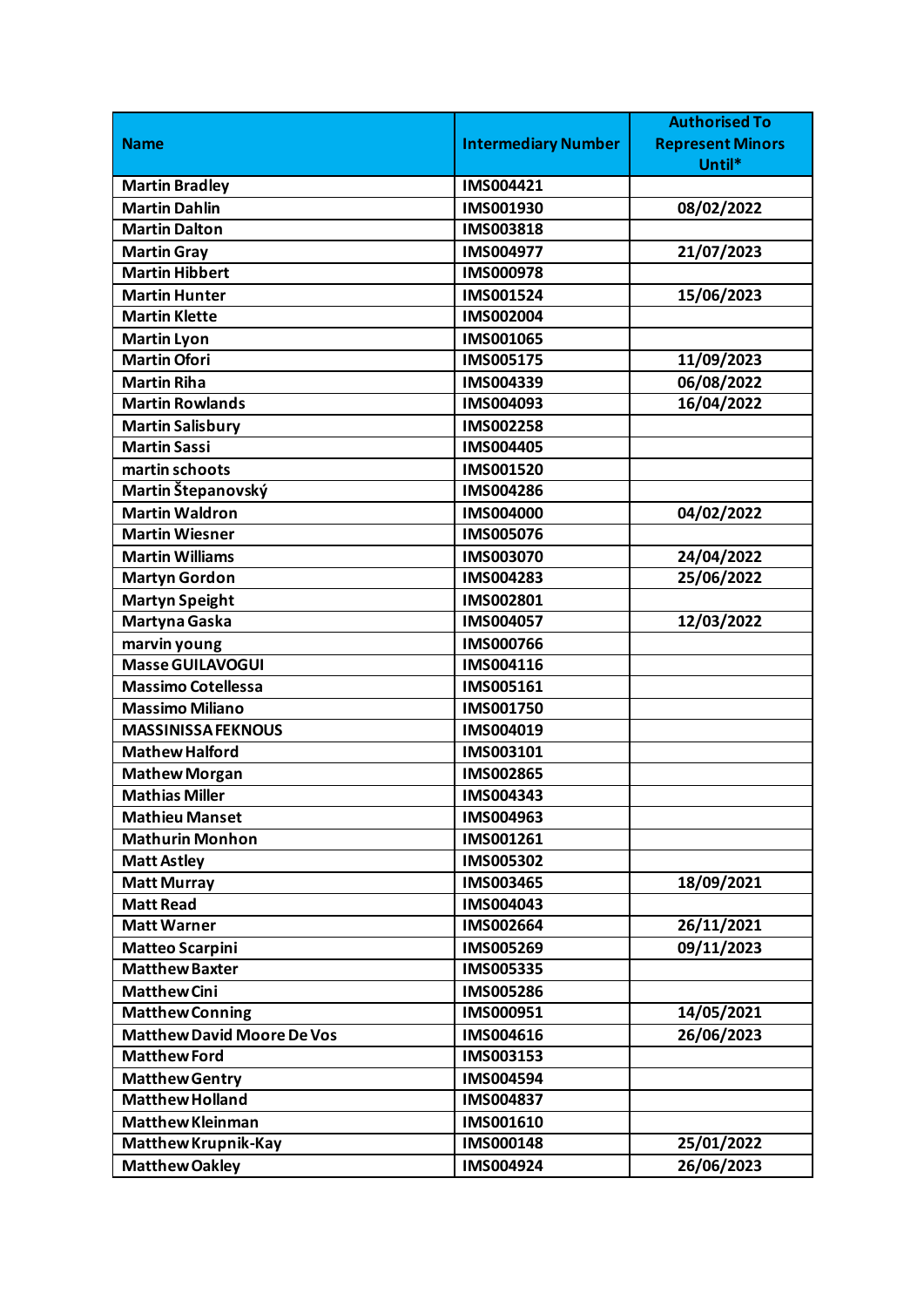|                                |                            | <b>Authorised To</b>    |
|--------------------------------|----------------------------|-------------------------|
| <b>Name</b>                    | <b>Intermediary Number</b> | <b>Represent Minors</b> |
|                                |                            | Until*                  |
| <b>Matthew Saunders</b>        | IMS000324                  |                         |
| <b>Matthew Shops</b>           | IMS005326                  |                         |
| <b>Matthieu Bochu</b>          | IMS002701                  |                         |
| <b>Matthieu Grossin</b>        | IMS001150                  |                         |
| <b>Matthijs Lambregts</b>      | IMS001301                  |                         |
| <b>Mattia Recchi</b>           | IMS005121                  |                         |
| <b>MAURICE GATCHAM</b>         | IMS004933                  |                         |
| <b>Maurice Gertski</b>         | IMS004820                  | 19/05/2023              |
| <b>Maurizio Pagniello</b>      | IMS004777                  |                         |
| <b>Mauro Amadeu</b>            | <b>IMS005328</b>           | 29/12/2023              |
| Mauro Edgar Silva Culita       | IMS004360                  | 14/08/2022              |
| <b>Max Barruw</b>              | IMS004783                  |                         |
| <b>Max Hassell</b>             | IMS000893                  |                         |
| <b>Max TRAVAILLEUR</b>         | IMS001658                  |                         |
| <b>Maxim Ferdinand</b>         | IMS000828                  | 23/07/2021              |
| <b>Maxim Patch</b>             | IMS005124                  |                         |
| <b>Maximilian Hagmayr</b>      | IMS002087                  |                         |
| <b>Maxwell Magnus-George</b>   | IMS004707                  |                         |
| <b>Mazlum Ali Bilecan</b>      | IMS002586                  |                         |
| <b>Mbemba Camara</b>           | IMS002181                  |                         |
| Medina Steven                  | IMS004483                  |                         |
| Mehdi Hireche                  | IMS001754                  | 08/02/2022              |
| Mehdi Ouaqef                   | IMS005111                  |                         |
| <b>Mehmet Vural Demircan</b>   | IMS003791                  |                         |
| <b>Mehmet Yazan</b>            | IMS003748                  | 19/10/2021              |
| Meissa N'diaye                 | IMS000635                  |                         |
| <b>Melvyn Stein</b>            | <b>IMS000638</b>           | 16/07/2021              |
| <b>Memory Ngwenya</b>          | IMS005001                  | 23/07/2023              |
| <b>Menno Groenveld</b>         | IMS002180                  | 31/07/2021              |
| Meryam Zahir                   | IMS004586                  |                         |
| <b>Meshach Hutchinson</b>      | IMS002187                  | 13/11/2022              |
| m'hamed salim arrache          | IMS004309                  |                         |
| <b>Michael Adams</b>           | IMS003251                  | 06/02/2021              |
| Michael Ajayi                  | IMS003518                  | 26/06/2021              |
| <b>Michael Alhassan</b>        | IMS005165                  |                         |
| michael arnold                 | IMS002651                  |                         |
| <b>MICHAEL BARTLEY</b>         | IMS004701                  | 03/03/2023              |
| <b>Michael Berry</b>           | IMS000926                  |                         |
| <b>Michael Boakye-Yiadom</b>   | IMS004628                  |                         |
| <b>Michael Bruce-de-Rouche</b> | IMS005205                  |                         |
| <b>Michael Carney</b>          | IMS001116                  | 29/10/2021              |
| <b>Michael Connolly</b>        | IMS004719                  |                         |
| <b>Michael Cook</b>            | IMS002321                  |                         |
| <b>Michael Dekker</b>          | IMS001169                  |                         |
| <b>Michael Drew</b>            | IMS000190                  | 04/04/2021              |
| <b>Michael Ede</b>             | IMS005222                  | 15/10/2023              |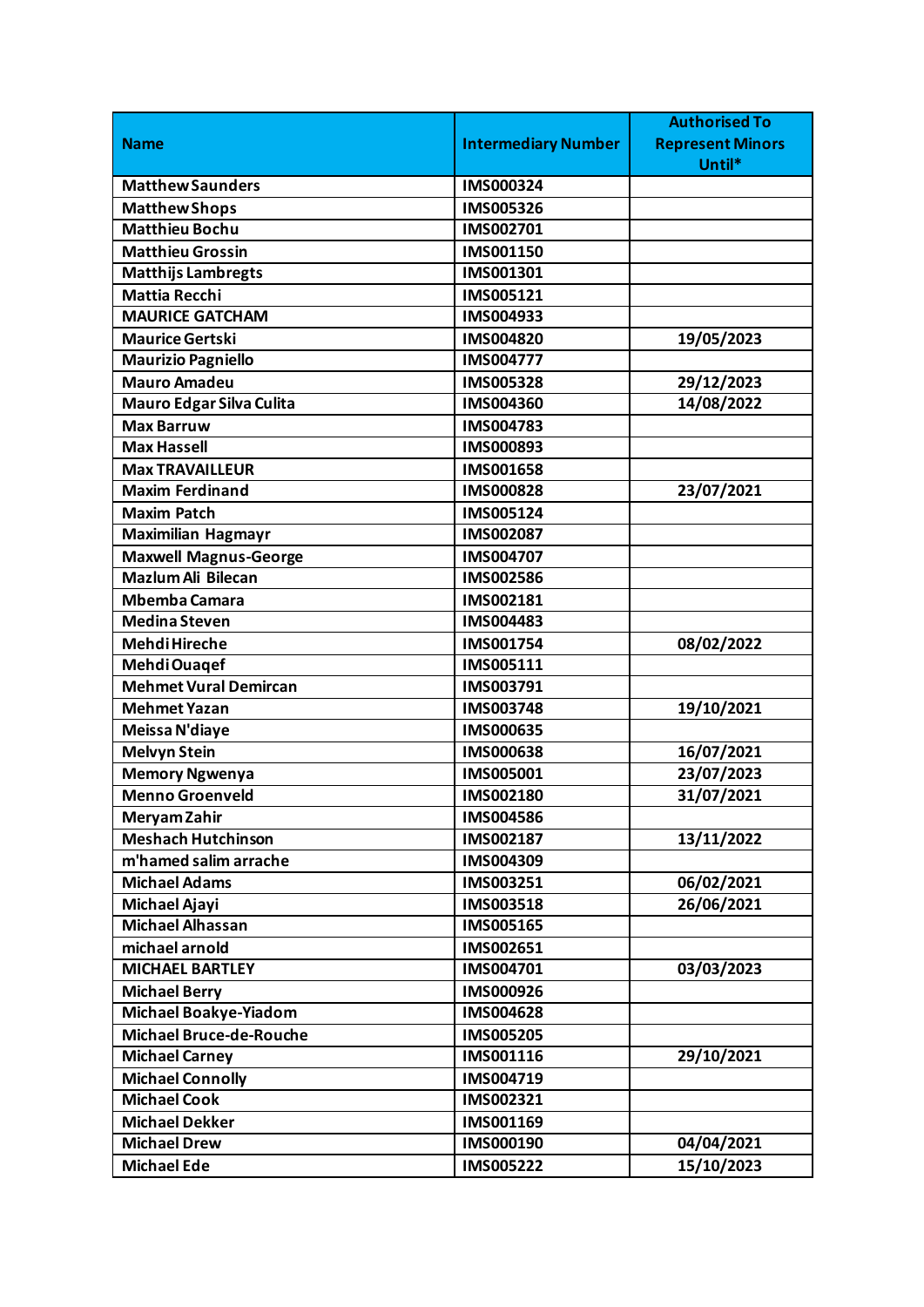|                                       |                            | <b>Authorised To</b>    |
|---------------------------------------|----------------------------|-------------------------|
| <b>Name</b>                           | <b>Intermediary Number</b> | <b>Represent Minors</b> |
|                                       |                            | Until*                  |
| <b>Michael Elyashiv</b>               | IMS004784                  | 07/05/2023              |
| <b>Michael Farnan</b>                 | IMS005342                  |                         |
| <b>Michael Frank</b>                  | <b>IMS005277</b>           |                         |
| <b>Michael Glynn</b>                  | IMS003655                  | 01/07/2022              |
| <b>Michael Hein Krogh</b>             | IMS004291                  |                         |
| <b>Michael Hughes</b>                 | IMS002797                  |                         |
| <b>Michael Ibe</b>                    | IMS005217                  |                         |
| <b>Michael Jansen</b>                 | IMS001153                  |                         |
| <b>Michael Jarman</b>                 | IMS001355                  |                         |
| <b>Michael Kightly</b>                | IMS004601                  |                         |
| <b>Michael Leonard</b>                | IMS001873                  |                         |
| <b>Michael Manuello</b>               | IMS000469                  | 11/04/2021              |
| <b>Michael Mukarati</b>               | IMS004772                  |                         |
| <b>Michael Nnaji</b>                  | IMS003532                  | 03/07/2021              |
| <b>Michael Paterson</b>               | IMS005142                  | 13/08/2023              |
| <b>MICHAEL PRYCE</b>                  | IMS002419                  |                         |
| <b>Michael Randall</b>                | IMS004432                  |                         |
| <b>Michael Scicchitano</b>            | IMS004627                  |                         |
| <b>Michael Stensgaard</b>             | IMS000582                  | 26/03/2021              |
| <b>Michael Timotheou</b>              | IMS004391                  | 03/01/2023              |
| <b>Michael Wallwork</b>               | IMS004672                  |                         |
| <b>Michael Whitworth</b>              | IMS005160                  | 22/09/2023              |
| <b>Michael Yormark</b>                | <b>IMS003505</b>           |                         |
| Michaela Bonsu                        | IMS004220                  | 26/06/2022              |
| Michaela Gooden                       | IMS004985                  |                         |
| <b>Micheal Mitchell</b>               | IMS005307                  |                         |
| <b>MICHEAL NCHO</b>                   | IMS005332                  |                         |
| <b>Michel KUIPERS</b>                 | IMS004920                  |                         |
| <b>Michel Maus</b>                    | IMS004800                  |                         |
| <b>Michel Urscheler</b>               | IMS004838                  | 26/05/2023              |
| Michele Di Stefano                    | IMS000133                  |                         |
| <b>Mick Mcguire</b>                   | IMS000927                  | 24/02/2023              |
| <b>Mickael Colin</b>                  | IMS003573                  | 01/06/2022              |
| <b>Miguel Angel Cermeno Davalillo</b> | IMS000554                  | 03/04/2021              |
| Miguel Rúben Pinho                    | IMS002675                  | 09/06/2023              |
| Mihaita Andrei Lungu                  | IMS004112                  | 22/07/2022              |
| <b>Mikael Silvestre</b>               | IMS003425                  |                         |
| <b>Mike Appiason</b>                  | IMS001664                  |                         |
| <b>Mike Steyn</b>                     | IMS000454                  |                         |
| <b>Mikkel Beck</b>                    | IMS002832                  |                         |
| <b>Mikkel Nissen</b>                  | IMS002003                  |                         |
| <b>Milan Broceta</b>                  | IMS004623                  |                         |
| <b>Milan Mitrovic</b>                 | IMS003589                  |                         |
| <b>Milos Malenovic</b>                | IMS001771                  |                         |
| <b>Ming Yuan Jia</b>                  | IMS005095                  |                         |
| <b>Mitchell Brown</b>                 | IMS000894                  | 03/07/2023              |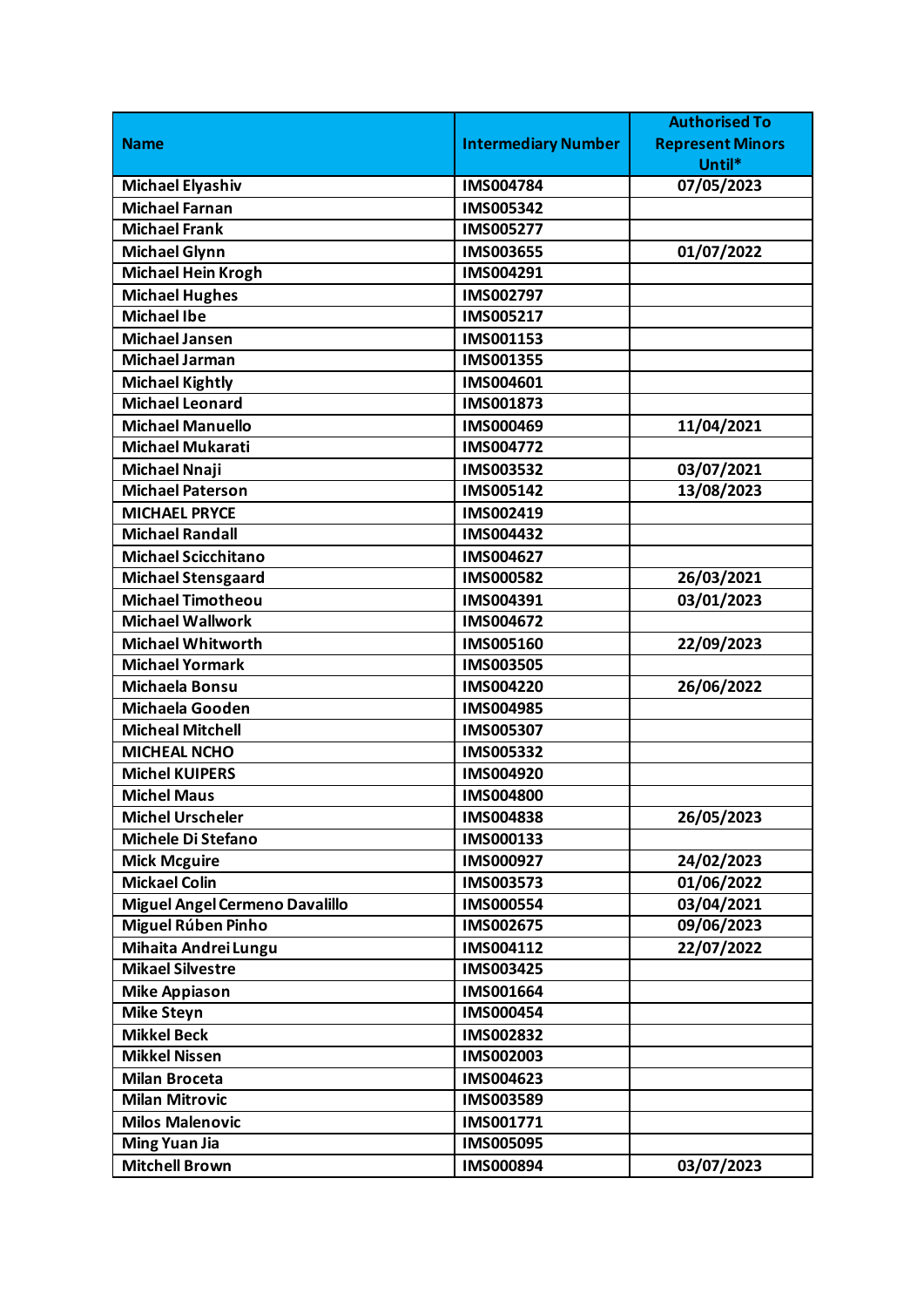|                                 |                            | <b>Authorised To</b>    |
|---------------------------------|----------------------------|-------------------------|
| <b>Name</b>                     | <b>Intermediary Number</b> | <b>Represent Minors</b> |
|                                 |                            | Until*                  |
| Mmatsatsi Sefalafala            | IMS003567                  |                         |
| <b>MODUPE OJO</b>               | IMS003296                  | 03/04/2021              |
| <b>Mohamed Cherif</b>           | IMS005176                  | 22/09/2023              |
| <b>Mohamed Junior</b>           | IMS001767                  |                         |
| <b>Mohamed Sadio</b>            | IMS001589                  |                         |
| <b>Mohammed Ali</b>             | IMS005194                  | 25/09/2023              |
| <b>MOHAMMED AL-NOMAIRI</b>      | IMS004503                  |                         |
| <b>Mohammed Bolaji</b>          | IMS002049                  |                         |
| <b>Mohammed Naheem</b>          | IMS005077                  |                         |
| Mohd Hizwan Salmizi Mohd Azmi   | IMS004493                  |                         |
| <b>Mohsen Pourbakhtiari</b>     | IMS004685                  | 28/04/2023              |
| <b>Mohsen Salimi Tari</b>       | IMS001685                  | 01/07/2022              |
| <b>Moise Bailly</b>             | IMS001075                  | 25/01/2022              |
| <b>Mommainais Bokoto</b>        | IMS004780                  |                         |
| <b>Morrisson Doherty-labode</b> | IMS004638                  | 21/01/2023              |
| <b>Moses Soriano</b>            | IMS002866                  |                         |
| Mouhamadou Ndiaye               | IMS004931                  | 18/02/2023              |
| <b>Mouhameth Djite</b>          | IMS004013                  |                         |
| <b>Mouhcine Elmeady</b>         | IMS003210                  |                         |
| <b>Mounia Talbi</b>             | IMS004438                  | 23/09/2022              |
| <b>Mounir SIDHOUM</b>           | IMS001869                  |                         |
| <b>Mounirou Daouda</b>          | IMS004199                  |                         |
| <b>Moussa Ndiaye</b>            | <b>IMS000480</b>           | 03/06/2023              |
| <b>Moussa Sissoko</b>           | IMS002872                  |                         |
| Moustapha Kamara                | <b>IMS005126</b>           |                         |
| Moustapha Refas                 | IMS004868                  |                         |
| Mucait Alp Giray Burlukkara     | <b>IMS004470</b>           |                         |
| <b>Muhammad Junaid Shareef</b>  | IMS005139                  | 07/09/2023              |
| <b>Muhammad Mukhtar</b>         | IMS002752                  |                         |
| <b>Muhammad Rahman</b>          | IMS002387                  | 20/09/2022              |
| <b>Muideen Lawal</b>            | IMS004882                  | 15/06/2023              |
| <b>Murat Uzunmehmet</b>         | IMS004840                  |                         |
| <b>Murray Stewart</b>           | IMS005118                  |                         |
| <b>Murray Walker</b>            | IMS004395                  | 06/08/2022              |
| <b>Mustafa Ben Kouider</b>      | IMS004419                  |                         |
| Mustafa Koksal                  | IMS004807                  |                         |
| <b>Mustafa Mehmood</b>          | IMS000290                  |                         |
| Mustapha Nakhli                 | IMS004660                  |                         |
| Mutani Yangwe                   | IMS004819                  |                         |
| <b>Mutlu Ozil</b>               | IMS001872                  |                         |
| <b>Mykel Parrott</b>            | IMS005069                  | 18/08/2023              |
| <b>Nabil Sahli</b>              | IMS005045                  |                         |
| <b>Nahom Tesfazion</b>          | IMS004066                  |                         |
| naim serbouh                    | <b>IMS005020</b>           | 04/08/2023              |
| <b>Najib El Kihel</b>           | IMS005331                  | 08/01/2024              |
| <b>NAJIM MOHAMAD</b>            | IMS003409                  |                         |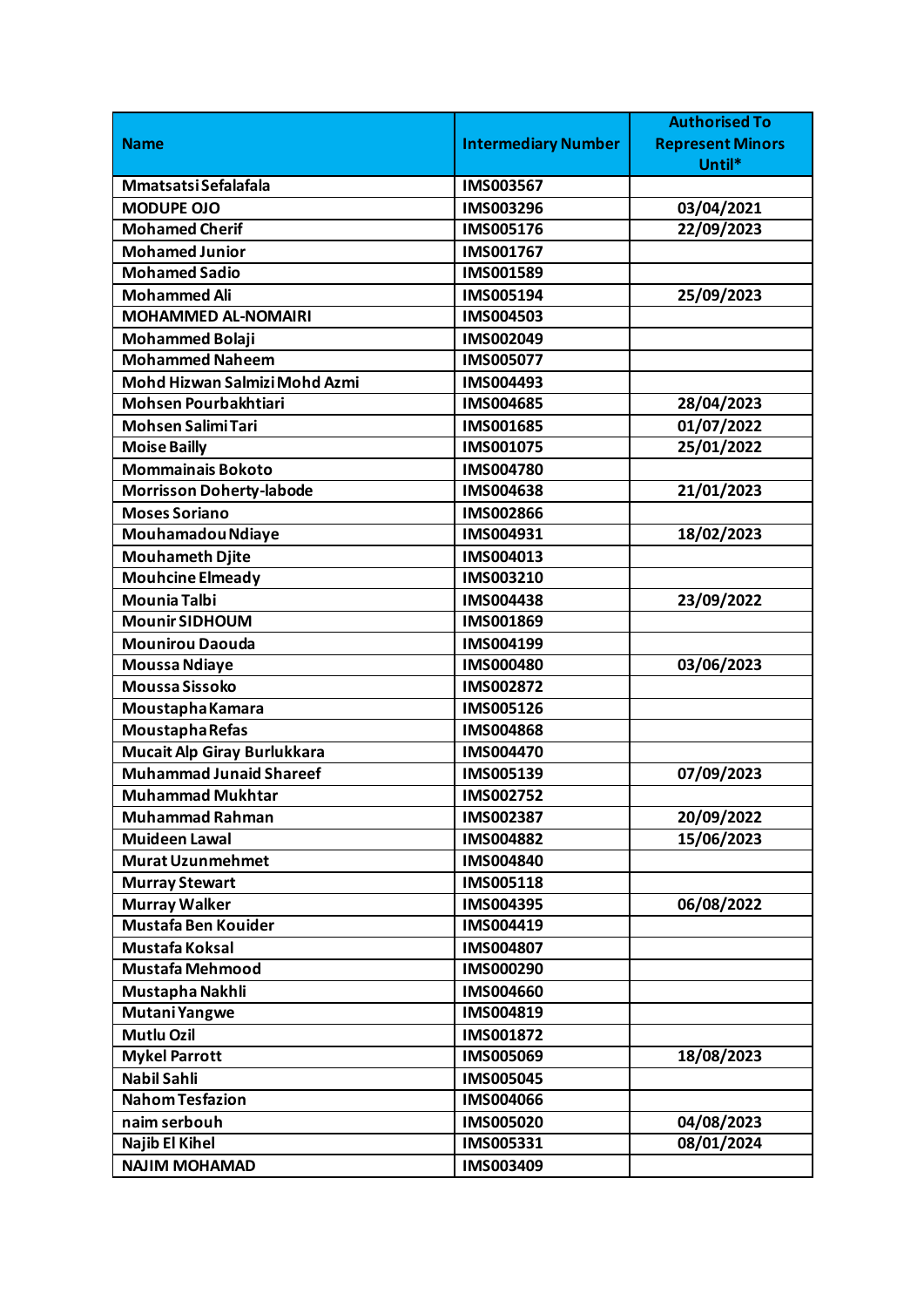| <b>Intermediary Number</b><br><b>Represent Minors</b><br><b>Name</b><br>Until*<br>Nana Oheneba Amoako-Boateng<br>IMS005311<br>Nana Sechere<br>IMS000960<br>IMS002500<br>11/02/2023<br>Nancy Juanita Ash<br>Nareg Keucheyan<br>IMS002366<br>Narinder Joshi<br>IMS004621<br><b>Nasser Guellai</b><br>IMS003166<br>31/01/2022<br>IMS003170<br>Nasser Sabbagh<br><b>Natasha Davies</b><br>IMS005090<br><b>Nathan Campbell-Welch</b><br>IMS005052<br>24/07/2023<br><b>Nathan Fontaine</b><br>IMS005130<br>IMS004971<br>20/07/2023<br><b>Nathan Gaynor</b><br>27/09/2021<br>IMS003708<br><b>Nathan Rooney</b><br>Nathaniel Owusu-Ansah<br>06/02/2023<br>IMS004694<br>22/09/2023<br><b>Navdeep Singh</b><br>IMS005163<br>nazareno marcollese<br>IMS004260<br><b>Nazir Hussain Sarodia</b><br>IMS005112<br>03/09/2023<br><b>Ndiawar Ba</b><br>IMS005179<br>05/12/2022<br>Ndubuisi Peter Egwuagu<br>IMS004540<br>03/06/2023<br><b>Neal Trotman</b><br>IMS002282<br>23/11/2021<br><b>Neale McDermott</b><br>IMS003693<br><b>NECDET ERGEZEN</b><br>IMS003450<br><b>Nedzad Mehdic</b><br>12/02/2021<br>IMS002469<br>25/08/2023<br>IMS005149<br><b>Neil Arora</b><br>15/05/2022<br><b>Neil Bailey</b><br>IMS003421<br><b>Neil Cousins</b><br>14/08/2022<br>IMS002217<br>25/02/2023<br><b>Neil Crosby</b><br>IMS002013<br><b>Neil Farrington</b><br>IMS002900<br><b>Neil Fewings</b><br>IMS000214<br>11/01/2022<br><b>Neil Gandolfi</b><br>11/01/2024<br>IMS005140<br><b>Neil Mason</b><br>IMS000792<br>03/01/2023<br><b>Neil Rodford</b><br>IMS004671<br>05/06/2022<br><b>Neil Sang</b><br>IMS000989<br><b>Neil Saxton</b><br>18/03/2023<br>IMS000983<br>Neil Sybenga<br>02/05/2021<br>IMS000772<br><b>Neil Thompson</b><br>IMS004674<br><b>Neil Weeks</b><br>08/11/2022<br>IMS003936<br>23/03/2023<br><b>Neil Wilson</b><br>IMS004723<br><b>Nelson Ntumba</b><br>IMS004362<br><b>NENAD PROTEGA</b><br>IMS004835<br><b>Ngembang Mandefu</b><br>IMS003892<br>Ngozi Nwanokwu<br>14/03/2021<br>IMS003317<br><b>Niall McLoughlin</b><br>IMS002348<br><b>Niara Diallo</b><br>17/08/2023<br>IMS005027<br>12/03/2021<br><b>Nicholas Andrews</b><br>IMS003334<br>Nicholas Bianchi<br>IMS003618 |                         |           | <b>Authorised To</b> |
|---------------------------------------------------------------------------------------------------------------------------------------------------------------------------------------------------------------------------------------------------------------------------------------------------------------------------------------------------------------------------------------------------------------------------------------------------------------------------------------------------------------------------------------------------------------------------------------------------------------------------------------------------------------------------------------------------------------------------------------------------------------------------------------------------------------------------------------------------------------------------------------------------------------------------------------------------------------------------------------------------------------------------------------------------------------------------------------------------------------------------------------------------------------------------------------------------------------------------------------------------------------------------------------------------------------------------------------------------------------------------------------------------------------------------------------------------------------------------------------------------------------------------------------------------------------------------------------------------------------------------------------------------------------------------------------------------------------------------------------------------------------------------------------------------------------------------------------------------------------------------------------------------------------------------------------------------------------------------------------------------------------------------------------------------------------------------------------------------------------------------------------------------------------------------|-------------------------|-----------|----------------------|
|                                                                                                                                                                                                                                                                                                                                                                                                                                                                                                                                                                                                                                                                                                                                                                                                                                                                                                                                                                                                                                                                                                                                                                                                                                                                                                                                                                                                                                                                                                                                                                                                                                                                                                                                                                                                                                                                                                                                                                                                                                                                                                                                                                           |                         |           |                      |
|                                                                                                                                                                                                                                                                                                                                                                                                                                                                                                                                                                                                                                                                                                                                                                                                                                                                                                                                                                                                                                                                                                                                                                                                                                                                                                                                                                                                                                                                                                                                                                                                                                                                                                                                                                                                                                                                                                                                                                                                                                                                                                                                                                           |                         |           |                      |
|                                                                                                                                                                                                                                                                                                                                                                                                                                                                                                                                                                                                                                                                                                                                                                                                                                                                                                                                                                                                                                                                                                                                                                                                                                                                                                                                                                                                                                                                                                                                                                                                                                                                                                                                                                                                                                                                                                                                                                                                                                                                                                                                                                           |                         |           |                      |
|                                                                                                                                                                                                                                                                                                                                                                                                                                                                                                                                                                                                                                                                                                                                                                                                                                                                                                                                                                                                                                                                                                                                                                                                                                                                                                                                                                                                                                                                                                                                                                                                                                                                                                                                                                                                                                                                                                                                                                                                                                                                                                                                                                           |                         |           |                      |
|                                                                                                                                                                                                                                                                                                                                                                                                                                                                                                                                                                                                                                                                                                                                                                                                                                                                                                                                                                                                                                                                                                                                                                                                                                                                                                                                                                                                                                                                                                                                                                                                                                                                                                                                                                                                                                                                                                                                                                                                                                                                                                                                                                           |                         |           |                      |
|                                                                                                                                                                                                                                                                                                                                                                                                                                                                                                                                                                                                                                                                                                                                                                                                                                                                                                                                                                                                                                                                                                                                                                                                                                                                                                                                                                                                                                                                                                                                                                                                                                                                                                                                                                                                                                                                                                                                                                                                                                                                                                                                                                           |                         |           |                      |
|                                                                                                                                                                                                                                                                                                                                                                                                                                                                                                                                                                                                                                                                                                                                                                                                                                                                                                                                                                                                                                                                                                                                                                                                                                                                                                                                                                                                                                                                                                                                                                                                                                                                                                                                                                                                                                                                                                                                                                                                                                                                                                                                                                           |                         |           |                      |
|                                                                                                                                                                                                                                                                                                                                                                                                                                                                                                                                                                                                                                                                                                                                                                                                                                                                                                                                                                                                                                                                                                                                                                                                                                                                                                                                                                                                                                                                                                                                                                                                                                                                                                                                                                                                                                                                                                                                                                                                                                                                                                                                                                           |                         |           |                      |
|                                                                                                                                                                                                                                                                                                                                                                                                                                                                                                                                                                                                                                                                                                                                                                                                                                                                                                                                                                                                                                                                                                                                                                                                                                                                                                                                                                                                                                                                                                                                                                                                                                                                                                                                                                                                                                                                                                                                                                                                                                                                                                                                                                           |                         |           |                      |
|                                                                                                                                                                                                                                                                                                                                                                                                                                                                                                                                                                                                                                                                                                                                                                                                                                                                                                                                                                                                                                                                                                                                                                                                                                                                                                                                                                                                                                                                                                                                                                                                                                                                                                                                                                                                                                                                                                                                                                                                                                                                                                                                                                           |                         |           |                      |
|                                                                                                                                                                                                                                                                                                                                                                                                                                                                                                                                                                                                                                                                                                                                                                                                                                                                                                                                                                                                                                                                                                                                                                                                                                                                                                                                                                                                                                                                                                                                                                                                                                                                                                                                                                                                                                                                                                                                                                                                                                                                                                                                                                           |                         |           |                      |
|                                                                                                                                                                                                                                                                                                                                                                                                                                                                                                                                                                                                                                                                                                                                                                                                                                                                                                                                                                                                                                                                                                                                                                                                                                                                                                                                                                                                                                                                                                                                                                                                                                                                                                                                                                                                                                                                                                                                                                                                                                                                                                                                                                           |                         |           |                      |
|                                                                                                                                                                                                                                                                                                                                                                                                                                                                                                                                                                                                                                                                                                                                                                                                                                                                                                                                                                                                                                                                                                                                                                                                                                                                                                                                                                                                                                                                                                                                                                                                                                                                                                                                                                                                                                                                                                                                                                                                                                                                                                                                                                           |                         |           |                      |
|                                                                                                                                                                                                                                                                                                                                                                                                                                                                                                                                                                                                                                                                                                                                                                                                                                                                                                                                                                                                                                                                                                                                                                                                                                                                                                                                                                                                                                                                                                                                                                                                                                                                                                                                                                                                                                                                                                                                                                                                                                                                                                                                                                           |                         |           |                      |
|                                                                                                                                                                                                                                                                                                                                                                                                                                                                                                                                                                                                                                                                                                                                                                                                                                                                                                                                                                                                                                                                                                                                                                                                                                                                                                                                                                                                                                                                                                                                                                                                                                                                                                                                                                                                                                                                                                                                                                                                                                                                                                                                                                           |                         |           |                      |
|                                                                                                                                                                                                                                                                                                                                                                                                                                                                                                                                                                                                                                                                                                                                                                                                                                                                                                                                                                                                                                                                                                                                                                                                                                                                                                                                                                                                                                                                                                                                                                                                                                                                                                                                                                                                                                                                                                                                                                                                                                                                                                                                                                           |                         |           |                      |
|                                                                                                                                                                                                                                                                                                                                                                                                                                                                                                                                                                                                                                                                                                                                                                                                                                                                                                                                                                                                                                                                                                                                                                                                                                                                                                                                                                                                                                                                                                                                                                                                                                                                                                                                                                                                                                                                                                                                                                                                                                                                                                                                                                           |                         |           |                      |
|                                                                                                                                                                                                                                                                                                                                                                                                                                                                                                                                                                                                                                                                                                                                                                                                                                                                                                                                                                                                                                                                                                                                                                                                                                                                                                                                                                                                                                                                                                                                                                                                                                                                                                                                                                                                                                                                                                                                                                                                                                                                                                                                                                           |                         |           |                      |
|                                                                                                                                                                                                                                                                                                                                                                                                                                                                                                                                                                                                                                                                                                                                                                                                                                                                                                                                                                                                                                                                                                                                                                                                                                                                                                                                                                                                                                                                                                                                                                                                                                                                                                                                                                                                                                                                                                                                                                                                                                                                                                                                                                           |                         |           |                      |
|                                                                                                                                                                                                                                                                                                                                                                                                                                                                                                                                                                                                                                                                                                                                                                                                                                                                                                                                                                                                                                                                                                                                                                                                                                                                                                                                                                                                                                                                                                                                                                                                                                                                                                                                                                                                                                                                                                                                                                                                                                                                                                                                                                           |                         |           |                      |
|                                                                                                                                                                                                                                                                                                                                                                                                                                                                                                                                                                                                                                                                                                                                                                                                                                                                                                                                                                                                                                                                                                                                                                                                                                                                                                                                                                                                                                                                                                                                                                                                                                                                                                                                                                                                                                                                                                                                                                                                                                                                                                                                                                           |                         |           |                      |
|                                                                                                                                                                                                                                                                                                                                                                                                                                                                                                                                                                                                                                                                                                                                                                                                                                                                                                                                                                                                                                                                                                                                                                                                                                                                                                                                                                                                                                                                                                                                                                                                                                                                                                                                                                                                                                                                                                                                                                                                                                                                                                                                                                           |                         |           |                      |
|                                                                                                                                                                                                                                                                                                                                                                                                                                                                                                                                                                                                                                                                                                                                                                                                                                                                                                                                                                                                                                                                                                                                                                                                                                                                                                                                                                                                                                                                                                                                                                                                                                                                                                                                                                                                                                                                                                                                                                                                                                                                                                                                                                           |                         |           |                      |
|                                                                                                                                                                                                                                                                                                                                                                                                                                                                                                                                                                                                                                                                                                                                                                                                                                                                                                                                                                                                                                                                                                                                                                                                                                                                                                                                                                                                                                                                                                                                                                                                                                                                                                                                                                                                                                                                                                                                                                                                                                                                                                                                                                           |                         |           |                      |
|                                                                                                                                                                                                                                                                                                                                                                                                                                                                                                                                                                                                                                                                                                                                                                                                                                                                                                                                                                                                                                                                                                                                                                                                                                                                                                                                                                                                                                                                                                                                                                                                                                                                                                                                                                                                                                                                                                                                                                                                                                                                                                                                                                           |                         |           |                      |
|                                                                                                                                                                                                                                                                                                                                                                                                                                                                                                                                                                                                                                                                                                                                                                                                                                                                                                                                                                                                                                                                                                                                                                                                                                                                                                                                                                                                                                                                                                                                                                                                                                                                                                                                                                                                                                                                                                                                                                                                                                                                                                                                                                           |                         |           |                      |
|                                                                                                                                                                                                                                                                                                                                                                                                                                                                                                                                                                                                                                                                                                                                                                                                                                                                                                                                                                                                                                                                                                                                                                                                                                                                                                                                                                                                                                                                                                                                                                                                                                                                                                                                                                                                                                                                                                                                                                                                                                                                                                                                                                           |                         |           |                      |
|                                                                                                                                                                                                                                                                                                                                                                                                                                                                                                                                                                                                                                                                                                                                                                                                                                                                                                                                                                                                                                                                                                                                                                                                                                                                                                                                                                                                                                                                                                                                                                                                                                                                                                                                                                                                                                                                                                                                                                                                                                                                                                                                                                           |                         |           |                      |
|                                                                                                                                                                                                                                                                                                                                                                                                                                                                                                                                                                                                                                                                                                                                                                                                                                                                                                                                                                                                                                                                                                                                                                                                                                                                                                                                                                                                                                                                                                                                                                                                                                                                                                                                                                                                                                                                                                                                                                                                                                                                                                                                                                           |                         |           |                      |
|                                                                                                                                                                                                                                                                                                                                                                                                                                                                                                                                                                                                                                                                                                                                                                                                                                                                                                                                                                                                                                                                                                                                                                                                                                                                                                                                                                                                                                                                                                                                                                                                                                                                                                                                                                                                                                                                                                                                                                                                                                                                                                                                                                           |                         |           |                      |
|                                                                                                                                                                                                                                                                                                                                                                                                                                                                                                                                                                                                                                                                                                                                                                                                                                                                                                                                                                                                                                                                                                                                                                                                                                                                                                                                                                                                                                                                                                                                                                                                                                                                                                                                                                                                                                                                                                                                                                                                                                                                                                                                                                           |                         |           |                      |
|                                                                                                                                                                                                                                                                                                                                                                                                                                                                                                                                                                                                                                                                                                                                                                                                                                                                                                                                                                                                                                                                                                                                                                                                                                                                                                                                                                                                                                                                                                                                                                                                                                                                                                                                                                                                                                                                                                                                                                                                                                                                                                                                                                           |                         |           |                      |
|                                                                                                                                                                                                                                                                                                                                                                                                                                                                                                                                                                                                                                                                                                                                                                                                                                                                                                                                                                                                                                                                                                                                                                                                                                                                                                                                                                                                                                                                                                                                                                                                                                                                                                                                                                                                                                                                                                                                                                                                                                                                                                                                                                           |                         |           |                      |
|                                                                                                                                                                                                                                                                                                                                                                                                                                                                                                                                                                                                                                                                                                                                                                                                                                                                                                                                                                                                                                                                                                                                                                                                                                                                                                                                                                                                                                                                                                                                                                                                                                                                                                                                                                                                                                                                                                                                                                                                                                                                                                                                                                           |                         |           |                      |
|                                                                                                                                                                                                                                                                                                                                                                                                                                                                                                                                                                                                                                                                                                                                                                                                                                                                                                                                                                                                                                                                                                                                                                                                                                                                                                                                                                                                                                                                                                                                                                                                                                                                                                                                                                                                                                                                                                                                                                                                                                                                                                                                                                           |                         |           |                      |
|                                                                                                                                                                                                                                                                                                                                                                                                                                                                                                                                                                                                                                                                                                                                                                                                                                                                                                                                                                                                                                                                                                                                                                                                                                                                                                                                                                                                                                                                                                                                                                                                                                                                                                                                                                                                                                                                                                                                                                                                                                                                                                                                                                           |                         |           |                      |
|                                                                                                                                                                                                                                                                                                                                                                                                                                                                                                                                                                                                                                                                                                                                                                                                                                                                                                                                                                                                                                                                                                                                                                                                                                                                                                                                                                                                                                                                                                                                                                                                                                                                                                                                                                                                                                                                                                                                                                                                                                                                                                                                                                           |                         |           |                      |
|                                                                                                                                                                                                                                                                                                                                                                                                                                                                                                                                                                                                                                                                                                                                                                                                                                                                                                                                                                                                                                                                                                                                                                                                                                                                                                                                                                                                                                                                                                                                                                                                                                                                                                                                                                                                                                                                                                                                                                                                                                                                                                                                                                           |                         |           |                      |
|                                                                                                                                                                                                                                                                                                                                                                                                                                                                                                                                                                                                                                                                                                                                                                                                                                                                                                                                                                                                                                                                                                                                                                                                                                                                                                                                                                                                                                                                                                                                                                                                                                                                                                                                                                                                                                                                                                                                                                                                                                                                                                                                                                           |                         |           |                      |
|                                                                                                                                                                                                                                                                                                                                                                                                                                                                                                                                                                                                                                                                                                                                                                                                                                                                                                                                                                                                                                                                                                                                                                                                                                                                                                                                                                                                                                                                                                                                                                                                                                                                                                                                                                                                                                                                                                                                                                                                                                                                                                                                                                           |                         |           |                      |
|                                                                                                                                                                                                                                                                                                                                                                                                                                                                                                                                                                                                                                                                                                                                                                                                                                                                                                                                                                                                                                                                                                                                                                                                                                                                                                                                                                                                                                                                                                                                                                                                                                                                                                                                                                                                                                                                                                                                                                                                                                                                                                                                                                           |                         |           |                      |
|                                                                                                                                                                                                                                                                                                                                                                                                                                                                                                                                                                                                                                                                                                                                                                                                                                                                                                                                                                                                                                                                                                                                                                                                                                                                                                                                                                                                                                                                                                                                                                                                                                                                                                                                                                                                                                                                                                                                                                                                                                                                                                                                                                           |                         |           |                      |
|                                                                                                                                                                                                                                                                                                                                                                                                                                                                                                                                                                                                                                                                                                                                                                                                                                                                                                                                                                                                                                                                                                                                                                                                                                                                                                                                                                                                                                                                                                                                                                                                                                                                                                                                                                                                                                                                                                                                                                                                                                                                                                                                                                           |                         |           |                      |
|                                                                                                                                                                                                                                                                                                                                                                                                                                                                                                                                                                                                                                                                                                                                                                                                                                                                                                                                                                                                                                                                                                                                                                                                                                                                                                                                                                                                                                                                                                                                                                                                                                                                                                                                                                                                                                                                                                                                                                                                                                                                                                                                                                           |                         |           |                      |
|                                                                                                                                                                                                                                                                                                                                                                                                                                                                                                                                                                                                                                                                                                                                                                                                                                                                                                                                                                                                                                                                                                                                                                                                                                                                                                                                                                                                                                                                                                                                                                                                                                                                                                                                                                                                                                                                                                                                                                                                                                                                                                                                                                           |                         |           |                      |
|                                                                                                                                                                                                                                                                                                                                                                                                                                                                                                                                                                                                                                                                                                                                                                                                                                                                                                                                                                                                                                                                                                                                                                                                                                                                                                                                                                                                                                                                                                                                                                                                                                                                                                                                                                                                                                                                                                                                                                                                                                                                                                                                                                           |                         |           |                      |
|                                                                                                                                                                                                                                                                                                                                                                                                                                                                                                                                                                                                                                                                                                                                                                                                                                                                                                                                                                                                                                                                                                                                                                                                                                                                                                                                                                                                                                                                                                                                                                                                                                                                                                                                                                                                                                                                                                                                                                                                                                                                                                                                                                           |                         |           |                      |
|                                                                                                                                                                                                                                                                                                                                                                                                                                                                                                                                                                                                                                                                                                                                                                                                                                                                                                                                                                                                                                                                                                                                                                                                                                                                                                                                                                                                                                                                                                                                                                                                                                                                                                                                                                                                                                                                                                                                                                                                                                                                                                                                                                           | <b>Nicholas Cassidy</b> | IMS001928 | 02/05/2022           |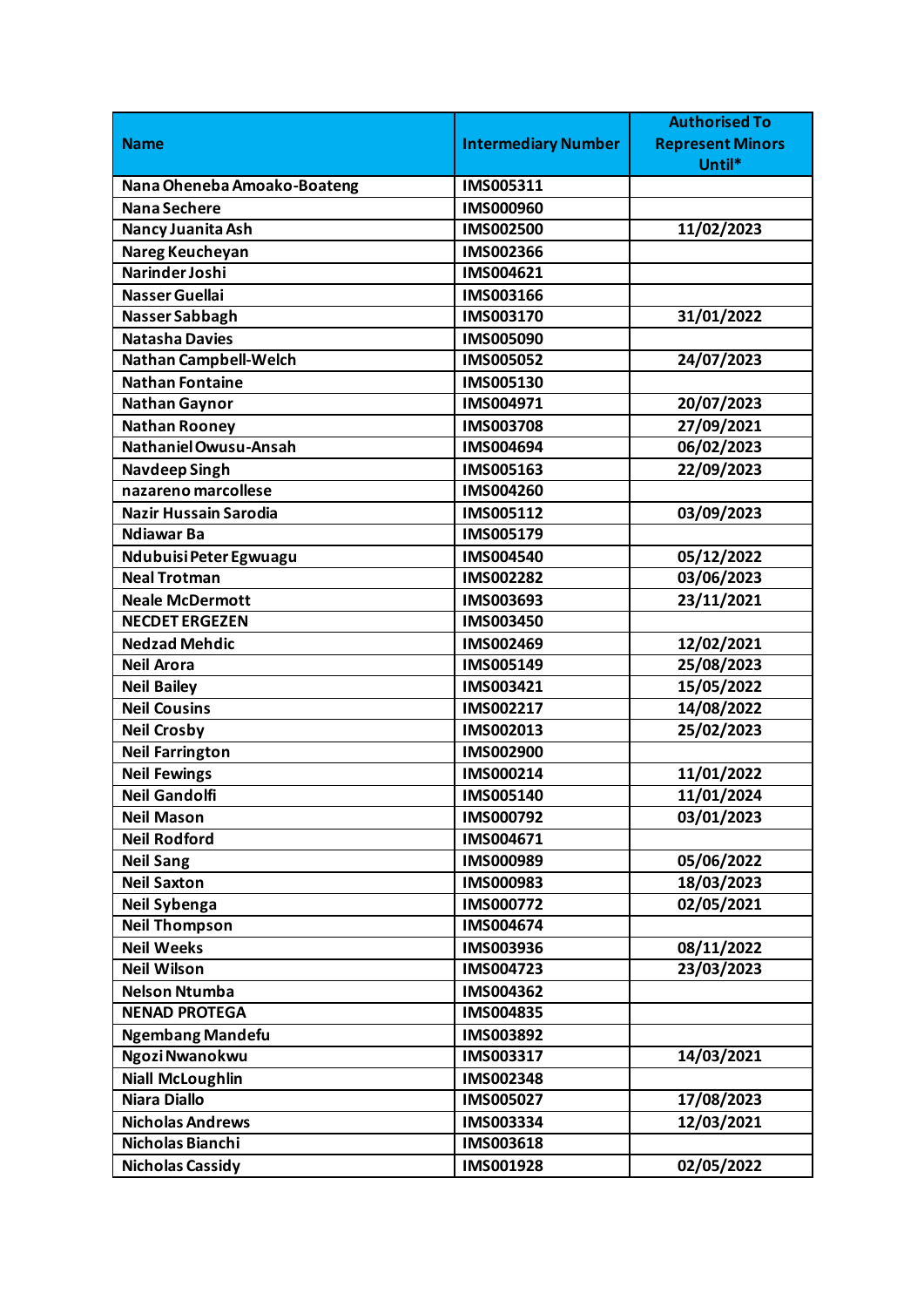|                             |                            | <b>Authorised To</b>    |
|-----------------------------|----------------------------|-------------------------|
| <b>Name</b>                 | <b>Intermediary Number</b> | <b>Represent Minors</b> |
|                             |                            | Until*                  |
| <b>Nicholas King</b>        | <b>IMS000504</b>           | 15/10/2021              |
| <b>Nicholas Martin</b>      | IMS005183                  |                         |
| <b>Nicholas Robinson</b>    | <b>IMS000268</b>           | 10/07/2022              |
| <b>Nicholas Rubery</b>      | IMS000034                  | 19/04/2021              |
| <b>Nick Marshall</b>        | IMS001318                  |                         |
| <b>Nick Richardson</b>      | IMS004618                  |                         |
| <b>Nick Summers</b>         | IMS005041                  | 22/09/2023              |
| <b>Nicky Loughran</b>       | <b>IMS000835</b>           | 12/06/2021              |
| <b>Nicky O'connell</b>      | IMS000248                  | 28/06/2021              |
| <b>Nico Vaesen</b>          | IMS001272                  |                         |
| Nicola Giuliani             | IMS000261                  | 02/05/2022              |
| Nicola Howson               | IMS004201                  |                         |
| Nicola Maffessoli           | IMS004765                  |                         |
| <b>Nicolas GALPIN</b>       | IMS004979                  | 17/07/2023              |
| <b>Nicolas Onisse</b>       | IMS001149                  |                         |
| <b>Nicole Allison</b>       | IMS004175                  |                         |
| Nicolo Arcuri Junior        | IMS002226                  |                         |
| <b>Nigel Bridge</b>         | IMS003714                  |                         |
| <b>Nigel James</b>          | IMS003989                  |                         |
| Niki Disaga                 | IMS004997                  | 27/07/2023              |
| Nikki Vuksan                | IMS002682                  |                         |
| Nikola Franco               | IMS004609                  |                         |
| Nikola Sutovic              | IMS004518                  | 17/02/2023              |
| <b>Nikolaos Ferikidis</b>   | IMS004303                  | 02/12/2023              |
| Nilo Aguillar Effori        | IMS003279                  |                         |
| <b>Nils Christiansen</b>    | IMS004310                  |                         |
| Nimeshkumar Jani            | IMS005178                  |                         |
| Nnaemeka Okwara             | <b>IMS005275</b>           |                         |
| <b>Noel Blake</b>           | IMS002031                  | 06/08/2022              |
| <b>Nojan Bedroud</b>        | IMS000716                  | 12/05/2021              |
| <b>Noreen Thompson</b>      | IMS004859                  |                         |
| Norman Capuozzo             | IMS001812                  |                         |
| Nuno Menino de Ouro         | IMS003512                  |                         |
| <b>Nuno Tavares</b>         | IMS004944                  |                         |
| <b>Nur Ahmed</b>            | IMS002291                  |                         |
| Nwabueze Amiaka             | IMS002319                  |                         |
| <b>Odair Gomes</b>          | IMS003948                  | 04/02/2022              |
| Ognjen Bajovic              | IMS004194                  | 05/06/2022              |
| <b>Oguzhan Guclu</b>        | IMS003964                  |                         |
| <b>Ohimai Longe</b>         | IMS004426                  | 29/10/2022              |
| Ojore Oka                   | <b>IMS000206</b>           |                         |
| Ola Aisekhalaye             | IMS002786                  |                         |
| <b>Oladele Salami</b>       | IMS000959                  | 03/07/2021              |
| <b>Oladipo Sanyaolu</b>     | IMS004791                  |                         |
| <b>Olaf Bonales Ferrera</b> | IMS000809                  |                         |
| <b>Olafur Gardarsson</b>    | IMS000584                  | 29/01/2023              |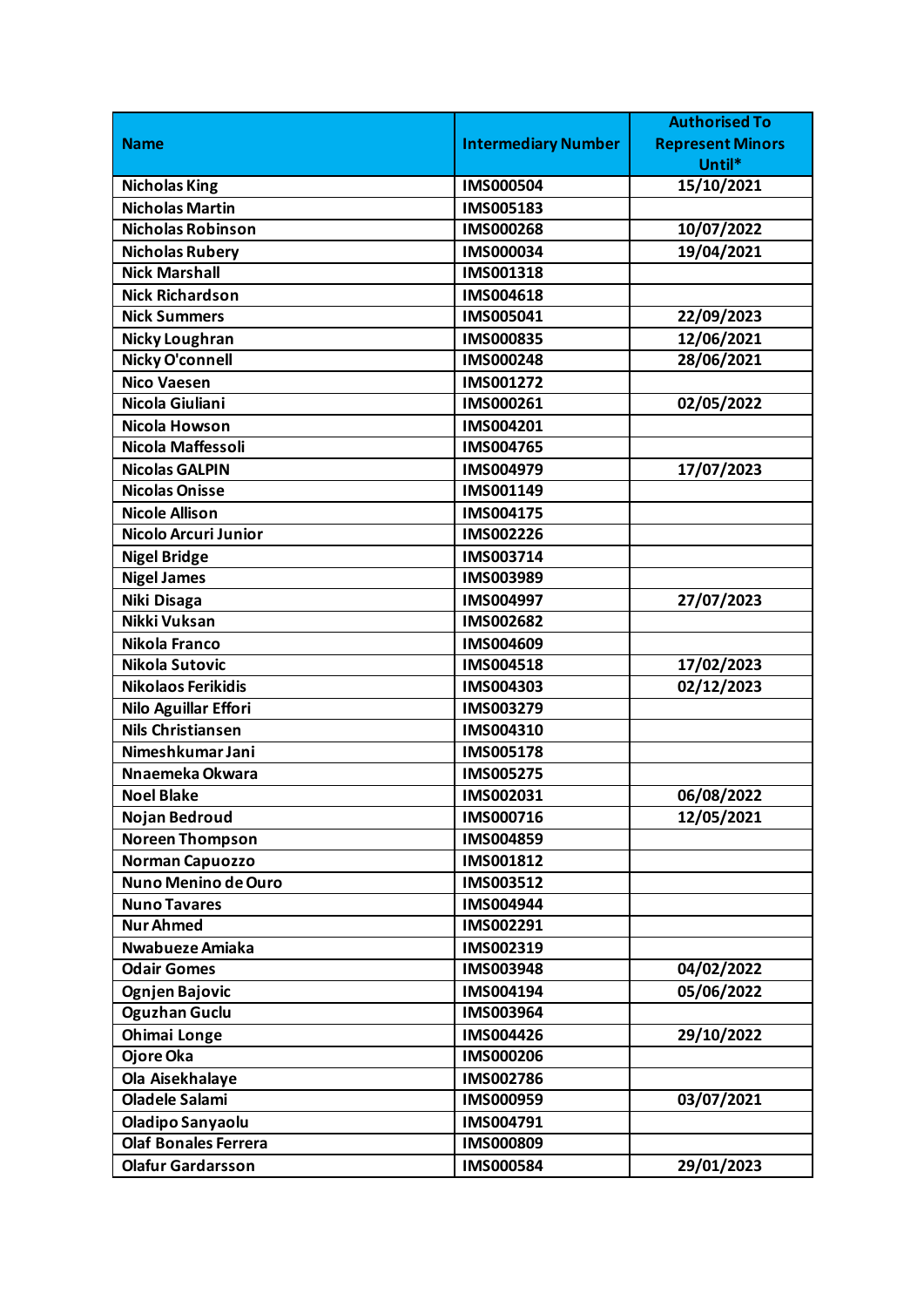|                               |                            | <b>Authorised To</b>    |
|-------------------------------|----------------------------|-------------------------|
| <b>Name</b>                   | <b>Intermediary Number</b> | <b>Represent Minors</b> |
|                               |                            | Until*                  |
| Olajumoke Yusuf               | <b>IMS004746</b>           | 27/03/2023              |
| Olalekan Oyinlola             | IMS001434                  |                         |
| olayiwola oyelowo             | IMS004982                  |                         |
| Olga Krupski                  | IMS004113                  | 30/04/2022              |
| <b>Oliver Henry</b>           | IMS001563                  | 03/05/2021              |
| <b>Oliver Hill</b>            | IMS003178                  | 29/05/2022              |
| <b>Oliver Mattis</b>          | IMS004516                  |                         |
| <b>Oliver Ward</b>            | <b>IMS000538</b>           | 10/05/2022              |
| <b>Oliver Weston</b>          | <b>IMS005285</b>           | 17/11/2023              |
| <b>Olivier NSIABAMFUMU</b>    | IMS003799                  |                         |
| <b>Ololade Esuruoso</b>       | <b>IMS005295</b>           |                         |
| <b>Olufemi Awodele</b>        | IMS004889                  |                         |
| <b>Olugbenga ANJORIN</b>      | IMS004390                  |                         |
| <b>OLUMIDE OJO</b>            | IMS003294                  |                         |
| Olusegun Jegede               | IMS002423                  | 25/10/2022              |
| Olusegun Kumapayi             | <b>IMS000748</b>           | 17/04/2021              |
| Oluwadurotimi Ayodele-Ojo     | IMS002359                  |                         |
| <b>Omar Alonso Poveda</b>     | IMS004165                  | 03/06/2022              |
| <b>Omar Fliou</b>             | IMS005274                  |                         |
| <b>Omari Williams</b>         | IMS002496                  | 27/09/2021              |
| <b>Omer Karadag</b>           | IMS004716                  | 01/04/2023              |
| <b>Omer Suzer</b>             | IMS004961                  |                         |
| <b>Omid Arbabamin</b>         | <b>IMS002660</b>           | 12/12/2021              |
| <b>Ondrej Chovanec</b>        | IMS001083                  |                         |
| <b>O'Neill Donaldson</b>      | IMS004329                  | 14/10/2022              |
| <b>Onesime Masamba</b>        | IMS003083                  |                         |
| Onur Alkaya                   | IMS004794                  |                         |
| <b>Onur Demir</b>             | IMS003473                  | 06/06/2021              |
| <b>Osahon Oghodo</b>          | IMS004802                  |                         |
| Osama Badri                   | IMS005316                  |                         |
| Osaretin Paul Ogieriakhi      | <b>IMS004860</b>           | 09/06/2023              |
| <b>Oscar Bentancourt</b>      | IMS002152                  |                         |
| <b>Oscar Damiani</b>          | IMS000453                  |                         |
| Ose Ebosele                   | IMS005181                  | 16/09/2023              |
| Osmar lopes cardoso Baltulyte | IMS003311                  |                         |
| <b>Ousmane Ballo</b>          | IMS003051                  |                         |
| <b>Ovotu Stephen</b>          | <b>IMS000366</b>           | 11/09/2021              |
| <b>Owen Brown</b>             | IMS003804                  |                         |
| <b>Owen Coyle</b>             | IMS003531                  |                         |
| <b>Pablo Barquero Ramos</b>   | IMS004218                  |                         |
| <b>PABLO SABBAG</b>           | IMS005060                  |                         |
| <b>PANAGIOTIS GALARIOTIS</b>  | IMS001381                  |                         |
| Panayiotis Panayiotou         | IMS002015                  |                         |
| Paolo Jean Adrien Urfer       | IMS004959                  |                         |
| Paolo Vernazza                | IMS001285                  | 19/11/2022              |
| Papa Agyemang                 | IMS000614                  | 06/02/2021              |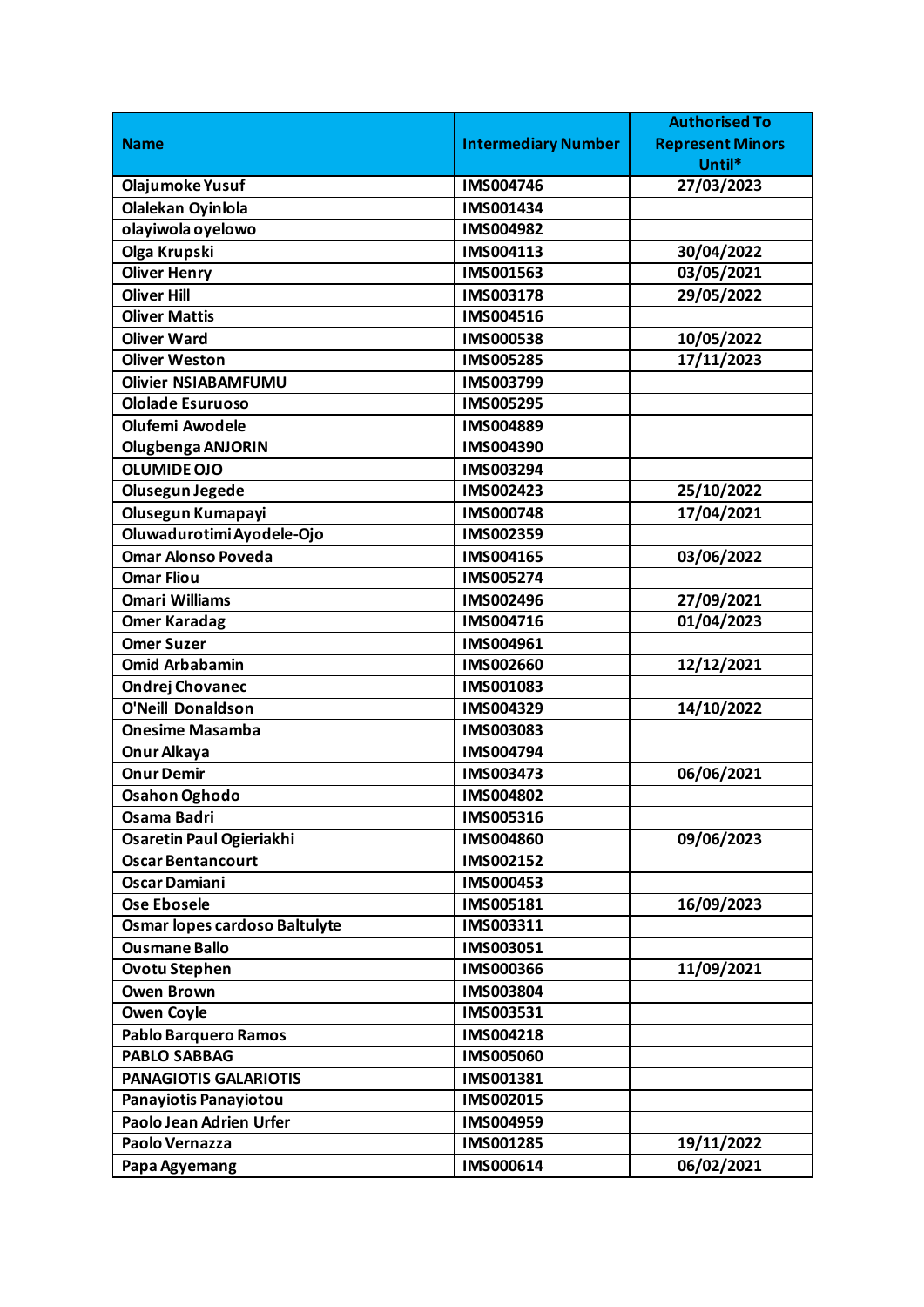|                             |                            | <b>Authorised To</b>    |
|-----------------------------|----------------------------|-------------------------|
| <b>Name</b>                 | <b>Intermediary Number</b> | <b>Represent Minors</b> |
|                             |                            | Until*                  |
| <b>Pape Gueye</b>           | IMS003343                  |                         |
| <b>PAPE SAMBA BA</b>        | IMS004998                  | 02/09/2023              |
| <b>Parus Nischal</b>        | IMS003415                  | 06/08/2022              |
| <b>Paschalis Tountouris</b> | IMS005031                  |                         |
| <b>Pat Hector</b>           | IMS001059                  |                         |
| <b>Patrick Conliffe</b>     | IMS002222                  | 21/08/2022              |
| patrick de Blainsin         | <b>IMS001962</b>           |                         |
| <b>Patrick De Koster</b>    | IMS004244                  |                         |
| <b>Patrick Deane</b>        | IMS000641                  | 31/07/2021              |
| <b>Patrick Dominguez</b>    | IMS002099                  |                         |
| <b>Patrick Mccabe</b>       | IMS000093                  |                         |
| <b>Patrick Mendy</b>        | IMS001824                  |                         |
| <b>Patrick Ndiaye</b>       | IMS003095                  |                         |
| <b>Patrick SUFFO</b>        | IMS004498                  |                         |
| <b>Patrick Van Diemen</b>   | IMS002119                  |                         |
| <b>Patrick Williams</b>     | <b>IMS005186</b>           |                         |
| <b>Patrik Bastianelli</b>   | IMS000947                  |                         |
| <b>Patty Mbaly</b>          | IMS002996                  |                         |
| <b>Paul Abrams</b>          | IMS005156                  |                         |
| <b>Paul Bielby</b>          | IMS001743                  |                         |
| <b>Paul Bowden</b>          | IMS005144                  |                         |
| <b>Paul Brighten</b>        | <b>IMS004278</b>           |                         |
| <b>Paul Cooper</b>          | IMS003801                  | 24/04/2022              |
| <b>Paul Crockford</b>       | IMS000990                  | 28/02/2021              |
| <b>Paul Darke</b>           | IMS003057                  |                         |
| <b>Paul Gilroy</b>          | IMS000895                  |                         |
| <b>Paul Goodfellow</b>      | IMS000252                  |                         |
| <b>Paul Haigh</b>           | IMS004948                  | 06/07/2023              |
| <b>Paul Harkness</b>        | IMS004844                  | 03/06/2023              |
| <b>Paul Hayes</b>           | IMS004987                  | 23/10/2022              |
| <b>Paul Johnson</b>         | IMS004728                  |                         |
| <b>Paul Koutsoliakos</b>    | IMS001307                  |                         |
| <b>Paul Martin</b>          | IMS000212                  | 19/05/2023              |
| <b>Paul Masterton</b>       | IMS000032                  | 15/08/2021              |
| <b>Paul Mchale</b>          | IMS000175                  |                         |
| <b>Paul Mitchell</b>        | IMS002223                  |                         |
| <b>Paul Monaghan</b>        | IMS002699                  |                         |
| <b>Paul Mullaly</b>         | IMS001488                  |                         |
| <b>Paul Nicholls</b>        | IMS000872                  | 19/04/2021              |
| <b>PAUL O KEEFE</b>         | IMS005032                  |                         |
| <b>Paul Okesola</b>         | IMS004811                  | 19/05/2023              |
| <b>Paul Peschisolido</b>    | IMS002621                  |                         |
| <b>Paul Robinson</b>        | IMS003718                  | 21/09/2021              |
| <b>Paul Rowley</b>          | IMS005232                  | 30/11/2023              |
| Paul Schianchi              | IMS005065                  |                         |
| <b>Paul Shenton</b>         | IMS001944                  |                         |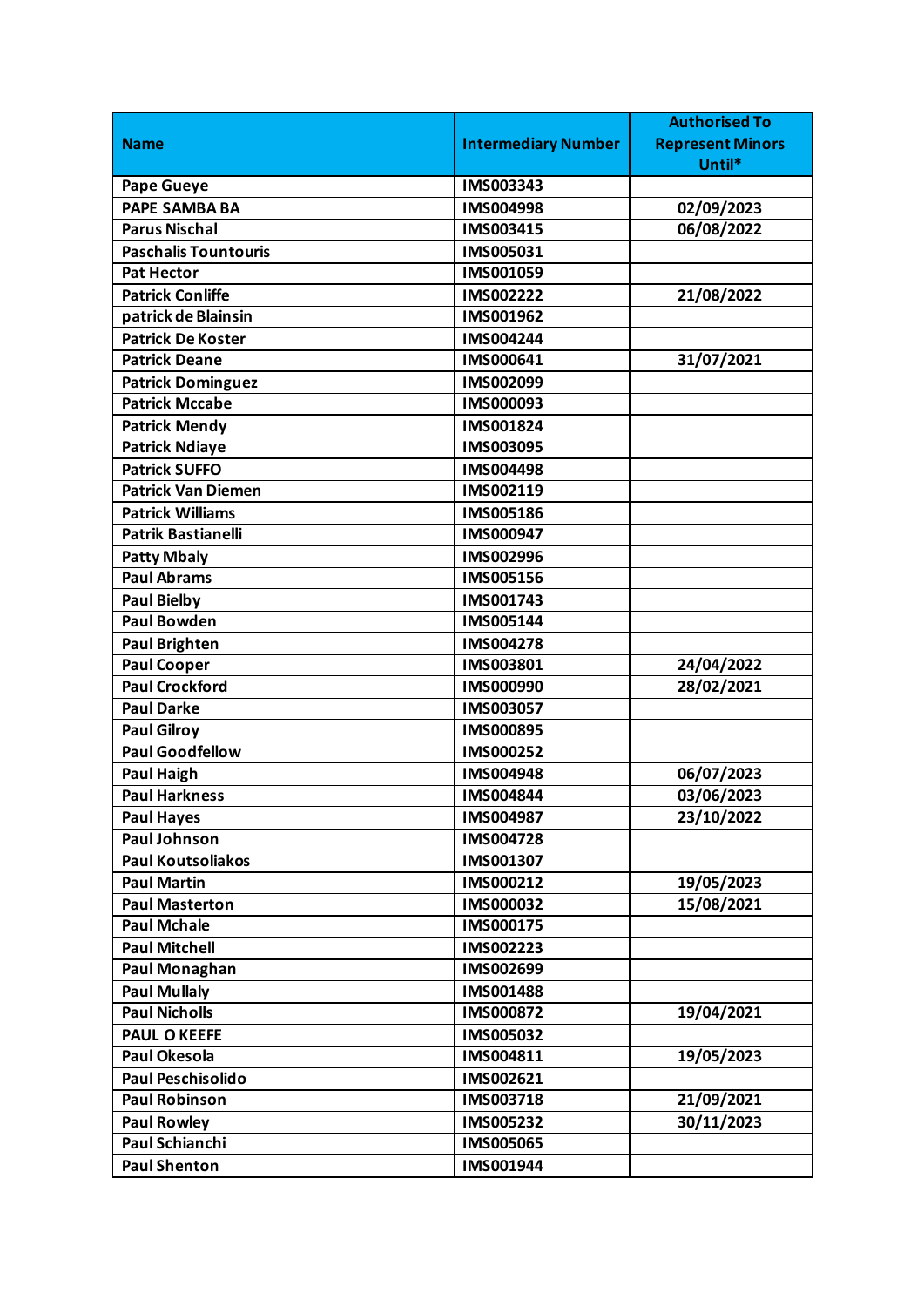|                                     |                            | <b>Authorised To</b>    |
|-------------------------------------|----------------------------|-------------------------|
| <b>Name</b>                         | <b>Intermediary Number</b> | <b>Represent Minors</b> |
|                                     |                            | Until*                  |
| <b>Paul Smith</b>                   | IMS002281                  |                         |
| <b>Paul Stocks</b>                  | IMS004521                  |                         |
| paul Storer                         | IMS004037                  |                         |
| <b>Paul Stretford</b>               | IMS000414                  | 23/11/2021              |
| <b>Paul Tait</b>                    | IMS004709                  |                         |
| <b>Paul Warhurst</b>                | IMS001134                  |                         |
| <b>PAULO BARBOSA</b>                | IMS003131                  |                         |
| Paulo Fernando Tonietto             | IMS005079                  |                         |
| <b>Paulo Gonçalves</b>              | IMS004884                  |                         |
| <b>Paulo Hernandez</b>              | IMS004812                  |                         |
| <b>Paulo Silva</b>                  | IMS002774                  |                         |
| <b>Pavel Paska</b>                  | IMS001024                  |                         |
| <b>Pavlos Diannis</b>               | IMS002333                  |                         |
| <b>Pedro David Jimenez</b>          | IMS003913                  | 01/10/2023              |
| Pedro Javier Cabareda Pagazautundua | IMS003958                  |                         |
| <b>Pedro Milhais Alves</b>          | IMS004596                  | 14/01/2023              |
| <b>Pedro Pereira</b>                | IMS002564                  |                         |
| <b>Pedro Traquino</b>               | IMS004756                  |                         |
| <b>Peer Ohlsen Schneider</b>        | IMS004825                  |                         |
| <b>Pere Guardiola</b>               | IMS001350                  | 11/09/2023              |
| <b>Peter Brown</b>                  | IMS004822                  |                         |
| <b>Peter Conning</b>                | <b>IMS000198</b>           | 04/01/2022              |
| peter cox                           | IMS004157                  |                         |
| <b>Peter Dutton</b>                 | IMS004699                  |                         |
| <b>PETER EJIASI</b>                 | IMS004949                  | 06/07/2023              |
| <b>Peter Fairchild</b>              | IMS003235                  |                         |
| peter finnegan                      | IMS001423                  | 09/10/2021              |
| <b>Peter Huemerlehner</b>           | IMS005293                  |                         |
| <b>Peter McCabe</b>                 | IMS005223                  |                         |
| <b>Peter McIntosh</b>               | IMS001741                  | 26/11/2021              |
| <b>Peter McLean</b>                 | IMS000179                  | 11/04/2021              |
| <b>Peter Nader</b>                  | IMS005038                  |                         |
| <b>Peter Rickards</b>               | IMS005132                  | 07/09/2023              |
| <b>PETER SMITH</b>                  | IMS000174                  | 21/03/2022              |
| <b>Peter Stanford</b>               | IMS004718                  |                         |
| <b>Peter Varney</b>                 | IMS004992                  | 21/07/2023              |
| <b>Phil McTaggart</b>               | IMS002884                  | 18/12/2023              |
| <b>Phil Smith</b>                   | IMS000344                  | 30/04/2021              |
| <b>Phil Sproson</b>                 | IMS002054                  | 18/06/2021              |
| PHILIP ERCOLANO                     | IMS002318                  |                         |
| philip hawthorne                    | IMS005094                  |                         |
| <b>Philip Hecht</b>                 | IMS001077                  |                         |
| <b>Philip Korklin</b>               | <b>IMS000038</b>           | 29/03/2021              |
| <b>Philip Mbah</b>                  | IMS001939                  | 27/01/2023              |
| <b>Philipp Degen</b>                | IMS004328                  |                         |
| Philippa Lombardi                   | IMS004254                  |                         |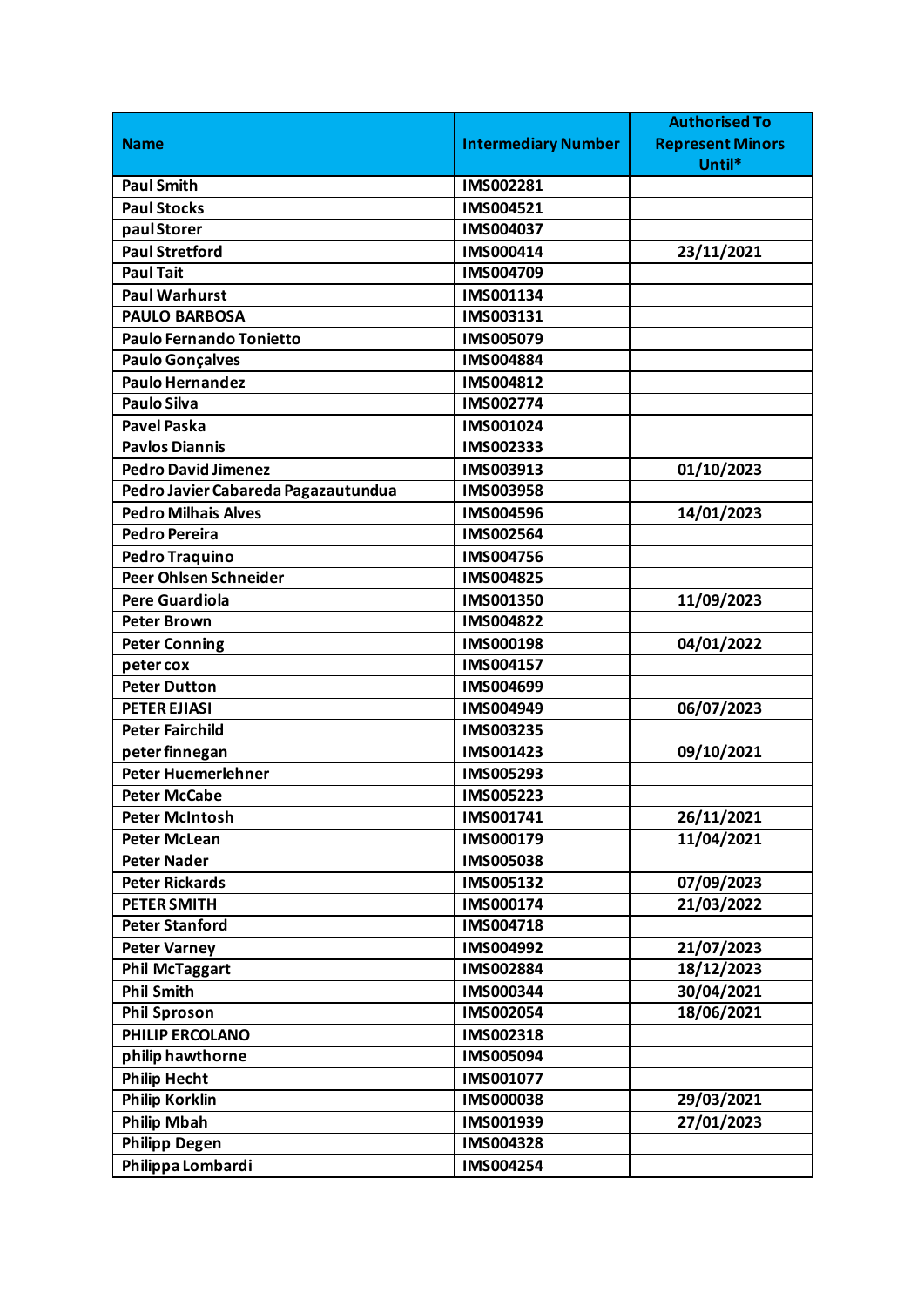|                                     |                            | <b>Authorised To</b>    |
|-------------------------------------|----------------------------|-------------------------|
| <b>Name</b>                         | <b>Intermediary Number</b> | <b>Represent Minors</b> |
|                                     |                            | Until*                  |
| Philippe Charles Lucien Christanval | IMS003918                  |                         |
| PHILIPPE LAMBOLEY                   | IMS004980                  | 16/07/2023              |
| <b>Philippe Piola</b>               | <b>IMS001152</b>           |                         |
| <b>Philippe SOL</b>                 | IMS001794                  |                         |
| <b>Phillipe Boaz</b>                | IMS002845                  |                         |
| Pierre Aubameyang                   | <b>IMS005028</b>           |                         |
| <b>Pierre Azaria</b>                | IMS004841                  |                         |
| <b>Pierre Carter</b>                | <b>IMS005208</b>           |                         |
| <b>Pierre Frelot</b>                | IMS001205                  |                         |
| <b>PIERRE INQUEL</b>                | IMS002854                  | 18/12/2023              |
| <b>Pierre Philipp</b>               | IMS005024                  |                         |
| <b>Pierrick ANTONETTI</b>           | IMS005195                  |                         |
| Pinhas Zahavi                       | IMS001243                  |                         |
| <b>Porfiris Lytras</b>              | IMS000661                  |                         |
| <b>Poul-Erik Petersen</b>           | IMS004634                  |                         |
| Pounsi William Monkam               | IMS005297                  | 16/11/2023              |
| <b>Precious Emmanuel</b>            | IMS004801                  |                         |
| <b>Predrag Risticvic</b>            | IMS004871                  |                         |
| <b>Prince Lamona</b>                | IMS001616                  |                         |
| <b>Prince Mattew</b>                | IMS003897                  |                         |
| Priyesh Upadhyaya                   | <b>IMS000774</b>           | 04/03/2022              |
| <b>Quddus Ashu</b>                  | IMS005235                  |                         |
| <b>Quenton Lennon</b>               | IMS001678                  | 04/01/2022              |
| Raazik Ussenbai                     | IMS004855                  |                         |
| <b>Rachel Mboyo</b>                 | IMS002749                  |                         |
| <b>Rachel Thomas</b>                | IMS002711                  |                         |
| Rafaela Pimenta                     | IMS001148                  |                         |
| <b>Raffaele Zarra</b>               | IMS004974                  |                         |
| Ragno Giandomenico                  | IMS004667                  |                         |
| Raj Shah                            | IMS002813                  | 26/06/2021              |
| Rajdeep Poonian                     | IMS005219                  |                         |
| Rajeeb Guha-Thakurta                | IMS004144                  |                         |
| <b>Ralph Dua</b>                    | IMS002579                  |                         |
| ramazan dag                         | <b>IMS005066</b>           |                         |
| Ramin Eslami Movaghar               | IMS005346                  |                         |
| Ramy Abbas Issa                     | IMS001393                  |                         |
| <b>Raphael Butler</b>               | IMS004876                  |                         |
| <b>Raphael Wong</b>                 | IMS002061                  |                         |
| <b>Rashid Uddin</b>                 | IMS001722                  |                         |
| Rasidi Seidun                       | IMS004929                  |                         |
| Raul Pais da Costa                  | IMS002532                  |                         |
| Ravindranath Salvador Kanhai        | IMS004786                  |                         |
| Raymond Hassey                      | IMS000801                  | 19/04/2021              |
| <b>Redjon Mehmeti</b>               | IMS005345                  | 29/12/2023              |
| <b>Reece Jones</b>                  | IMS005070                  | 29/01/2021              |
| <b>Reece Land</b>                   | IMS003133                  | 18/06/2021              |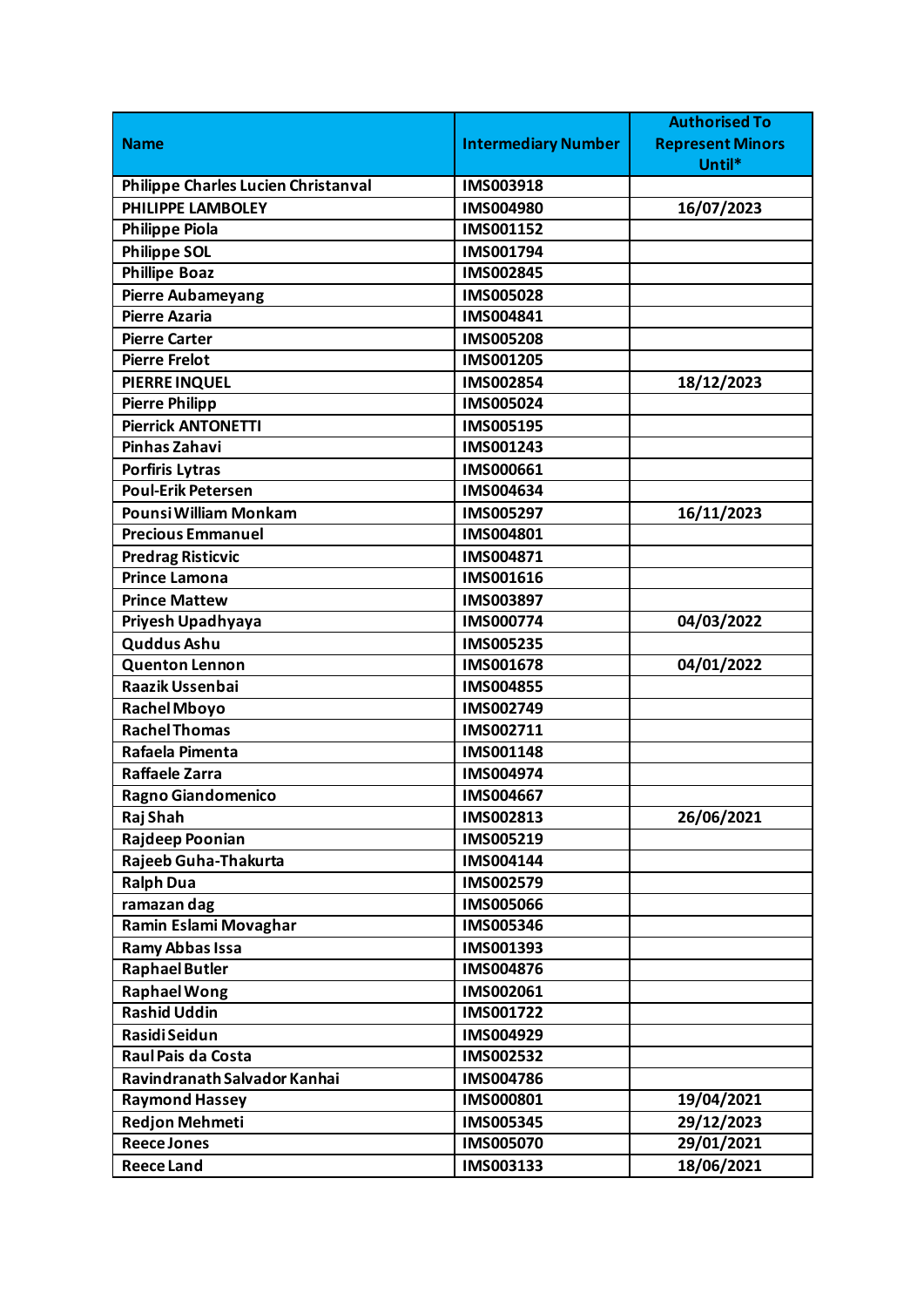|                              |                            | <b>Authorised To</b>    |
|------------------------------|----------------------------|-------------------------|
| <b>Name</b>                  | <b>Intermediary Number</b> | <b>Represent Minors</b> |
|                              |                            | Until*                  |
| <b>Regis NSIABAMFUMU</b>     | IMS005182                  |                         |
| Remejo Mclean-Thorne         | IMS003486                  | 07/06/2021              |
| <b>Remington Cherin</b>      | IMS003265                  |                         |
| <b>Remus Stan</b>            | IMS004082                  |                         |
| <b>Remy Monadian</b>         | IMS005257                  |                         |
| <b>Renaldo Sutherland</b>    | IMS003307                  |                         |
| <b>Renato Martinez</b>       | IMS002932                  |                         |
| <b>Renato Velasco</b>        | IMS003593                  |                         |
| René Lieberam                | IMS004092                  |                         |
| <b>Rens Meijer</b>           | IMS002434                  |                         |
| <b>Reuben Hazell</b>         | IMS004263                  |                         |
| <b>Reza Fazeli</b>           | IMS003442                  |                         |
| <b>Reza Mostafaie</b>        | IMS004624                  |                         |
| <b>Rhydian Thomas</b>        | IMS000178                  | 15/05/2021              |
| <b>Rhys Williams</b>         | <b>IMS000826</b>           | 26/06/2021              |
| <b>Riad Djellab</b>          | IMS004968                  | 08/01/2024              |
| Ricardo Bhola                | IMS003998                  | 15/05/2022              |
| <b>RICARDO PACHON CHAVES</b> | IMS004011                  |                         |
| <b>Ricardo Romero</b>        | IMS004604                  | 09/01/2023              |
| <b>Riccardo Bia</b>          | IMS004147                  |                         |
| Riccardo Calleri             | IMS001104                  |                         |
| <b>Richard Acosta</b>        | IMS002919                  |                         |
| <b>Richard Adu</b>           | IMS000883                  | 18/11/2022              |
| <b>Richard Auger</b>         | IMS001236                  |                         |
| richard baxter               | <b>IMS003042</b>           |                         |
| <b>Richard Brown</b>         | IMS004065                  | 03/04/2022              |
| <b>Richard Citrin</b>        | IMS002042                  |                         |
| <b>Richard Clegg</b>         | IMS002829                  |                         |
| richard cramer               | IMS005049                  |                         |
| <b>Richard Des Voeux</b>     | IMS000815                  |                         |
| <b>Richard Glass</b>         | IMS001094                  | 13/08/2021              |
| <b>Richard Gordon</b>        | IMS005265                  |                         |
| <b>Richard Green</b>         | IMS000963                  | 30/10/2022              |
| <b>RICHARD LANGLEY</b>       | IMS003844                  | 19/12/2021              |
| <b>Richard Millington</b>    | IMS004654                  |                         |
| <b>Richard Motzkin</b>       | IMS000514                  |                         |
| <b>Richard Pattenden</b>     | IMS000218                  | 04/01/2022              |
| <b>Richard Poxon</b>         | IMS005189                  | 01/10/2023              |
| <b>Richard Simpson</b>       | IMS004385                  | 16/05/2022              |
| <b>RICHARD TOUNSI FOTSO</b>  | IMS000791                  |                         |
| <b>Richard Trafford</b>      | IMS000018                  |                         |
| <b>Richard Twine</b>         | IMS002269                  |                         |
| <b>Richard Ugoh</b>          | IMS001127                  | 03/01/2023              |
| <b>Richard Walsh</b>         | IMS002548                  |                         |
| <b>Richard Ward</b>          | <b>IMS000086</b>           |                         |
| <b>Richie Whincop</b>        | IMS004208                  | 06/06/2022              |
|                              |                            |                         |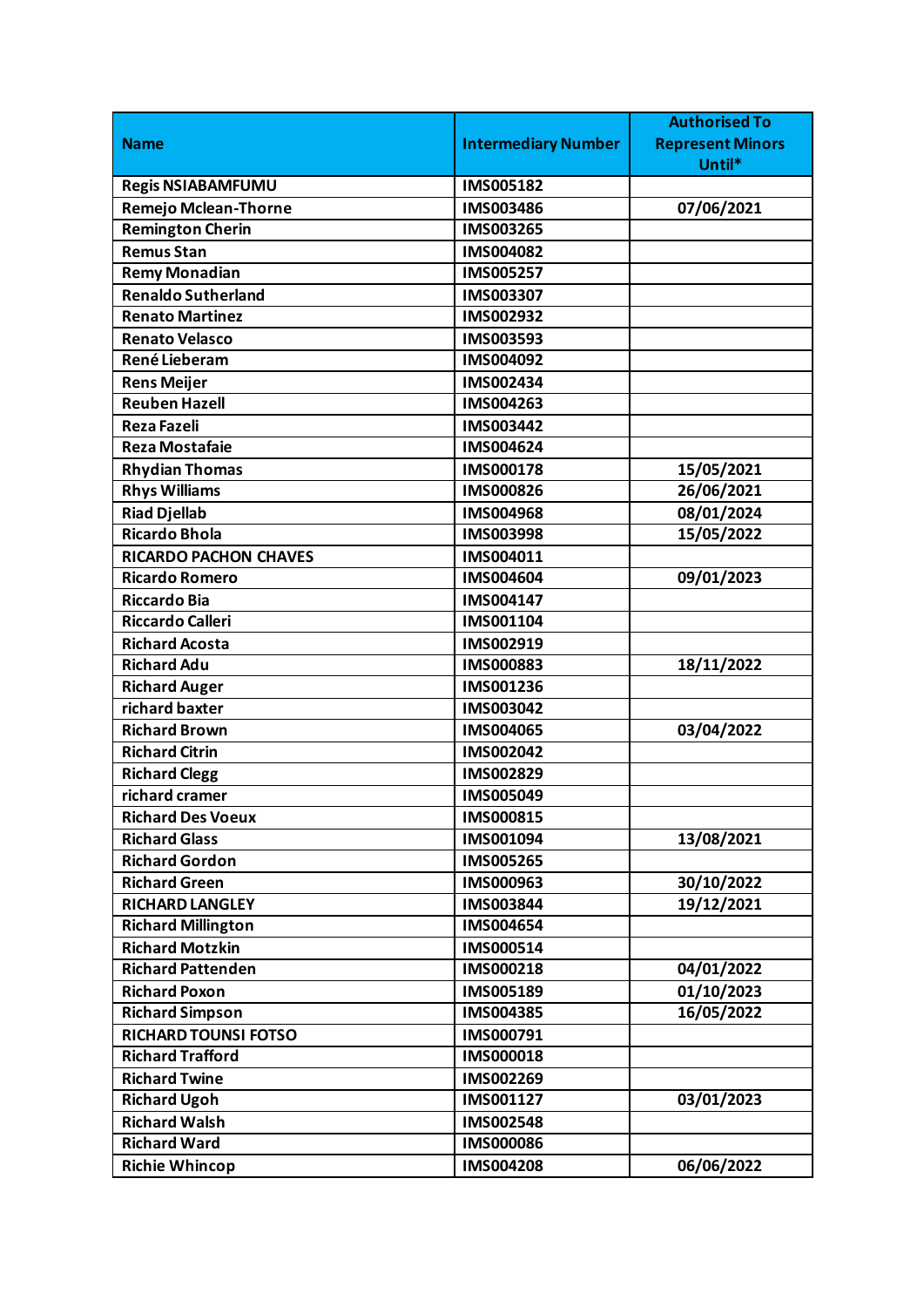|                                 |                            | <b>Authorised To</b>    |
|---------------------------------|----------------------------|-------------------------|
| <b>Name</b>                     | <b>Intermediary Number</b> | <b>Represent Minors</b> |
|                                 |                            | Until*                  |
| <b>Richmond Osei</b>            | IMS004824                  |                         |
| <b>Rickie CARR</b>              | IMS003402                  | 20/08/2023              |
| <b>Ricky Joshua</b>             | IMS002433                  |                         |
| <b>Riki Bleau</b>               | IMS004156                  | 20/05/2022              |
| <b>Rob Groener</b>              | IMS001145                  |                         |
| <b>Robbie Steele</b>            | IMS004668                  |                         |
| <b>Robert Burton</b>            | IMS003960                  |                         |
| <b>Robert Campbell</b>          | IMS004462                  |                         |
| <b>Robert Campin</b>            | IMS004689                  |                         |
| <b>Robert Codner</b>            | IMS003716                  | 19/12/2022              |
| <b>Robert Filson</b>            | IMS000552                  | 10/07/2021              |
| <b>Robert Foster</b>            | IMS004635                  |                         |
| <b>Robert Humphries</b>         | IMS003937                  | 29/01/2022              |
| <b>Robert Jansen</b>            | IMS001154                  |                         |
| <b>Robert Juric</b>             | IMS004806                  | 23/03/2023              |
| <b>Robert Lawrence</b>          | IMS004940                  |                         |
| <b>ROBERT MADURGA DOMINGUEZ</b> | IMS005153                  |                         |
| <b>Robert Matusiewicz</b>       | IMS000276                  |                         |
| <b>Robert Mckee</b>             | IMS004384                  |                         |
| <b>Robert Ogleby</b>            | IMS004741                  | 22/09/2023              |
| <b>Robert Segal</b>             | IMS000042                  | 09/04/2021              |
| <b>Robert Threlfall</b>         | IMS002510                  | 19/04/2021              |
| <b>Robert Wadsworth</b>         | IMS002162                  |                         |
| <b>Robert Woods</b>             | IMS000827                  | 21/02/2023              |
| <b>Roberto Calenda</b>          | <b>IMS000784</b>           |                         |
| <b>Roberto De Fanti</b>         | IMS000271                  | 31/01/2022              |
| Robertson Sakyi                 | IMS005323                  |                         |
| <b>Robson Santinho</b>          | IMS004771                  | 30/04/2023              |
| <b>Rochild Dzabana</b>          | IMS004336                  | 06/08/2022              |
| Rodney Ekedi Ngando             | IMS003606                  |                         |
| Rodrigo Fernández Lovelle       | IMS002316                  |                         |
| <b>Roger Eli</b>                | IMS003559                  | 22/06/2021              |
| <b>Roger Wittmann</b>           | IMS001332                  |                         |
| <b>Rohan Parmar</b>             | IMS002450                  | 08/12/2023              |
| Rohollah Toopa Esfandiary       | IMS005119                  | 25/08/2023              |
| Rojan Bhandari                  | IMS004415                  | 10/09/2022              |
| <b>Rolf Muller</b>              | IMS002287                  |                         |
| <b>Romel Atkins</b>             | IMS002090                  |                         |
| <b>Romeo Castelen</b>           | IMS004717                  | 09/03/2023              |
| <b>Ronald Adjei</b>             | IMS003882                  |                         |
| <b>Rory Price</b>               | IMS005254                  |                         |
| <b>Rory Rebbeck</b>             | IMS001279                  | 08/01/2023              |
| <b>Roshan Sooriah</b>           | IMS005013                  |                         |
| <b>Ross Dyer</b>                | IMS004984                  |                         |
| <b>Ross Johnson</b>             | IMS000379                  | 19/10/2021              |
| <b>Rostand Bowat</b>            | IMS004910                  | 26/06/2023              |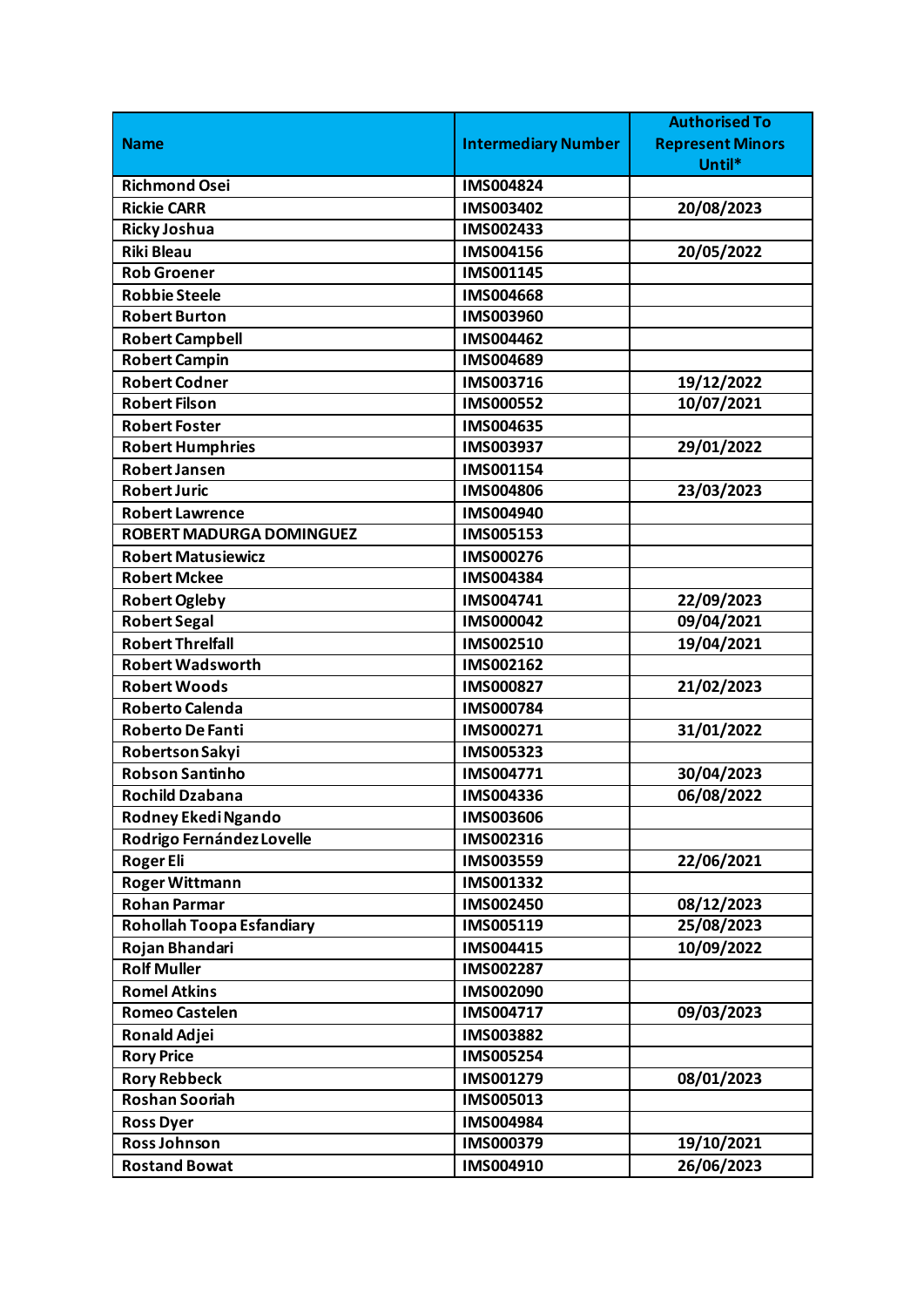|                               |                            | <b>Authorised To</b>    |
|-------------------------------|----------------------------|-------------------------|
| <b>Name</b>                   | <b>Intermediary Number</b> | <b>Represent Minors</b> |
|                               |                            | Until*                  |
| rotimi dawodu                 | IMS004809                  |                         |
| Rouguyatou Ba                 | IMS005261                  |                         |
| <b>Roy George</b>             | IMS002456                  |                         |
| <b>RUBEN JAVIER COSO RUIZ</b> | IMS003248                  |                         |
| <b>Ruben Ramirez Ramirez</b>  | IMS002843                  |                         |
| <b>RudiKidd</b>               | IMS002358                  |                         |
| <b>RudiRamos</b>              | IMS004446                  |                         |
| <b>Rudy HANFFOU</b>           | <b>IMS004502</b>           |                         |
| <b>Rudy Raba</b>              | IMS000817                  |                         |
| <b>Rui Joao Carlos</b>        | IMS004877                  | 15/06/2023              |
| <b>Rui Wang</b>               | IMS002771                  |                         |
| <b>Rupert Bennett</b>         | IMS004081                  | 26/04/2022              |
| <b>Russell Bamford</b>        | IMS001244                  |                         |
| <b>Russell Beckwith</b>       | IMS001146                  | 04/01/2022              |
| <b>Russell Dutton</b>         | IMS004947                  | 23/07/2023              |
| <b>Russell Peake</b>          | IMS003934                  | 30/01/2022              |
| <b>Ruth Newberry</b>          | IMS005010                  |                         |
| <b>Ryan Brierley</b>          | IMS004885                  | 17/07/2023              |
| <b>Ryan Fisher</b>            | <b>IMS003550</b>           | 28/01/2022              |
| <b>Ryan Harper</b>            | IMS003379                  |                         |
| <b>Ryan Lee</b>               | IMS003954                  | 25/01/2022              |
| <b>Ryan McAdam</b>            | IMS004969                  | 07/09/2023              |
| <b>Ryan Mcmanus</b>           | IMS004927                  |                         |
| <b>Ryan Miller-Charlton</b>   | IMS002676                  | 19/09/2022              |
| Ryan O'Leary                  | IMS004743                  | 28/08/2023              |
| <b>Ryan Smith</b>             | IMS003979                  | 07/09/2023              |
| Ryo Osawa                     | IMS002133                  |                         |
| Safiatou Kouaho               | IMS004990                  | 10/08/2023              |
| Sahr Abdul Salam Senesie      | IMS002072                  |                         |
| <b>Said Haibeh</b>            | IMS001870                  |                         |
| Saïd IMESSAOUDENE             | IMS001258                  |                         |
| Saide Moussallati             | IMS002360                  |                         |
| <b>Saif Rubie</b>             | IMS001199                  |                         |
| Salman Khanzada               | IMS001877                  |                         |
| Salu Olamide Daranijoh        | IMS000170                  | 12/06/2022              |
| <b>Salvador Sanchez</b>       | IMS001504                  |                         |
| <b>Sam Bayford</b>            | IMS003516                  | 22/06/2021              |
| <b>Sam Bowen</b>              | IMS004646                  |                         |
| <b>Sam Bush</b>               | IMS002503                  |                         |
| <b>Sam Duffy</b>              | IMS005004                  |                         |
| <b>Sam Kennedy</b>            | IMS000945                  |                         |
| Samantha Kane                 | IMS005322                  |                         |
| Sami Salonen                  | IMS000845                  | 22/07/2022              |
| Samia Cho                     | IMS004748                  | 16/07/2023              |
| Samuel Amponsah               | IMS003066                  |                         |
| <b>Samuel Berrick</b>         | IMS004633                  | 22/01/2023              |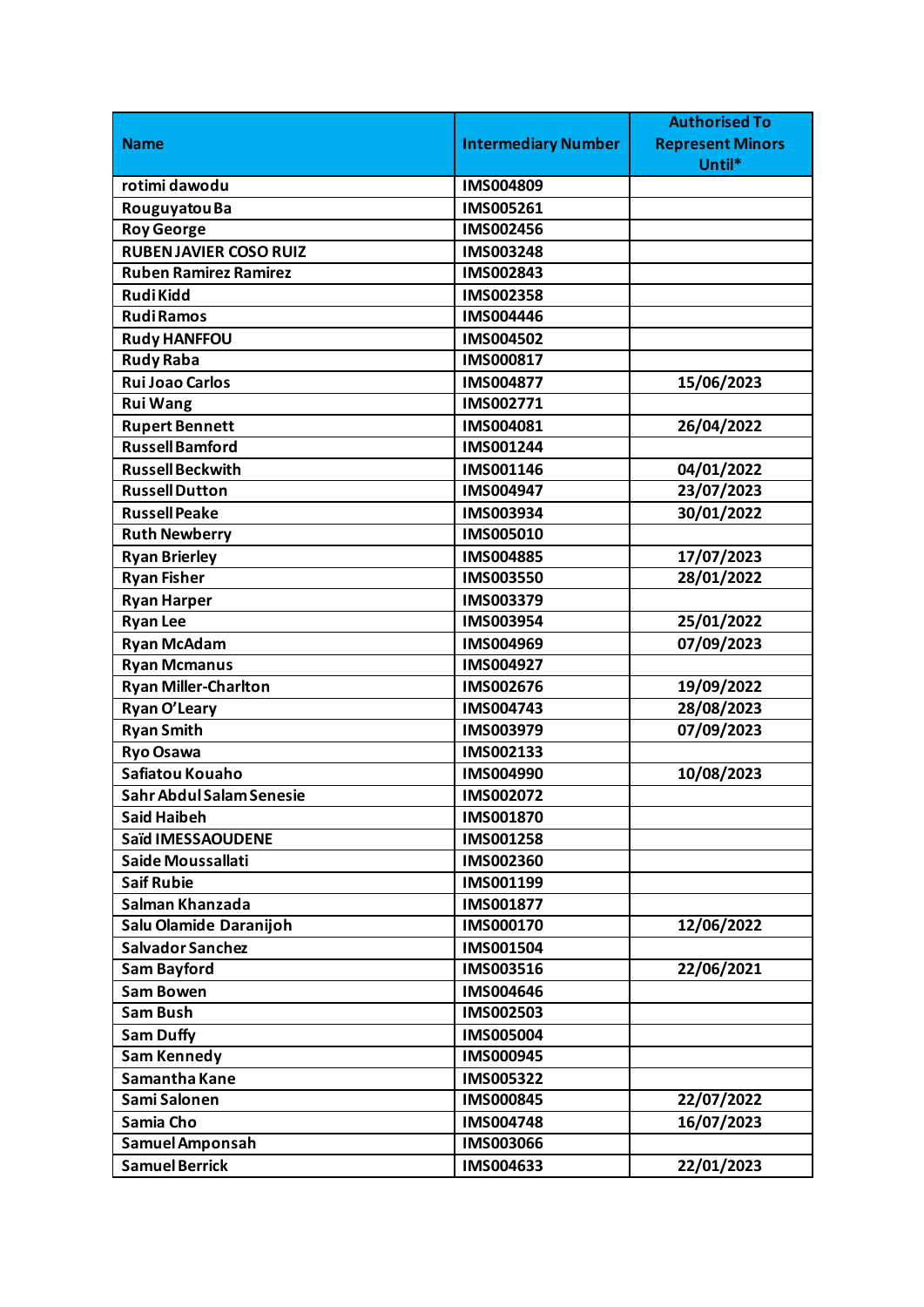|                                                          |                            | <b>Authorised To</b>    |
|----------------------------------------------------------|----------------------------|-------------------------|
| <b>Name</b>                                              | <b>Intermediary Number</b> | <b>Represent Minors</b> |
|                                                          |                            | Until*                  |
| <b>Samuel Clewes</b>                                     | <b>IMS001577</b>           | 08/02/2022              |
| <b>SAMUEL JOEL ATOLAGBE</b>                              | IMS002862                  |                         |
| Samuel Obi                                               | IMS004797                  |                         |
| Samuel Quina                                             | IMS003594                  |                         |
| Samuel Rush                                              | <b>IMS004578</b>           |                         |
| Samuel Stapleton                                         | IMS000016                  | 13/09/2021              |
| <b>Samuel Westley</b>                                    | IMS003744                  | 15/02/2022              |
| <b>Samuel Winstanley</b>                                 | <b>IMS000066</b>           | 23/04/2021              |
| Samuel Yeboah                                            | IMS004790                  |                         |
| <b>SANDRO STEMPERINI</b>                                 | IMS003527                  |                         |
| Sante Pellegrini                                         | IMS003275                  |                         |
| Santiago Arbide De Aguinaga                              | IMS004781                  |                         |
| Santiago Baraibar                                        | IMS001207                  |                         |
| Santiago Kolk                                            | IMS003583                  |                         |
| Santiago Liotta                                          | IMS001811                  |                         |
| Saqib Ilyas                                              | IMS003452                  |                         |
| <b>Sarah Greally</b>                                     | IMS004620                  | 20/01/2023              |
| Sarjo Kuyateh                                            | IMS004776                  | 09/04/2023              |
| Sascha Breese                                            | IMS003298                  |                         |
| Sascha Empacher                                          | IMS002618                  |                         |
| Satnaam Panesar                                          | IMS003371                  | 10/09/2022              |
| <b>Scott Barron</b>                                      | IMS005113                  |                         |
| <b>Scott Doyle</b>                                       | IMS004607                  |                         |
| <b>Scott Fisher</b>                                      | IMS001131                  |                         |
| <b>Scott Howlett</b>                                     | IMS004025                  | 21/03/2022              |
| <b>Scott Levy</b>                                        | <b>IMS005350</b>           |                         |
| <b>Scott Mclaughlin</b>                                  | IMS001780                  |                         |
| <b>Scott Michaels</b>                                    | IMS004302                  |                         |
| Scott O'Donoghue                                         | IMS000124                  | 26/11/2021              |
| <b>Scott Rowe</b>                                        | IMS004615                  |                         |
| <b>Scott Smith</b>                                       | <b>IMS000986</b>           | 14/08/2022              |
| <b>Sean Davis</b>                                        | IMS003055                  | 16/11/2023              |
| <b>Sean Henry</b>                                        | <b>IMS005025</b>           |                         |
| <b>Sean Hill</b><br><b>Sean McDaid</b>                   | IMS005249                  |                         |
| <b>Sean Pereira</b>                                      | IMS000984                  | 03/01/2022              |
|                                                          | IMS000236                  |                         |
| <b>Sean Rice</b>                                         | IMS004773                  |                         |
| <b>Sebastian Beierling</b><br>Sebastian Carmichael-Brown | IMS003607<br>IMS003994     |                         |
|                                                          |                            | 05/12/2021              |
| <b>Sebastian Kronester</b>                               | IMS005289                  | 02/12/2023              |
| Sebastián Taborda                                        | IMS004590                  |                         |
| <b>Sebastien Abrantes</b>                                | IMS004700                  | 03/03/2023              |
| <b>Sebastien Boisseau</b>                                | <b>IMS000524</b>           |                         |
| <b>Sebastien Carole</b>                                  | IMS000952                  |                         |
| <b>Sebastien Casenaz</b>                                 | IMS004622                  |                         |
| Sefa Atay                                                | <b>IMS005040</b>           |                         |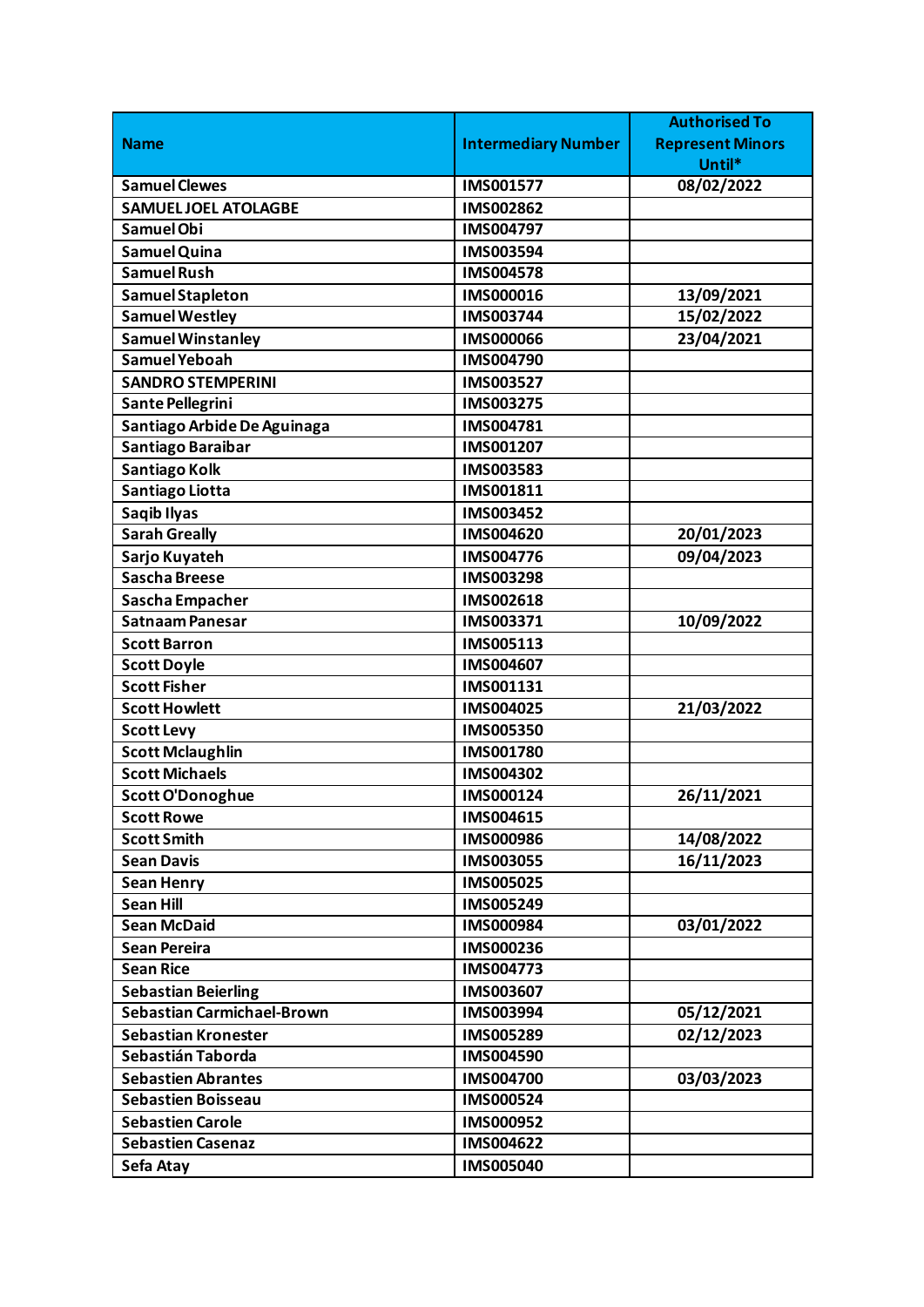|                             |                            | <b>Authorised To</b>    |
|-----------------------------|----------------------------|-------------------------|
| <b>Name</b>                 | <b>Intermediary Number</b> | <b>Represent Minors</b> |
|                             |                            | Until*                  |
| <b>Sekou Traore</b>         | IMS001676                  |                         |
| <b>Semih Usta</b>           | IMS002903                  |                         |
| <b>Senol Tosun</b>          | IMS003208                  |                         |
| <b>Seraino Dalgliesh</b>    | <b>IMS004188</b>           | 02/09/2023              |
| Serdar Dagli                | IMS005141                  |                         |
| <b>Serge Daniel Boga</b>    | IMS001983                  |                         |
| Serge Feckoua               | IMS001511                  |                         |
| <b>Serge Sitti</b>          | IMS004631                  |                         |
| <b>SERGE TOZLIKIAN</b>      | IMS001487                  |                         |
| Sergei Gudaev               | IMS004055                  |                         |
| Sergio Berti                | <b>IMS000598</b>           |                         |
| <b>Sergio Garcia</b>        | IMS001419                  |                         |
| Seydou Bocar Seck           | <b>IMS004606</b>           | 17/01/2023              |
| Seyedramtin Borhanisabzevar | IMS004894                  | 15/06/2023              |
| Shabani Amani               | IMS001715                  |                         |
| <b>SHAHRAD NAZEMI</b>       | IMS001868                  |                         |
| <b>Shane Branch-Gilkes</b>  | IMS002040                  |                         |
| <b>Shane Palmer</b>         | IMS003249                  |                         |
| <b>Shaun Berry</b>          | IMS003999                  |                         |
| <b>Shaun Ennis</b>          | IMS004872                  |                         |
| <b>Shaun Harris</b>         | IMS004673                  | 07/02/2023              |
| <b>Shaun Higgins</b>        | IMS004182                  |                         |
| shazad yaqoob               | IMS001571                  | 03/10/2022              |
| sheliza manji               | <b>IMS004008</b>           |                         |
| <b>Sheriff Olujide</b>      | IMS005114                  |                         |
| <b>Sherwin Hendricks</b>    | IMS005256                  |                         |
| Shoji Nishimata             | IMS004341                  |                         |
| <b>Shree Usher</b>          | IMS001981                  | 19/09/2022              |
| <b>Siegfried Lens</b>       | IMS002757                  |                         |
| Silvio Pagliari             | IMS002313                  |                         |
| <b>Simon Bayliff</b>        | IMS000052                  | 30/04/2021              |
| simon church                | IMS004930                  |                         |
| <b>Simon Conning</b>        | IMS000044                  | 16/08/2021              |
| <b>Simon Durno</b>          | IMS004580                  | 18/03/2023              |
| <b>Simon Ireland</b>        | IMS004442                  | 09/10/2022              |
| <b>Simon Kennedy</b>        | IMS000316                  |                         |
| Simon Li                    | IMS000071                  |                         |
| <b>Simon MARK Rankine</b>   | <b>IMS000856</b>           | 22/04/2023              |
| <b>Simon Marsh</b>          | <b>IMS000688</b>           | 21/05/2021              |
| <b>Simon Miotto</b>         | <b>IMS000805</b>           |                         |
| <b>Simon Misiak Friis</b>   | IMS003587                  | 07/06/2021              |
| <b>Simon Oliveira</b>       | IMS004414                  | 24/01/2023              |
| <b>Simon Stainrod</b>       | IMS002102                  |                         |
| <b>Simon Wentworth</b>      | IMS002976                  |                         |
| <b>Simon Wilson</b>         | IMS002045                  |                         |
| Simona Constantin           | IMS003134                  |                         |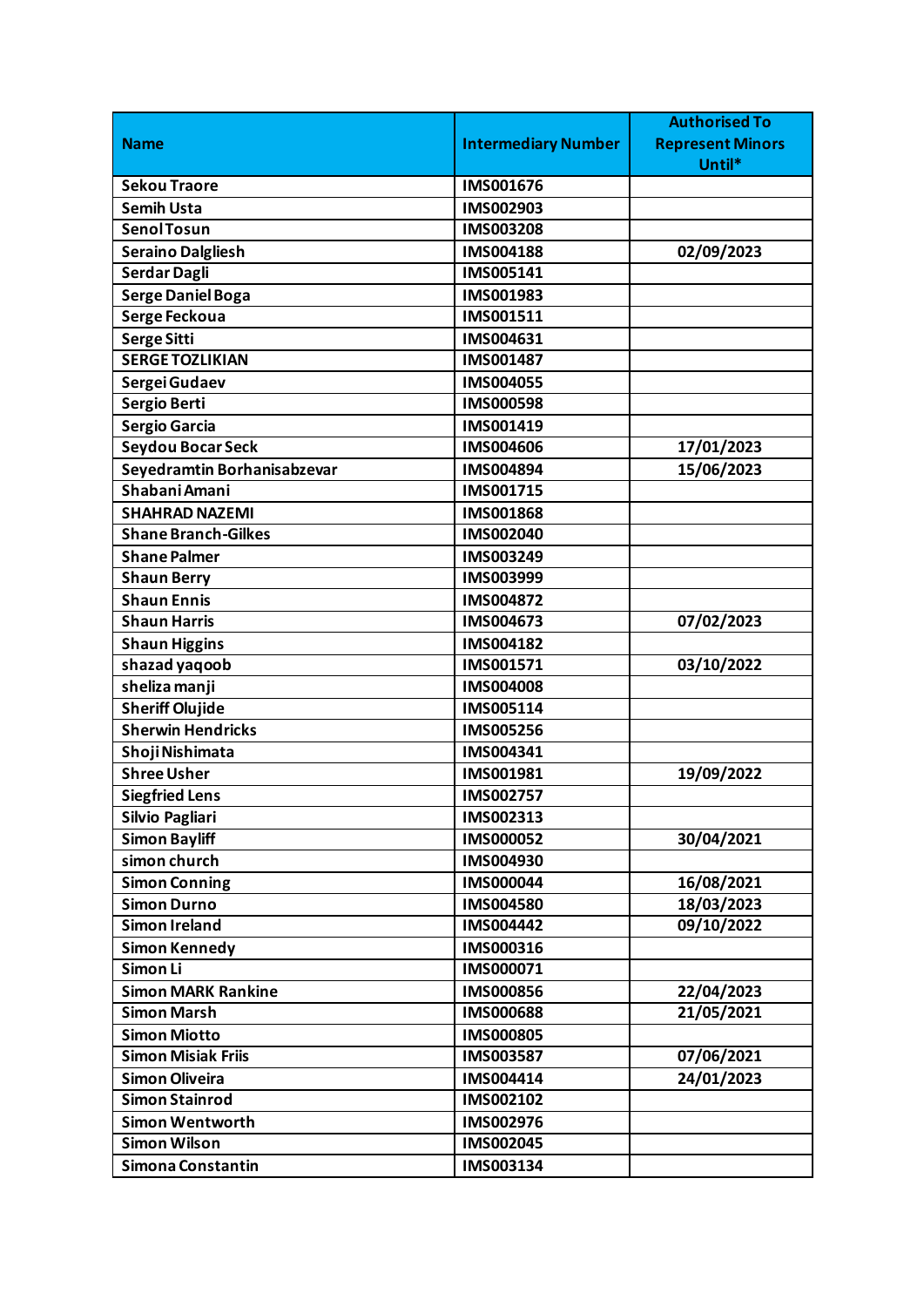|                                 |                            | <b>Authorised To</b>    |
|---------------------------------|----------------------------|-------------------------|
| <b>Name</b>                     | <b>Intermediary Number</b> | <b>Represent Minors</b> |
|                                 |                            | Until*                  |
| Simone Rondanini                | <b>IMS004848</b>           |                         |
| <b>Skylet Andrew</b>            | IMS000854                  |                         |
| <b>Slimane Aziz</b>             | IMS004529                  | 27/11/2022              |
| sola adewumi                    | IMS004418                  |                         |
| <b>Sonny Coleman</b>            | IMS002027                  |                         |
| <b>Soren Lerby</b>              | IMS000616                  |                         |
| <b>Sospeter Lukio</b>           | IMS004964                  |                         |
| <b>Soufian El Haouass</b>       | IMS003132                  | 25/09/2023              |
| Sougouri joachim Niambrui       | IMS004099                  |                         |
| <b>Spencer CAMPBELL</b>         | <b>IMS002668</b>           |                         |
| <b>Spencer Downey</b>           | <b>IMS000695</b>           |                         |
| <b>Spiridon Papavlasopoulos</b> | <b>IMS004928</b>           |                         |
| <b>Stacey Rodwell</b>           | IMS001374                  |                         |
| <b>Stacy Lewis</b>              | IMS005053                  | 18/08/2023              |
| <b>Stefan Burkart</b>           | IMS003282                  | 02/02/2021              |
| <b>Stefan Raymond</b>           | <b>IMS004805</b>           |                         |
| Stefano Castagna                | IMS000940                  | 07/10/2023              |
| <b>Stefano Lucatello</b>        | IMS005062                  |                         |
| <b>Stefano Mascagni</b>         | IMS004779                  | 22/04/2023              |
| stefano mauri                   | IMS005007                  |                         |
| <b>Stefano Paganucci</b>        | IMS004273                  |                         |
| <b>Steffen Asal</b>             | IMS001392                  |                         |
| <b>Stein Hoff</b>               | IMS003391                  | 12/04/2021              |
| <b>Steinar Dietz</b>            | IMS000484                  |                         |
| stephan buzenet                 | IMS004292                  |                         |
| <b>Stephan Kallass</b>          | IMS001073                  | 29/05/2021              |
| <b>Stephane CANARD</b>          | IMS003268                  |                         |
| <b>Stephane Courbis</b>         | IMS002140                  |                         |
| Stéphane FOSTAN                 | IMS002350                  |                         |
| Stephanie Molina y Vedia        | IMS003127                  |                         |
| <b>Stephen Ashfield</b>         | IMS000274                  |                         |
| <b>Stephen Ayodele Makinwa</b>  | IMS002968                  |                         |
| <b>Stephen Boardman</b>         | IMS004361                  |                         |
| <b>Stephen Dagger</b>           | IMS002824                  |                         |
| <b>Stephen Deans</b>            | IMS004892                  |                         |
| <b>Stephen Fenning</b>          | IMS003308                  | 25/01/2021              |
| <b>Stephen Fox</b>              | IMS000648                  | 07/01/2022              |
| <b>Stephen Hall</b>             | IMS003368                  | 23/11/2021              |
| <b>Stephen Harrison</b>         | IMS000073                  | 15/06/2023              |
| <b>Stephen Horner</b>           | IMS000442                  | 26/11/2021              |
| <b>STEPHEN HUNT</b>             | IMS002498                  |                         |
| <b>Stephen James Hughes</b>     | IMS000789                  |                         |
| <b>Stephen Kamsika</b>          | IMS004215                  |                         |
| <b>Stephen Lawrence</b>         | IMS002638                  |                         |
| <b>Stephen Mcbride</b>          | IMS001412                  |                         |
| <b>Stephen Morris</b>           | IMS001007                  | 02/01/2022              |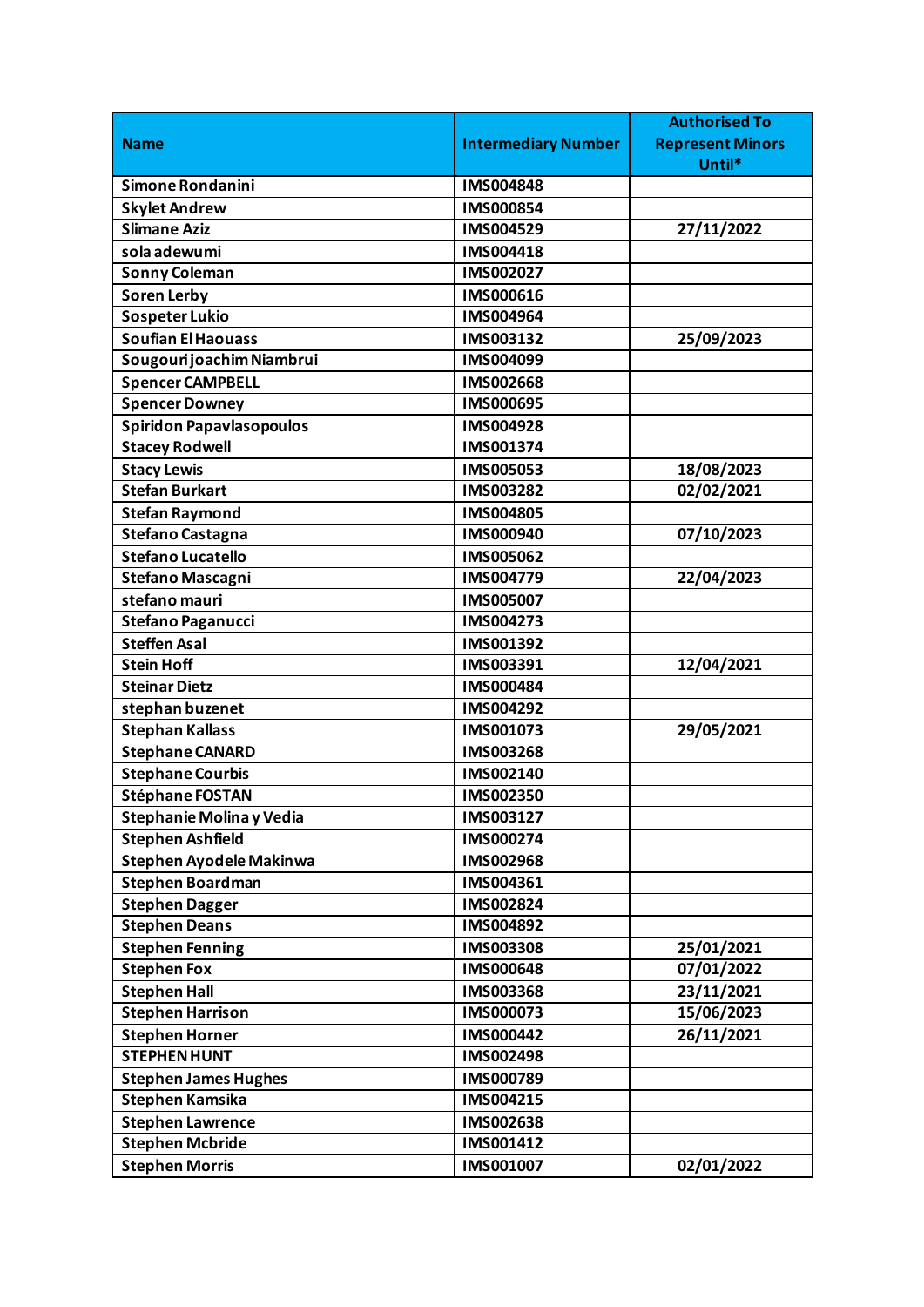|                            |                            | <b>Authorised To</b>    |
|----------------------------|----------------------------|-------------------------|
| <b>Name</b>                | <b>Intermediary Number</b> | <b>Represent Minors</b> |
|                            |                            | Until*                  |
| <b>STEPHEN TETTEY</b>      | IMS004926                  |                         |
| stephen whelan             | IMS001072                  | 22/08/2022              |
| <b>Stephen Withe</b>       | IMS004193                  | 26/06/2022              |
| <b>Stephen Wood</b>        | IMS003369                  | 04/01/2022              |
| <b>Steve Blatherwick</b>   | IMS000310                  | 29/01/2022              |
| <b>Steve Kutner</b>        | IMS000390                  |                         |
| <b>Steve Plant</b>         | <b>IMS001666</b>           | 22/07/2022              |
| <b>Steve Sabatier</b>      | <b>IMS005276</b>           | 10/11/2023              |
| <b>Steve Wood</b>          | IMS000228                  | 23/09/2022              |
| <b>STEVEN ARCHIBALD</b>    | IMS004711                  |                         |
| <b>Steven Baleguel</b>     | IMS004670                  |                         |
| <b>Steven Chester</b>      | IMS005240                  |                         |
| <b>Steven Denos</b>        | <b>IMS000058</b>           | 02/05/2021              |
| <b>Steven Howson</b>       | <b>IMS004556</b>           | 19/12/2022              |
| <b>Steven Irwin</b>        | IMS005168                  |                         |
| <b>Steven Kabba</b>        | IMS002228                  | 09/08/2021              |
| <b>Steven Kapeluschnik</b> | IMS001785                  |                         |
| <b>Steven Miller</b>       | IMS005014                  |                         |
| <b>Steven Spencer</b>      | IMS001346                  | 11/02/2023              |
| <b>Steven Whiston</b>      | IMS001451                  |                         |
| <b>Steven Wisdom</b>       | IMS004016                  | 18/03/2022              |
| <b>Stewart Smolarek</b>    | IMS005172                  |                         |
| <b>Stig Lillejord</b>      | IMS004915                  |                         |
| <b>Stijn Francis</b>       | IMS001229                  |                         |
| <b>Stoian Rafailov</b>     | IMS005212                  |                         |
| <b>Struan Marshall</b>     | IMS000382                  | 08/01/2022              |
| <b>Stuart Coke</b>         | IMS002981                  |                         |
| <b>Stuart Henry</b>        | IMS005313                  |                         |
| <b>Stuart Peters</b>       | <b>IMS000328</b>           |                         |
| <b>Stuart Peters</b>       | IMS005279                  |                         |
| Stuart Richardson          | IMS000822                  | 23/05/2021              |
| <b>Stylianos Vradelis</b>  | IMS000933                  |                         |
| <b>SUE RADLEY</b>          | IMS003771                  |                         |
| supo Awe                   | IMS004430                  |                         |
| <b>Susana Gomez Enguix</b> | <b>IMS005085</b>           |                         |
| Suzana Vukovic             | IMS001879                  |                         |
| <b>Svetozar Pavlovic</b>   | IMS001048                  | 11/04/2021              |
| <b>Sylvain Chavanon</b>    | IMS003277                  |                         |
| Sylvani Doho               | IMS000404                  | 22/07/2022              |
| <b>Taiwo Olosunde</b>      | IMS001827                  |                         |
| Tajudeen Oyedeji           | IMS003894                  | 19/12/2021              |
| <b>Tamas Byrne</b>         | <b>IMS000208</b>           | 08/08/2021              |
| <b>Tanoh Ehouman</b>       | IMS001700                  |                         |
| <b>Tanya Beverley</b>      | IMS001978                  | 11/04/2022              |
| <b>Tarak Oueslati</b>      | IMS004955                  |                         |
| tarek ouertani             | <b>IMS005202</b>           | 25/09/2023              |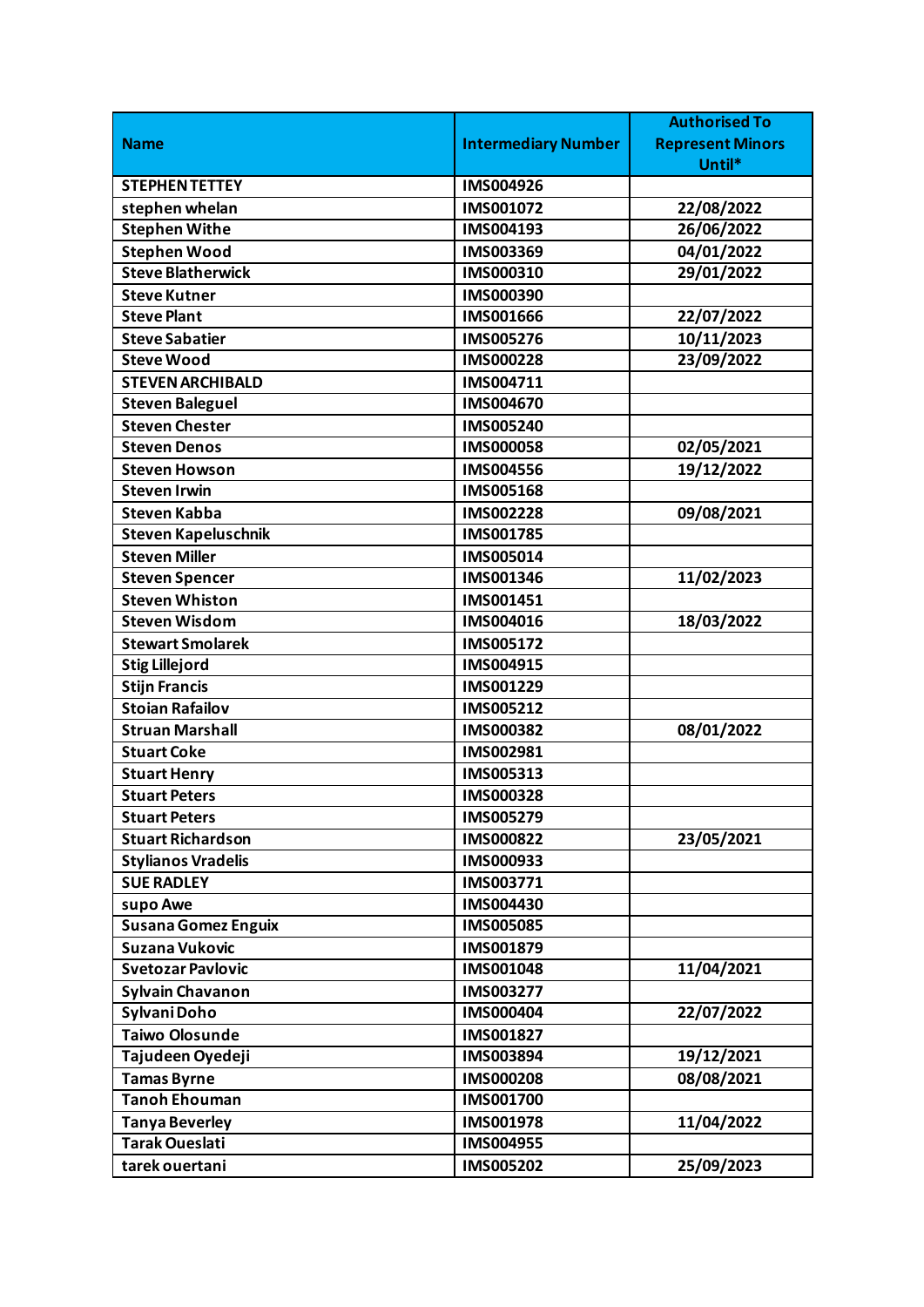|                                  |                            | <b>Authorised To</b>    |
|----------------------------------|----------------------------|-------------------------|
| <b>Name</b>                      | <b>Intermediary Number</b> | <b>Represent Minors</b> |
|                                  |                            | Until*                  |
| <b>Tarun Kharbanda</b>           | IMS005136                  |                         |
| <b>Taylor Barnard</b>            | IMS005318                  |                         |
| <b>Teddy alves</b>               | IMS005107                  | 03/09/2023              |
| <b>Teemu Turunen</b>             | IMS001376                  |                         |
| <b>Terry Adams</b>               | IMS001092                  |                         |
| <b>Theophile Ntame ntame</b>     | IMS003885                  |                         |
| <b>Theresa Samba</b>             | IMS003110                  | 20/08/2021              |
| <b>Thiago Cruz Reggiani</b>      | IMS003484                  | 11/01/2022              |
| <b>THOMAS ALGERI</b>             | IMS004128                  | 16/04/2022              |
| <b>Thomas Belsoeur</b>           | IMS003569                  |                         |
| <b>Thomas Bohm</b>               | IMS002254                  |                         |
| <b>Thomas Boyo</b>               | IMS001039                  | 05/05/2021              |
| <b>Thomas Brearley-Curran</b>    | IMS004121                  |                         |
| <b>Thomas Carek</b>              | <b>IMS005268</b>           |                         |
| <b>Thomas Crabbe</b>             | IMS001854                  |                         |
| thomas evans                     | IMS001046                  |                         |
| <b>Thomas Forster</b>            | IMS005296                  | 09/11/2023              |
| <b>Thomas Fowler</b>             | IMS005303                  |                         |
| <b>Thomas Gillis</b>             | IMS004739                  |                         |
| <b>Thomas Keane</b>              | IMS001224                  |                         |
| <b>Thomas Kirk</b>               | IMS003430                  | 18/01/2022              |
| <b>Thomas Palmer</b>             | IMS002555                  | 26/06/2023              |
| <b>Thomas Soden</b>              | <b>IMS000448</b>           | 17/05/2021              |
| <b>Thomas Vilela Torres</b>      | IMS004274                  |                         |
| <b>Thomas Watts</b>              | IMS005233                  |                         |
| <b>Thomas Weston</b>             | IMS004428                  | 26/05/2023              |
| <b>Thomas Wood</b>               | IMS004064                  | 30/04/2022              |
| <b>Thorsten Wirth</b>            | IMS000630                  |                         |
| <b>Tia Warren</b>                | IMS004261                  |                         |
| <b>Tiago Mendes</b>              | IMS004473                  | 21/02/2023              |
| <b>Tiago Oliveira</b>            | IMS004690                  |                         |
| <b>Tibor Pataky</b>              | IMS003898                  | 29/01/2022              |
| <b>Tim Plumptre</b>              | IMS005280                  |                         |
| <b>Tim Pole</b>                  | IMS003713                  | 19/10/2021              |
| <b>Tim Vrouwe</b>                | IMS001544                  | 14/08/2023              |
| <b>Tim Webb</b>                  | IMS000262                  |                         |
| Timi Adeyanju                    | IMS004887                  | 14/08/2023              |
| <b>Timothy Aleshe</b>            | IMS002783                  |                         |
| <b>Timothy Lascelles</b>         | IMS004269                  |                         |
| <b>Timothy Lopez De Arroyabe</b> | IMS003388                  | 17/04/2021              |
| <b>Timothy Teixeira</b>          | IMS004322                  |                         |
| Tobi Adebomi                     | IMS002608                  | 04/05/2021              |
| <b>Tobi Alabi</b>                | IMS002740                  | 05/02/2021              |
| <b>Tobias Redhe</b>              | IMS005324                  |                         |
| <b>Tolga Dirican</b>             | IMS002742                  |                         |
| <b>Tom Davies</b>                | IMS003747                  |                         |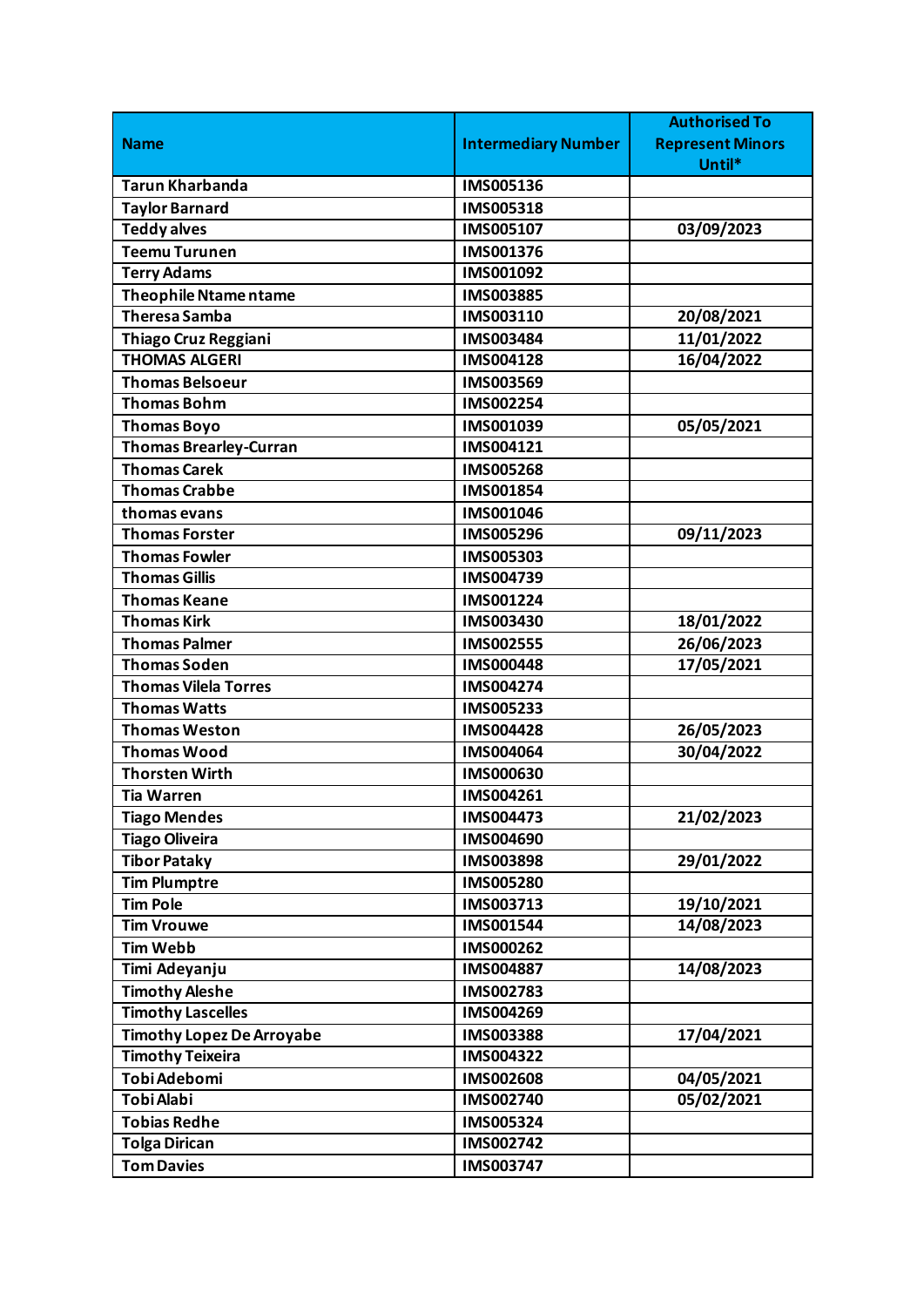|                                 |                            | <b>Authorised To</b>    |
|---------------------------------|----------------------------|-------------------------|
| <b>Name</b>                     | <b>Intermediary Number</b> | <b>Represent Minors</b> |
|                                 |                            | Until*                  |
| <b>Tom Langwiesner</b>          | IMS005054                  |                         |
| <b>Tom Shaughnessy</b>          | IMS001396                  |                         |
| <b>Tom Swan</b>                 | IMS004605                  | 17/01/2023              |
| <b>Tomasz Jaworski</b>          | IMS000336                  |                         |
| <b>Tomasz Magdziarz</b>         | IMS005138                  |                         |
| <b>Tommy Langley</b>            | <b>IMS000995</b>           |                         |
| <b>Tony Alain REALE</b>         | <b>IMS003566</b>           | 18/07/2021              |
| <b>Tony Appiah</b>              | IMS000330                  | 22/11/2021              |
| <b>Tony Boduka</b>              | IMS004285                  |                         |
| <b>Tony Brook</b>               | <b>IMS000055</b>           | 23/09/2022              |
| <b>Tony Ibitola</b>             | IMS003680                  |                         |
| <b>Tony O Connor</b>            | IMS003376                  |                         |
| <b>Tony Paraschou</b>           | IMS000176                  | 13/05/2022              |
| <b>Tony Sharkey</b>             | IMS000024                  |                         |
| <b>Torben Welch</b>             | <b>IMS000600</b>           |                         |
| <b>Tore Pedersen</b>            | IMS000839                  | 24/10/2021              |
| <b>Traian-Severian Sendroiu</b> | IMS004753                  | 02/12/2023              |
| <b>TRAORE ABOUBAKAR</b>         | IMS004311                  |                         |
| <b>Trevor Smith</b>             | IMS005221                  |                         |
| <b>Troy Brown</b>               | IMS005059                  | 02/12/2023              |
| <b>TULLIO TINTI</b>             | IMS002588                  |                         |
| Tumilara Ajibewa                | IMS004759                  | 15/06/2023              |
| <b>Tyrone Thompson</b>          | <b>IMS001708</b>           |                         |
| <b>Uben Gray</b>                | IMS001968                  | 12/12/2022              |
| ugo colombini                   | IMS002726                  |                         |
| Ugochukwu Egenamba              | IMS001977                  | 01/09/2023              |
| <b>Ulisses Santos</b>           | IMS001227                  |                         |
| <b>Ulrich calaber</b>           | IMS001665                  |                         |
| <b>Umberto Riva</b>             | IMS000944                  |                         |
| <b>Umut Schleyer</b>            | IMS003524                  | 16/07/2021              |
| <b>Vadim Vasilyev</b>           | IMS005315                  | 08/12/2023              |
| <b>Vahid Jalili</b>             | IMS000911                  |                         |
| <b>Valdir Cardoso</b>           | IMS002298                  | 15/05/2021              |
| <b>Valentine Eze</b>            | <b>IMS005082</b>           |                         |
| valerie estager                 | IMS005333                  |                         |
| <b>Valerio Giuffrida</b>        | IMS003833                  |                         |
| <b>Varun Malhotra</b>           | IMS001415                  |                         |
| <b>Vasco Morelli</b>            | IMS003352                  |                         |
| <b>Vasili Barbis</b>            | IMS002640                  |                         |
| <b>Victor Pota</b>              | IMS004945                  |                         |
| <b>Victor Wilson</b>            | IMS001265                  |                         |
| <b>Vidagany Damian</b>          | IMS005063                  |                         |
| Vijay Varsani                   | IMS002053                  | 26/06/2023              |
| <b>Viktor Kolar</b>             | IMS001206                  |                         |
| Vincent O'keefe                 | IMS000532                  |                         |
| <b>Vincenzo Cavaliere</b>       | IMS001263                  | 18/06/2021              |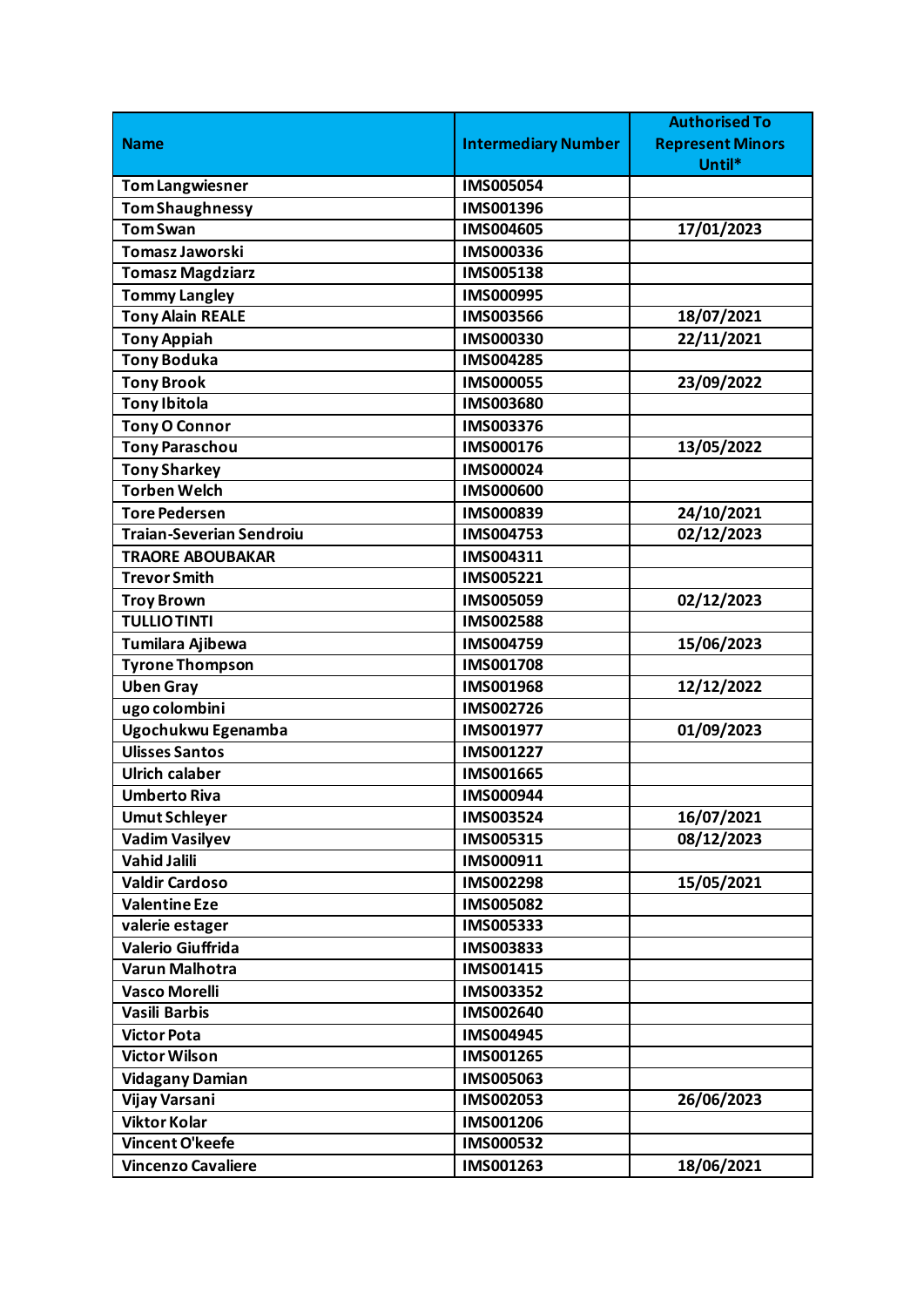| <b>Intermediary Number</b><br><b>Name</b><br><b>Represent Minors</b><br>Until*<br><b>Vinzie Zuill</b><br>IMS003305<br>19/02/2021<br><b>Vishaal Gohil</b><br><b>IMS002606</b><br><b>VISHAL KHATRI</b><br>IMS001574<br>Vito Antonio Arseni<br>18/07/2021<br>IMS003561<br><b>Vitor Martins</b><br>IMS001411<br>22/09/2023<br>Vittorio Edoardo Oggianu<br>IMS005162<br>15/06/2023<br><b>Vsevolod Badko</b><br>IMS004865<br><b>Walid Mohamed</b><br>IMS003107<br><b>Walid Rechache</b><br>IMS004907<br><b>Walid Tayeb Bouzid</b><br><b>IMS000546</b><br><b>Warren Jeggo</b><br>24/12/2022<br>IMS004559<br>warren thompson<br><b>IMS004688</b><br><b>Warsame Egal</b><br>IMS000896<br><b>Warwick Horton</b><br>06/06/2021<br><b>IMS000166</b><br>23/01/2021<br><b>Wayne Henderson</b><br>IMS001620<br><b>Wayne Henry</b><br><b>IMS004850</b><br><b>Wayne Lindsay</b><br>IMS001341<br><b>Wayne McGuinness</b><br><b>IMS005055</b><br><b>Wayne Welbeck</b><br>13/05/2022<br>IMS001045<br><b>Webster Rushesha</b><br>18/02/2022<br>IMS003965<br><b>Wesley Saunders</b><br>IMS000318<br><b>Will Sherling</b><br>IMS000623<br><b>Will Stokes</b><br>IMS005092<br>03/09/2023<br><b>William Beck</b><br>IMS005105<br>22/07/2023<br><b>William Buckley</b><br>IMS004981<br><b>William Darwin</b><br>22/03/2021<br>IMS003386<br><b>William Davies</b><br>IMS003677<br><b>WILLIAM D'AVILA DIT DABELA</b><br>IMS002760<br><b>William Debrah</b><br>IMS004012<br>03/09/2023<br><b>William Flood</b><br>01/04/2022<br>IMS004038<br><b>William Pethybridge</b><br>IMS002065<br><b>WILLIAM SALTHOUSE</b><br>IMS000092<br><b>William Thornton</b><br>IMS003735<br><b>William-Thomas O'Donovan</b><br><b>IMS005078</b><br>04/03/2023<br>IMS004724<br>willy moupoupa<br><b>Woong JungSon</b><br>IMS005159<br><b>WOONGJUNG SON</b><br>IMS004652<br>28/10/2022<br>Xabier Jon De Beristain Humphrey<br>IMS002260<br>IMS000458<br><b>Xiang Gao</b><br>Yago Rama Lopez<br>IMS001546<br><b>Yahia Hacene</b><br>IMS004002<br>Yakubu Ayegbeni<br>IMS003089<br>09/11/2023<br><b>Yannce Reid</b><br>13/08/2023<br>IMS000958<br>07/02/2022<br>Yannick Kamanan<br>IMS003946<br>06/11/2022<br>Yao Kouame<br>IMS004532 |                           |           | <b>Authorised To</b> |
|----------------------------------------------------------------------------------------------------------------------------------------------------------------------------------------------------------------------------------------------------------------------------------------------------------------------------------------------------------------------------------------------------------------------------------------------------------------------------------------------------------------------------------------------------------------------------------------------------------------------------------------------------------------------------------------------------------------------------------------------------------------------------------------------------------------------------------------------------------------------------------------------------------------------------------------------------------------------------------------------------------------------------------------------------------------------------------------------------------------------------------------------------------------------------------------------------------------------------------------------------------------------------------------------------------------------------------------------------------------------------------------------------------------------------------------------------------------------------------------------------------------------------------------------------------------------------------------------------------------------------------------------------------------------------------------------------------------------------------------------------------------------------------------------------------------------------------------------------------------------------------------------------------------------------------------------------------------------------------------------------------------------------------------------------------------------------------------------------------------------------------------------------------------------------------|---------------------------|-----------|----------------------|
|                                                                                                                                                                                                                                                                                                                                                                                                                                                                                                                                                                                                                                                                                                                                                                                                                                                                                                                                                                                                                                                                                                                                                                                                                                                                                                                                                                                                                                                                                                                                                                                                                                                                                                                                                                                                                                                                                                                                                                                                                                                                                                                                                                                  |                           |           |                      |
|                                                                                                                                                                                                                                                                                                                                                                                                                                                                                                                                                                                                                                                                                                                                                                                                                                                                                                                                                                                                                                                                                                                                                                                                                                                                                                                                                                                                                                                                                                                                                                                                                                                                                                                                                                                                                                                                                                                                                                                                                                                                                                                                                                                  |                           |           |                      |
|                                                                                                                                                                                                                                                                                                                                                                                                                                                                                                                                                                                                                                                                                                                                                                                                                                                                                                                                                                                                                                                                                                                                                                                                                                                                                                                                                                                                                                                                                                                                                                                                                                                                                                                                                                                                                                                                                                                                                                                                                                                                                                                                                                                  |                           |           |                      |
|                                                                                                                                                                                                                                                                                                                                                                                                                                                                                                                                                                                                                                                                                                                                                                                                                                                                                                                                                                                                                                                                                                                                                                                                                                                                                                                                                                                                                                                                                                                                                                                                                                                                                                                                                                                                                                                                                                                                                                                                                                                                                                                                                                                  |                           |           |                      |
|                                                                                                                                                                                                                                                                                                                                                                                                                                                                                                                                                                                                                                                                                                                                                                                                                                                                                                                                                                                                                                                                                                                                                                                                                                                                                                                                                                                                                                                                                                                                                                                                                                                                                                                                                                                                                                                                                                                                                                                                                                                                                                                                                                                  |                           |           |                      |
|                                                                                                                                                                                                                                                                                                                                                                                                                                                                                                                                                                                                                                                                                                                                                                                                                                                                                                                                                                                                                                                                                                                                                                                                                                                                                                                                                                                                                                                                                                                                                                                                                                                                                                                                                                                                                                                                                                                                                                                                                                                                                                                                                                                  |                           |           |                      |
|                                                                                                                                                                                                                                                                                                                                                                                                                                                                                                                                                                                                                                                                                                                                                                                                                                                                                                                                                                                                                                                                                                                                                                                                                                                                                                                                                                                                                                                                                                                                                                                                                                                                                                                                                                                                                                                                                                                                                                                                                                                                                                                                                                                  |                           |           |                      |
|                                                                                                                                                                                                                                                                                                                                                                                                                                                                                                                                                                                                                                                                                                                                                                                                                                                                                                                                                                                                                                                                                                                                                                                                                                                                                                                                                                                                                                                                                                                                                                                                                                                                                                                                                                                                                                                                                                                                                                                                                                                                                                                                                                                  |                           |           |                      |
|                                                                                                                                                                                                                                                                                                                                                                                                                                                                                                                                                                                                                                                                                                                                                                                                                                                                                                                                                                                                                                                                                                                                                                                                                                                                                                                                                                                                                                                                                                                                                                                                                                                                                                                                                                                                                                                                                                                                                                                                                                                                                                                                                                                  |                           |           |                      |
|                                                                                                                                                                                                                                                                                                                                                                                                                                                                                                                                                                                                                                                                                                                                                                                                                                                                                                                                                                                                                                                                                                                                                                                                                                                                                                                                                                                                                                                                                                                                                                                                                                                                                                                                                                                                                                                                                                                                                                                                                                                                                                                                                                                  |                           |           |                      |
|                                                                                                                                                                                                                                                                                                                                                                                                                                                                                                                                                                                                                                                                                                                                                                                                                                                                                                                                                                                                                                                                                                                                                                                                                                                                                                                                                                                                                                                                                                                                                                                                                                                                                                                                                                                                                                                                                                                                                                                                                                                                                                                                                                                  |                           |           |                      |
|                                                                                                                                                                                                                                                                                                                                                                                                                                                                                                                                                                                                                                                                                                                                                                                                                                                                                                                                                                                                                                                                                                                                                                                                                                                                                                                                                                                                                                                                                                                                                                                                                                                                                                                                                                                                                                                                                                                                                                                                                                                                                                                                                                                  |                           |           |                      |
|                                                                                                                                                                                                                                                                                                                                                                                                                                                                                                                                                                                                                                                                                                                                                                                                                                                                                                                                                                                                                                                                                                                                                                                                                                                                                                                                                                                                                                                                                                                                                                                                                                                                                                                                                                                                                                                                                                                                                                                                                                                                                                                                                                                  |                           |           |                      |
|                                                                                                                                                                                                                                                                                                                                                                                                                                                                                                                                                                                                                                                                                                                                                                                                                                                                                                                                                                                                                                                                                                                                                                                                                                                                                                                                                                                                                                                                                                                                                                                                                                                                                                                                                                                                                                                                                                                                                                                                                                                                                                                                                                                  |                           |           |                      |
|                                                                                                                                                                                                                                                                                                                                                                                                                                                                                                                                                                                                                                                                                                                                                                                                                                                                                                                                                                                                                                                                                                                                                                                                                                                                                                                                                                                                                                                                                                                                                                                                                                                                                                                                                                                                                                                                                                                                                                                                                                                                                                                                                                                  |                           |           |                      |
|                                                                                                                                                                                                                                                                                                                                                                                                                                                                                                                                                                                                                                                                                                                                                                                                                                                                                                                                                                                                                                                                                                                                                                                                                                                                                                                                                                                                                                                                                                                                                                                                                                                                                                                                                                                                                                                                                                                                                                                                                                                                                                                                                                                  |                           |           |                      |
|                                                                                                                                                                                                                                                                                                                                                                                                                                                                                                                                                                                                                                                                                                                                                                                                                                                                                                                                                                                                                                                                                                                                                                                                                                                                                                                                                                                                                                                                                                                                                                                                                                                                                                                                                                                                                                                                                                                                                                                                                                                                                                                                                                                  |                           |           |                      |
|                                                                                                                                                                                                                                                                                                                                                                                                                                                                                                                                                                                                                                                                                                                                                                                                                                                                                                                                                                                                                                                                                                                                                                                                                                                                                                                                                                                                                                                                                                                                                                                                                                                                                                                                                                                                                                                                                                                                                                                                                                                                                                                                                                                  |                           |           |                      |
|                                                                                                                                                                                                                                                                                                                                                                                                                                                                                                                                                                                                                                                                                                                                                                                                                                                                                                                                                                                                                                                                                                                                                                                                                                                                                                                                                                                                                                                                                                                                                                                                                                                                                                                                                                                                                                                                                                                                                                                                                                                                                                                                                                                  |                           |           |                      |
|                                                                                                                                                                                                                                                                                                                                                                                                                                                                                                                                                                                                                                                                                                                                                                                                                                                                                                                                                                                                                                                                                                                                                                                                                                                                                                                                                                                                                                                                                                                                                                                                                                                                                                                                                                                                                                                                                                                                                                                                                                                                                                                                                                                  |                           |           |                      |
|                                                                                                                                                                                                                                                                                                                                                                                                                                                                                                                                                                                                                                                                                                                                                                                                                                                                                                                                                                                                                                                                                                                                                                                                                                                                                                                                                                                                                                                                                                                                                                                                                                                                                                                                                                                                                                                                                                                                                                                                                                                                                                                                                                                  |                           |           |                      |
|                                                                                                                                                                                                                                                                                                                                                                                                                                                                                                                                                                                                                                                                                                                                                                                                                                                                                                                                                                                                                                                                                                                                                                                                                                                                                                                                                                                                                                                                                                                                                                                                                                                                                                                                                                                                                                                                                                                                                                                                                                                                                                                                                                                  |                           |           |                      |
|                                                                                                                                                                                                                                                                                                                                                                                                                                                                                                                                                                                                                                                                                                                                                                                                                                                                                                                                                                                                                                                                                                                                                                                                                                                                                                                                                                                                                                                                                                                                                                                                                                                                                                                                                                                                                                                                                                                                                                                                                                                                                                                                                                                  |                           |           |                      |
|                                                                                                                                                                                                                                                                                                                                                                                                                                                                                                                                                                                                                                                                                                                                                                                                                                                                                                                                                                                                                                                                                                                                                                                                                                                                                                                                                                                                                                                                                                                                                                                                                                                                                                                                                                                                                                                                                                                                                                                                                                                                                                                                                                                  |                           |           |                      |
|                                                                                                                                                                                                                                                                                                                                                                                                                                                                                                                                                                                                                                                                                                                                                                                                                                                                                                                                                                                                                                                                                                                                                                                                                                                                                                                                                                                                                                                                                                                                                                                                                                                                                                                                                                                                                                                                                                                                                                                                                                                                                                                                                                                  |                           |           |                      |
|                                                                                                                                                                                                                                                                                                                                                                                                                                                                                                                                                                                                                                                                                                                                                                                                                                                                                                                                                                                                                                                                                                                                                                                                                                                                                                                                                                                                                                                                                                                                                                                                                                                                                                                                                                                                                                                                                                                                                                                                                                                                                                                                                                                  |                           |           |                      |
|                                                                                                                                                                                                                                                                                                                                                                                                                                                                                                                                                                                                                                                                                                                                                                                                                                                                                                                                                                                                                                                                                                                                                                                                                                                                                                                                                                                                                                                                                                                                                                                                                                                                                                                                                                                                                                                                                                                                                                                                                                                                                                                                                                                  |                           |           |                      |
|                                                                                                                                                                                                                                                                                                                                                                                                                                                                                                                                                                                                                                                                                                                                                                                                                                                                                                                                                                                                                                                                                                                                                                                                                                                                                                                                                                                                                                                                                                                                                                                                                                                                                                                                                                                                                                                                                                                                                                                                                                                                                                                                                                                  |                           |           |                      |
|                                                                                                                                                                                                                                                                                                                                                                                                                                                                                                                                                                                                                                                                                                                                                                                                                                                                                                                                                                                                                                                                                                                                                                                                                                                                                                                                                                                                                                                                                                                                                                                                                                                                                                                                                                                                                                                                                                                                                                                                                                                                                                                                                                                  |                           |           |                      |
|                                                                                                                                                                                                                                                                                                                                                                                                                                                                                                                                                                                                                                                                                                                                                                                                                                                                                                                                                                                                                                                                                                                                                                                                                                                                                                                                                                                                                                                                                                                                                                                                                                                                                                                                                                                                                                                                                                                                                                                                                                                                                                                                                                                  |                           |           |                      |
|                                                                                                                                                                                                                                                                                                                                                                                                                                                                                                                                                                                                                                                                                                                                                                                                                                                                                                                                                                                                                                                                                                                                                                                                                                                                                                                                                                                                                                                                                                                                                                                                                                                                                                                                                                                                                                                                                                                                                                                                                                                                                                                                                                                  |                           |           |                      |
|                                                                                                                                                                                                                                                                                                                                                                                                                                                                                                                                                                                                                                                                                                                                                                                                                                                                                                                                                                                                                                                                                                                                                                                                                                                                                                                                                                                                                                                                                                                                                                                                                                                                                                                                                                                                                                                                                                                                                                                                                                                                                                                                                                                  |                           |           |                      |
|                                                                                                                                                                                                                                                                                                                                                                                                                                                                                                                                                                                                                                                                                                                                                                                                                                                                                                                                                                                                                                                                                                                                                                                                                                                                                                                                                                                                                                                                                                                                                                                                                                                                                                                                                                                                                                                                                                                                                                                                                                                                                                                                                                                  |                           |           |                      |
|                                                                                                                                                                                                                                                                                                                                                                                                                                                                                                                                                                                                                                                                                                                                                                                                                                                                                                                                                                                                                                                                                                                                                                                                                                                                                                                                                                                                                                                                                                                                                                                                                                                                                                                                                                                                                                                                                                                                                                                                                                                                                                                                                                                  |                           |           |                      |
|                                                                                                                                                                                                                                                                                                                                                                                                                                                                                                                                                                                                                                                                                                                                                                                                                                                                                                                                                                                                                                                                                                                                                                                                                                                                                                                                                                                                                                                                                                                                                                                                                                                                                                                                                                                                                                                                                                                                                                                                                                                                                                                                                                                  |                           |           |                      |
|                                                                                                                                                                                                                                                                                                                                                                                                                                                                                                                                                                                                                                                                                                                                                                                                                                                                                                                                                                                                                                                                                                                                                                                                                                                                                                                                                                                                                                                                                                                                                                                                                                                                                                                                                                                                                                                                                                                                                                                                                                                                                                                                                                                  |                           |           |                      |
|                                                                                                                                                                                                                                                                                                                                                                                                                                                                                                                                                                                                                                                                                                                                                                                                                                                                                                                                                                                                                                                                                                                                                                                                                                                                                                                                                                                                                                                                                                                                                                                                                                                                                                                                                                                                                                                                                                                                                                                                                                                                                                                                                                                  |                           |           |                      |
|                                                                                                                                                                                                                                                                                                                                                                                                                                                                                                                                                                                                                                                                                                                                                                                                                                                                                                                                                                                                                                                                                                                                                                                                                                                                                                                                                                                                                                                                                                                                                                                                                                                                                                                                                                                                                                                                                                                                                                                                                                                                                                                                                                                  |                           |           |                      |
|                                                                                                                                                                                                                                                                                                                                                                                                                                                                                                                                                                                                                                                                                                                                                                                                                                                                                                                                                                                                                                                                                                                                                                                                                                                                                                                                                                                                                                                                                                                                                                                                                                                                                                                                                                                                                                                                                                                                                                                                                                                                                                                                                                                  |                           |           |                      |
|                                                                                                                                                                                                                                                                                                                                                                                                                                                                                                                                                                                                                                                                                                                                                                                                                                                                                                                                                                                                                                                                                                                                                                                                                                                                                                                                                                                                                                                                                                                                                                                                                                                                                                                                                                                                                                                                                                                                                                                                                                                                                                                                                                                  |                           |           |                      |
|                                                                                                                                                                                                                                                                                                                                                                                                                                                                                                                                                                                                                                                                                                                                                                                                                                                                                                                                                                                                                                                                                                                                                                                                                                                                                                                                                                                                                                                                                                                                                                                                                                                                                                                                                                                                                                                                                                                                                                                                                                                                                                                                                                                  |                           |           |                      |
|                                                                                                                                                                                                                                                                                                                                                                                                                                                                                                                                                                                                                                                                                                                                                                                                                                                                                                                                                                                                                                                                                                                                                                                                                                                                                                                                                                                                                                                                                                                                                                                                                                                                                                                                                                                                                                                                                                                                                                                                                                                                                                                                                                                  |                           |           |                      |
|                                                                                                                                                                                                                                                                                                                                                                                                                                                                                                                                                                                                                                                                                                                                                                                                                                                                                                                                                                                                                                                                                                                                                                                                                                                                                                                                                                                                                                                                                                                                                                                                                                                                                                                                                                                                                                                                                                                                                                                                                                                                                                                                                                                  |                           |           |                      |
|                                                                                                                                                                                                                                                                                                                                                                                                                                                                                                                                                                                                                                                                                                                                                                                                                                                                                                                                                                                                                                                                                                                                                                                                                                                                                                                                                                                                                                                                                                                                                                                                                                                                                                                                                                                                                                                                                                                                                                                                                                                                                                                                                                                  |                           |           |                      |
|                                                                                                                                                                                                                                                                                                                                                                                                                                                                                                                                                                                                                                                                                                                                                                                                                                                                                                                                                                                                                                                                                                                                                                                                                                                                                                                                                                                                                                                                                                                                                                                                                                                                                                                                                                                                                                                                                                                                                                                                                                                                                                                                                                                  |                           |           |                      |
|                                                                                                                                                                                                                                                                                                                                                                                                                                                                                                                                                                                                                                                                                                                                                                                                                                                                                                                                                                                                                                                                                                                                                                                                                                                                                                                                                                                                                                                                                                                                                                                                                                                                                                                                                                                                                                                                                                                                                                                                                                                                                                                                                                                  |                           |           |                      |
|                                                                                                                                                                                                                                                                                                                                                                                                                                                                                                                                                                                                                                                                                                                                                                                                                                                                                                                                                                                                                                                                                                                                                                                                                                                                                                                                                                                                                                                                                                                                                                                                                                                                                                                                                                                                                                                                                                                                                                                                                                                                                                                                                                                  |                           |           |                      |
|                                                                                                                                                                                                                                                                                                                                                                                                                                                                                                                                                                                                                                                                                                                                                                                                                                                                                                                                                                                                                                                                                                                                                                                                                                                                                                                                                                                                                                                                                                                                                                                                                                                                                                                                                                                                                                                                                                                                                                                                                                                                                                                                                                                  | <b>Yaroslav TRESHCHEV</b> | IMS004792 | 09/06/2023           |